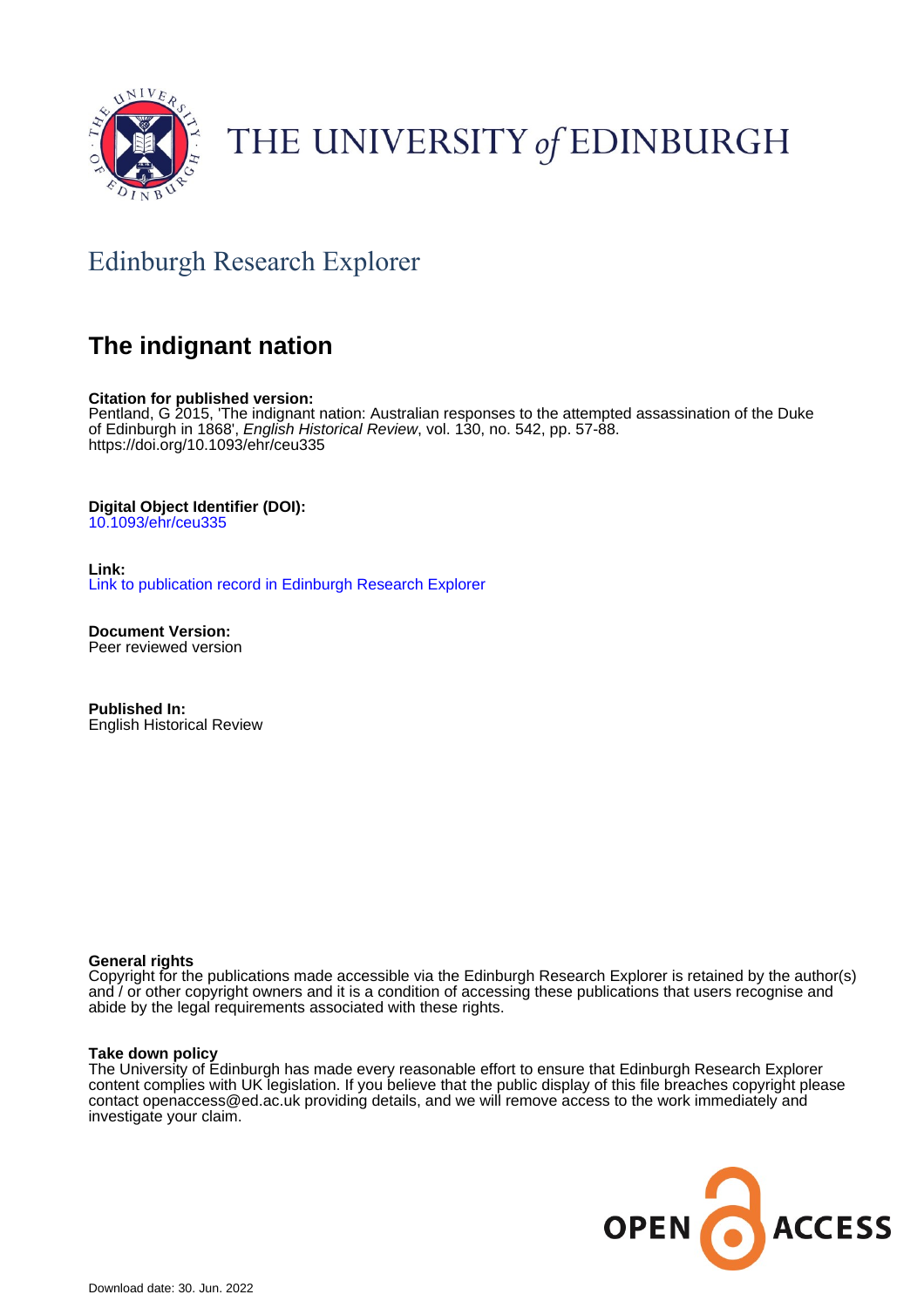# The Indignant Nation: Australian Responses to the Attempted Assassination of the Duke of **Edinburgh in 1868**<sup>1</sup>

The basic facts surrounding the attempted assassination of Prince Alfred, the Duke of Edinburgh, are well known. Alfred, Queen Victoria's second son, had embarked on a world cruise in the *Galatea* at the beginning of 1867. It was the first royal tour of Australia, a signal moment in both the crown's repackaging of itself for domestic audiences in Britain and the process whereby monarchy was asserted as the central pillar in Britain's imperial order.<sup>2</sup> This reinvention of the monarchy was bolstered by technological advances in transport – which, as Walter Bagehot wryly observed, 'changed stationary potentates into locomotive observers' and by developments in mass communication and the circulation of news.<sup>3</sup> Queen Victoria's eldest sons – the prince of Wales and the duke of Edinburgh – were key actors in these attempts to project the image of a monarchy attentive to Britain's settler colonies and solicitous of the needs of its subject peoples. The visit of Alfred's elder brother to North America in 1860 established the script for increasingly frequent royal tours of the British Empire over the coming decades.<sup>4</sup>

Prince Alfred had, in fact, been the first member of the royal family to visit the Cape Colony (albeit in his capacity as a naval officer) in 1860 and fittingly the *Galatea* stopped there

 $1$  I would like to thank Mike Davis, Ben Jones, Paul Pickering, Seumas Spark, Niall Whelehan and the editor of and anonymous referees for the *English Historical Review*, all of whom offered insightful comments and suggestions on an earlier draft. The research for this article was done as a visiting fellow of the Interdisciplinary Humanities Group at the Humanities Research Centre, Australian National University, Canberra.

<sup>&</sup>lt;sup>2</sup> W.M. Kuhn, *Democratic Royalism: The Transformation of the British Monarchy, 1861-1914* (Basingstoke, 1996); D. Bell, 'The Idea of a Patriot Queen? The Monarchy, the Constitution, and the Iconographic Order of Greater Britain, 1860-1900', Journal of Imperial and Commonwealth History, xxxiv (2006), pp. 3-21.<br><sup>3</sup> Cited in A. Atkinson, The Muddle-headed Republic (Oxford, 1993), p. 5.<br><sup>4</sup> I.W. Radforth, *Royal Spectacle: The 1860 Visit of t* 

<sup>2004).</sup>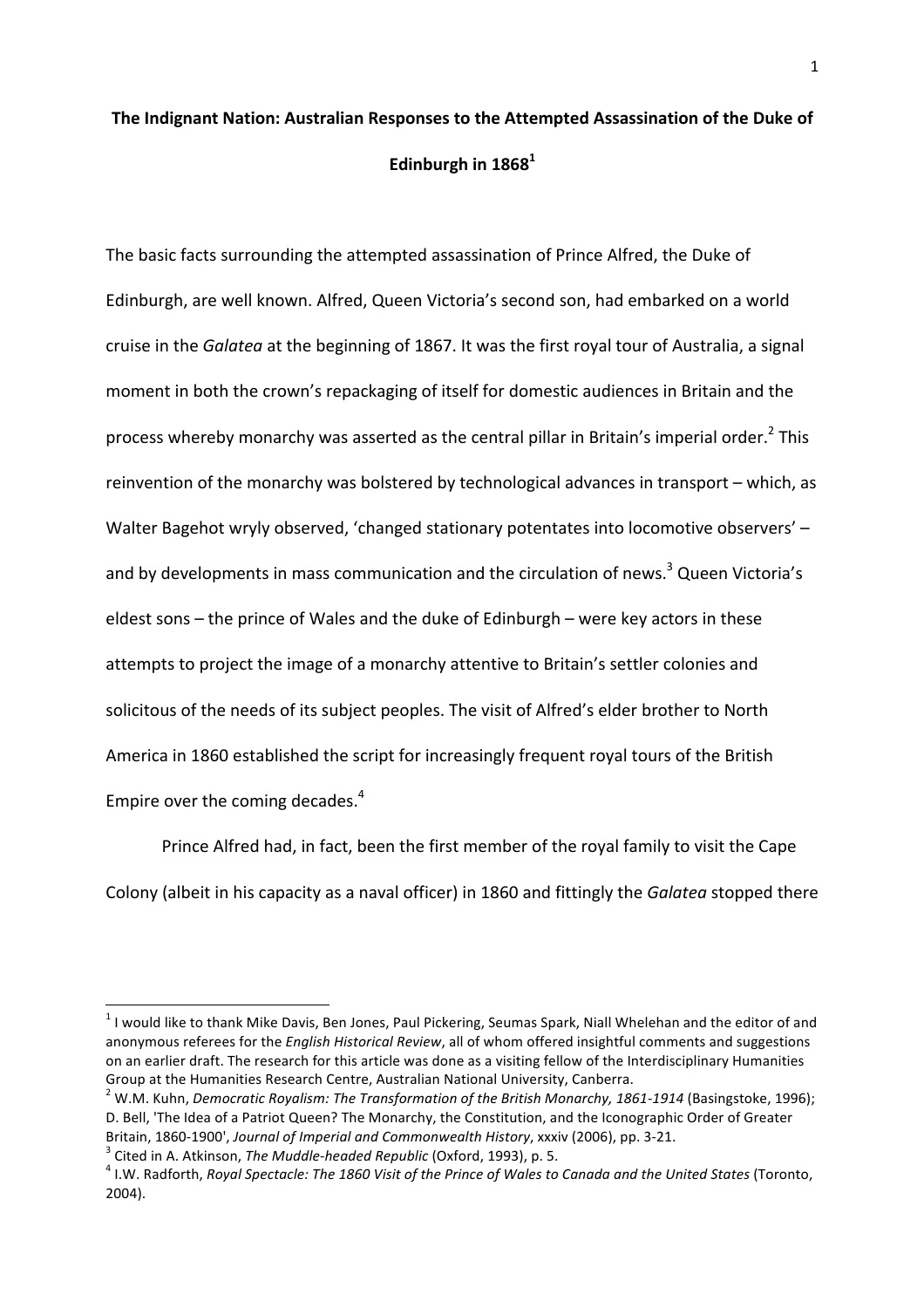in 1867 having visited the Mediterranean and the emperor of Brazil.<sup>5</sup> From the Cape, Alfred proceeded to Adelaide and arrived in October 1867. His tour (which took in South Australia, New South Wales, Victoria, Tasmania and Queensland) was comprehensively recorded in the press, which reported an endless round of official engagements, loyal addresses, triumphal arches, civic receptions, dances, fêtes and picnics. These standard features of royal tours mixed with more distinctively Australian activities, such as kangaroo shooting and bush camping in South Australia and a popular encounter between Charles Lawrence's aboriginal cricket team and a team of army and navy officers in Sydney. The recorded public responses of the colonists were overwhelmingly enthusiastic. Even so they were not completely untroubled by the perpetual challenge of striking a proper balance between authentic loyalty and respectable restraint and were marked by a familiar mix of genuine affection, civic oneupmanship, intercolonial rivalry and commercial opportunism.<sup>6</sup> Such relatively minor tensions during the visit were, however, soon to be completely overshadowed. On 12 March 1868 Prince Alfred was in New South Wales and attended a charity picnic at Clontarf, a park on the north shore of Sydney's middle harbour. As he crossed the park he was shot point-blank in the back by a would-be assassin, who managed to get off another two shots from his revolver before being wrestled to the ground. With some difficulty the police, assisted by the Chief Justice, Sir Alfred Stephen, prevented the crowd from lynching Henry O'Farrell and he was spirited away on a steamer.

<sup>&</sup>lt;sup>5</sup> C. McCreery, 'Telling the Story: HMS Galatea's Voyage to South Africa, 1867', *South African Historical Journal*, lxi (2009), pp. 817-37. Alfred's first visit in 1860 is re-imagined in R.S. Levine, 'Prince Alfred in King William's Town, South Africa: 13 Auguest 1860', Rethinking History: The Journal of Theory and Practice, xiv (2010), pp. 137-44.

<sup>&</sup>lt;sup>6</sup> P. Cowburn, 'The Attempted Assassination of the Duke of Edinburgh, 1868', Journal of the Royal Australian *Historical Society*, lv (1969), pp. 19-42. The itinerary and activities were dutifully recorded in the commercially successful 'official' account of the tour, Rev. J. Milner and O.W. Brierly, The Cruise of H.M.S. Galatea (London, 1869).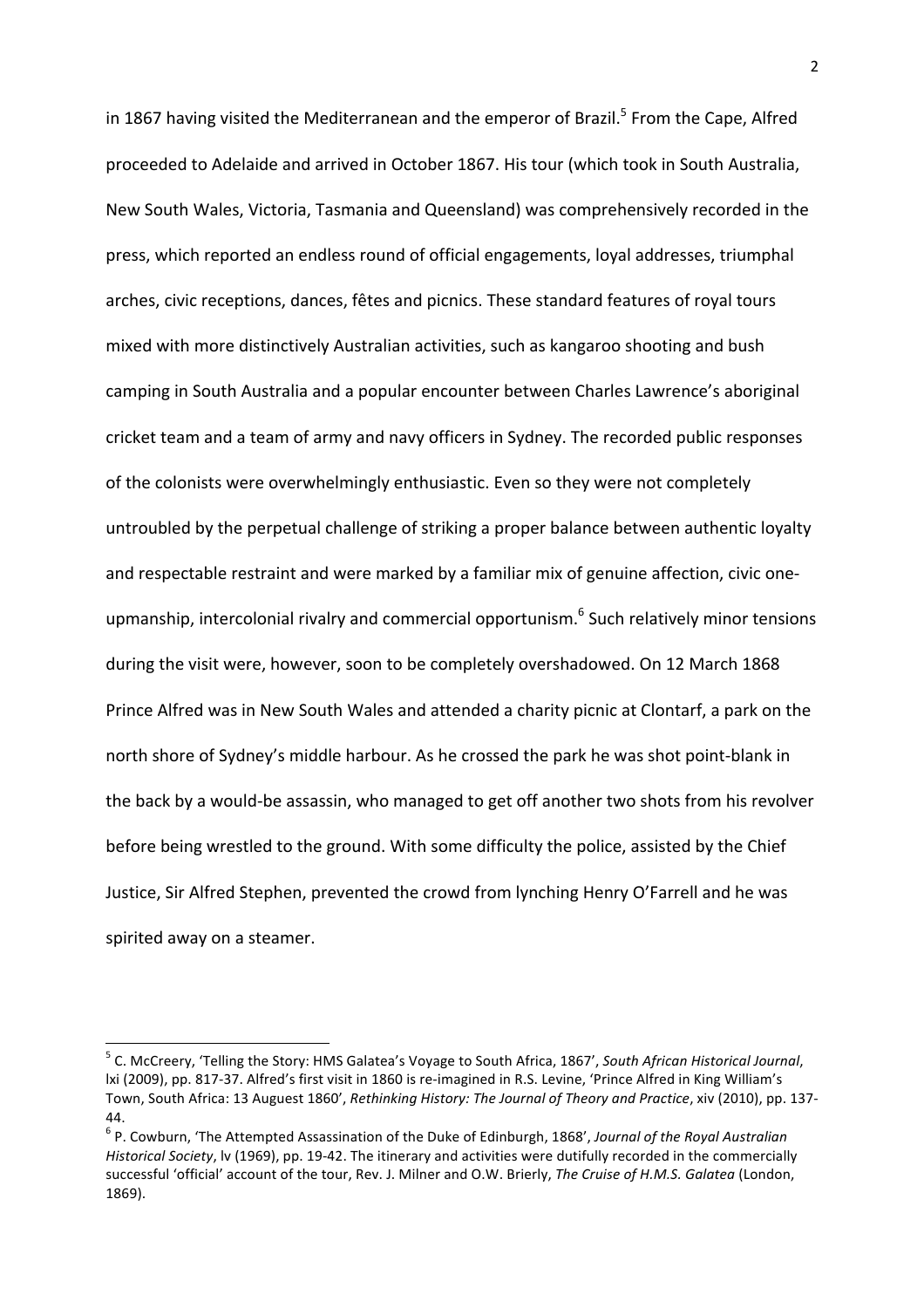Historians might easily fall back on a familiar lexicon to describe what followed in the hours, days and weeks after the attempt: an episode of 'hysteria', an 'orgy of loyalty'. There were two notable aspects to the public response. First, the hundreds of 'indignation meetings' that were held across the colonies in the coming weeks. Secondly, some of the hallmarks of a 'Fenian panic' and the ramping up of sectarian tensions, all-too-familiar occurrences in other parts of the British world across 1867 and 1868.<sup>7</sup> The attempted assassination has, of course, featured in Australian historiography, though the latter aspect of the response has received the far greater share of attention. It has been used principally as a lens through which to examine sectarian and ethnic tensions and the position of the Irish in Australia in the nineteenth century.<sup>8</sup> The argument developed in this article, through an examination of the response in general and the form and content of the indignation meetings in particular, is two-fold.

First, it argues that the attempted assassination was a moment whose significance is greater than much of the existing historiography would suggest. As a crisis which interacted with politics in the different Australian colonies and also had significant transnational dimensions it illuminates far more than accelerating sectarian unease. Indeed, the scale of the response, which was prolonged and above all *emotional*, provides important insights into the political culture of late-nineteenth-century Australia at a moment between those constitutional milestones of responsible government in the 1850s and Federation in 1901. It

 $<sup>7</sup>$  The recent historiography of Feniansim is large and growing, but for two treatments which take its</sup> transnational dimensions seriously see B. Jenkins, *The Fenian Problem: Insurgency and Terrorism in a Liberal* State 1858-1874 (Liverpool, 2009); N. Whelehan, *The Dynamiters: Irish Nationalism and Political Violence in the Wider World, 1867-1900* (Cambridge, 2012).<br><sup>8</sup> P. O'Farrell, *The Irish In Australia* (Kensington, 1986), pp. 208-15; R. Travers, *The Phantom Fenians of New* 

South Wales (Kenthurst, 1986); K. Amos, *The Fenians in Australia 1865-1880* (Kensington, 1988); R. Davis, 'The Prince and the Fenians, Australasia 1868-9: Republican Conspiracy or Orange Opportunity?', in F. McGarry and J. McConnel, eds., *The Black Hand of Republicanism: Fenianism in Modern Ireland* (Dublin, 2009), pp. 121-34. A partial exception, which makes a distinction between the indignation meetings and the wider response, is the account in J.B. Hirst, The Strange Birth of Colonial Democracy: New South Wales, 1848-1884 (Sydney, 1988), pp. 74-9.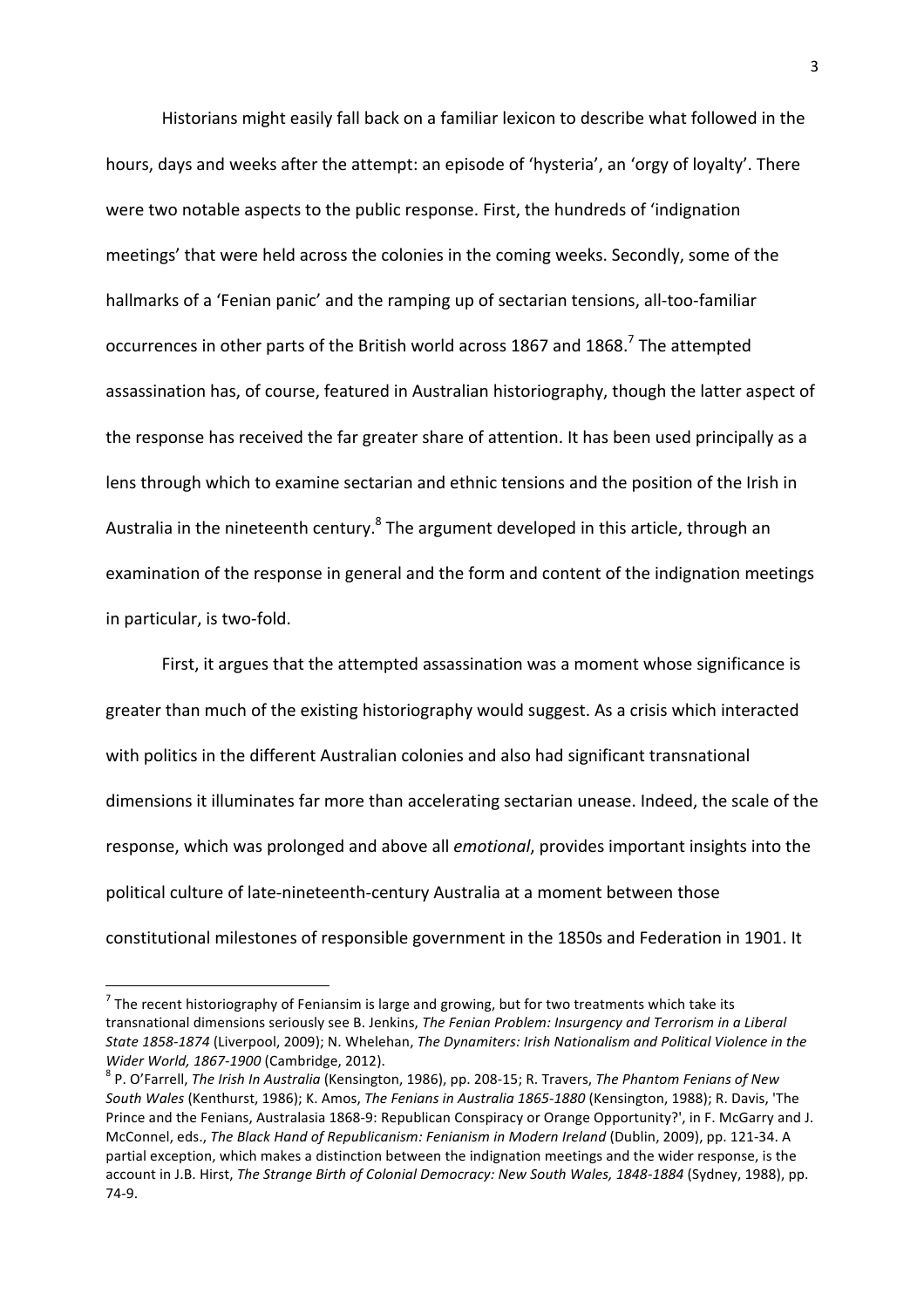fulfils some of the criteria sociologists have identified as the hallmarks of 'cultural trauma', an approach that has fruitfully been developed through examination of successful assassinations in the twentieth century. The argument pursued here owes much to the methodology and definitions adopted by Ron Eyerman, whose narrations of the aftermath of twentieth-century assassinations pay careful attention to the 'meaning struggle' that follows such shocking occurrences and to the way in which they initiate and sustain 'a deep-going public discourse on the foundations of collective identity'. $9$ 

The second principal argument relates to the content and outcome of this public discourse. Close examination of responses to the assassination of course reveals anti-Irish animus and sectarian fissures. These will be dealt with only briefly here in favour of analysis of those other areas of division and tension revealed by the response. Arguably, however, examining the event as one which uncovered latent divisions within the Australian body politic fundamentally misrepresents an event which also acted as a powerful stimulus to the articulation of commonalities. Indeed, such a perspective has been hinted at in the Canadian context, where the near contemporaneous and all-too-successful assassination of the politician Thomas D'Arcy McGee in April 1868, apparently by a Fenian, has been presented by some historians as a foundational moment of modern Canadian nationalism.<sup>10</sup> Mark McKenna has highlighted the possibilities of this perspective by describing the monarchy's 'pivotal role in the formation of Australian identities', while lamenting that this role has been all-but ignored by a combination of left-wing condescension and right-wing complacency.<sup>11</sup> In short,

<sup>&</sup>lt;sup>9</sup> R. Eyerman, *The Cultural Sociology of Political Assassination: From MLK and RFK to Fortuyn and van Gogh (New* York, 2011), pp. xv, 18.

 $10$  McGee became the 'patron martyr' of the Canada First movement, which met shortly after his death, see C. Berger, Sense of Power: Studies in the Idea of Canadian Imperialism, 1867-1914 (Toronto, 1970), ch. 2; David A. Wilson, Thomas D'Arcy McGee: Volume II. The Extreme Moderate, 1857-1868 (Montreal & Kingston, 2011), ch. 17.

<sup>11&</sup>lt;br><sup>11</sup> M. McKenna, 'Monarchy: From Reverence to Indifference', in D.M. Schreuder and S. Ward, eds., *Australia's Empire* (Oxford, 2008), pp. 261-87. See also Atkinson, *Muddle-headed Republic*, ch. 1.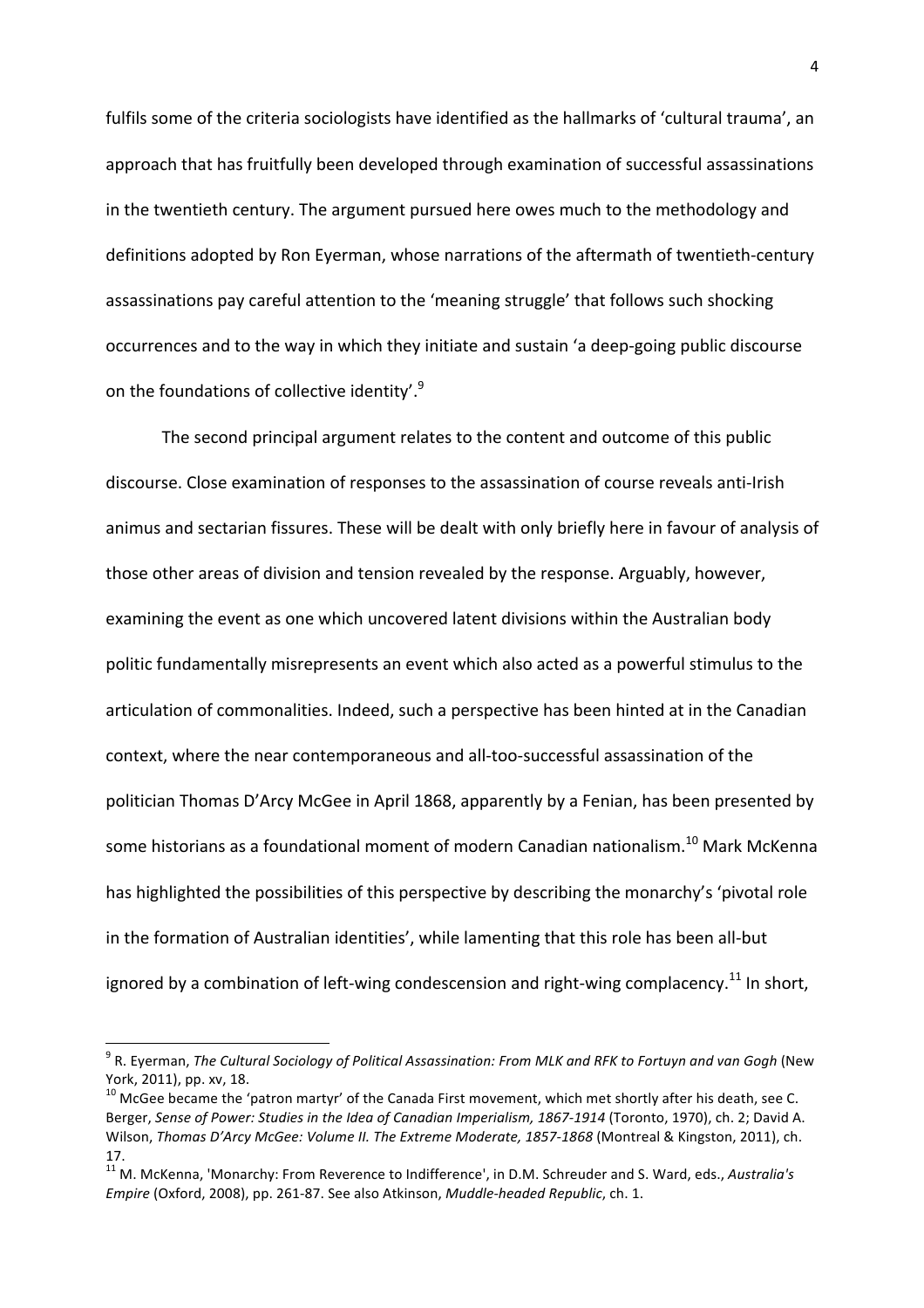the scale and depth of the response suggests that monarchy mattered and the content of numerous speeches sought to combine this with a self-consciously national vision. While the anti-transportation movement has featured as a powerful 'national movement' (even as a precursor of 'nationalism') within colonial Australia, more recently the very Britishness of the language underpinning this movement in opposition to official British policy has been remarked upon.<sup>12</sup> Something similar was apparent in 1868, as colonists deployed an emotional language of loyalty, but redefined it carefully in the colonial context of responsible government. The attempted assassination renders peculiarly visible colonial elites struggling to work through what it meant to be, in the justly influential phrase of Keith Hancock, 'independent Australian Britons'.<sup>13</sup> As such this article both implicitly challenges a standard chronology, which places the first significant 'nationalist' movements in the 1880s (while sometimes acknowledging an important precursor in the anti-transportation movement) and aligns with the content of some recent approaches to the question of Australian Federation, which seek to move away from materialist and utilitarian explanations for political actions.<sup>14</sup>

**I**

The scale of the public response to the attempted assassination was quite remarkable and, crucially, it was national in scope. The sense of shock and disorientation was all the more keenly felt and all the more fervently expressed because of the widespread enthusiasm for

 

<sup>&</sup>lt;sup>12</sup> For its description as a 'national movement' see K. Inglis, *The Australian Colonists: An Exploration of Social History, 1788-1870* (Melbourne, 1974), p. 46. P.A. Pickering, 'Loyalty and Rebellion in Colonial Politics: The Campaign against Convict Transportation in Australia', in P. Buckner and R. Douglas Francis, eds., *Rediscovering the British World* (Calgary, 2005), pp. 97-107; B.T. Jones, *Republicanism and Responsible Government: The Shaping of Democracy in Australia and Canada* (Montreal & Kingston, 2014), ch. 7.<br><sup>13</sup> This formed a title of one of the chapters in W.K. Hancock, *Australia* (London, 1930). The phrase had

previously been used by Alfred Deakin in 1900.

<sup>&</sup>lt;sup>14</sup> H. Irving, *To Constitute a Nation: A Cultural History of Australia's Constitution* (Cambridge, 1997); J.B. Hirst, *The* Sentimental Nation: The Making of the Australian Commonwealth (Oxford, 2000).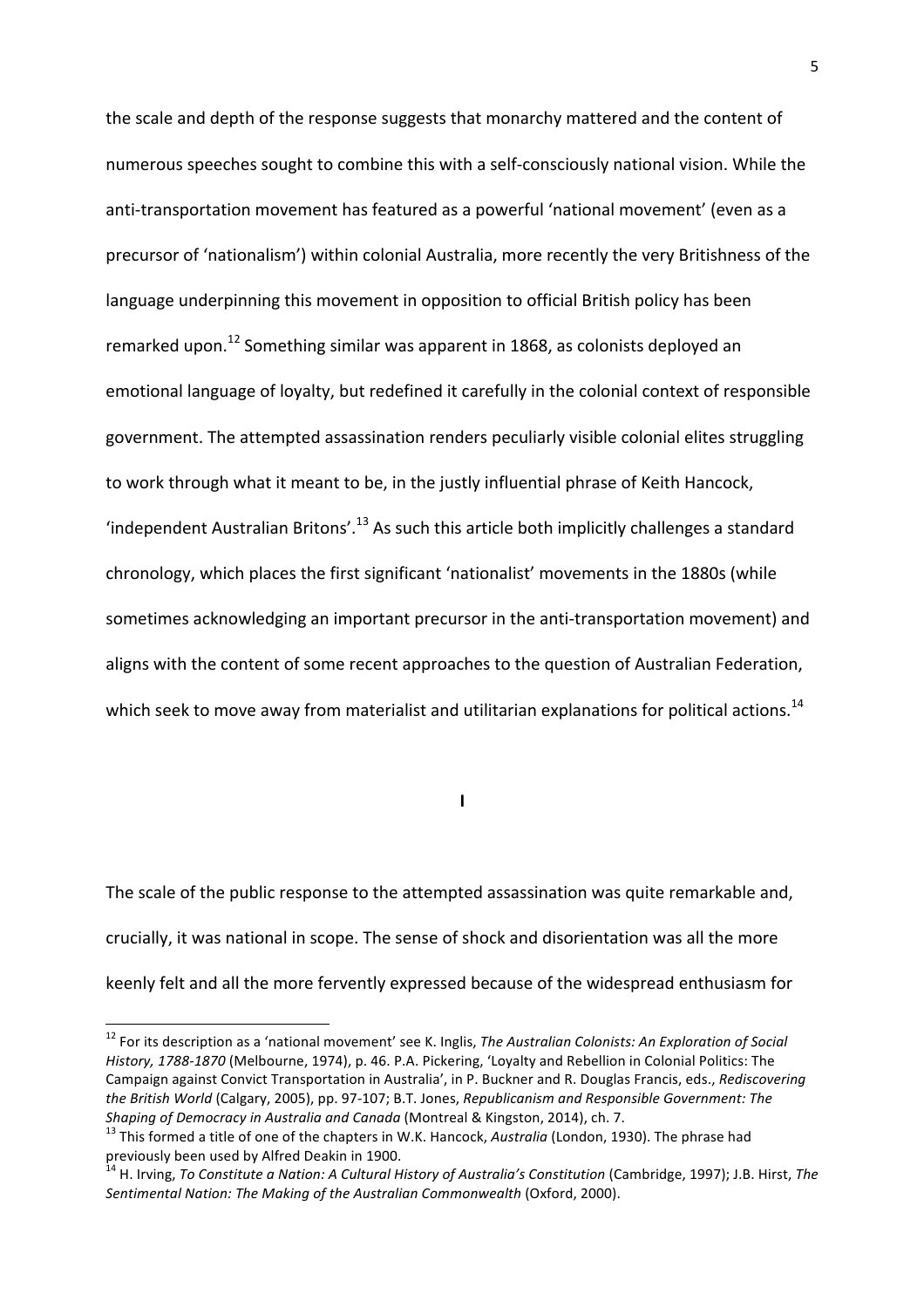the royal visit which had preceded O'Farrell's efforts. It was also 'spontaneous' in the sense that it did not rely on explicit direction from the colonies' political institutions. Indeed, it could hardly receive much support from the colonial parliaments. New South Wales' was the only legislature sitting at the time of the assassination. The others were either between sessions (Tasmania and Queensland), engaged in an election (South Australia) or, in the case of Victoria, in session but engaged in a long-running constitutional crisis over the relative powers of the Colonial Office in London, the Governor and the two houses in the colony.<sup>15</sup> The first indignation meetings took place on the day following the assassination and in framing the response of the New South Wales Legislative Assembly a shaken James Martin, while maintaining that the chamber should 'speak authoritatively for the whole colony', must have been aware that simply being 'representative' of public opinion was no longer sufficient under the circumstances: 'Even while I am now speaking a large meeting (the largest I believe ever held in Sydney) is taking place in Hyde Park.<sup>'16</sup>

This sense of indignation as a spontaneous and popular response was underlined by the careful actions of representatives of the crown, who made sure not to appear to be involved in the instigation of these meetings. So, for example, in Brisbane the acting Governor, Maurice O'Connell, wrote a letter to provide an explanation as to why he was not taking the chair at the town's indignation meeting: 'it would be better not to leave room for any suspicion that the indignation of the people come from any source but the promptings of their own hearts'.<sup>17</sup> In Perth, where there was less of a regularly constituted local elite to rely on, the Governor consented to take the chair, but made it clear that he did so as a 'private

<sup>&</sup>lt;sup>15</sup> D.P. Clarke, 'The Colonial Office and the Constitutional Crises in Victoria, 1865-68', *Historical Studies*, v (1952), pp. 160-71.<br><sup>16</sup> Sydney Morning Herald, 14 Mar. 1868.<br><sup>17</sup> Brisbane Courier, 17 Mar. 1868.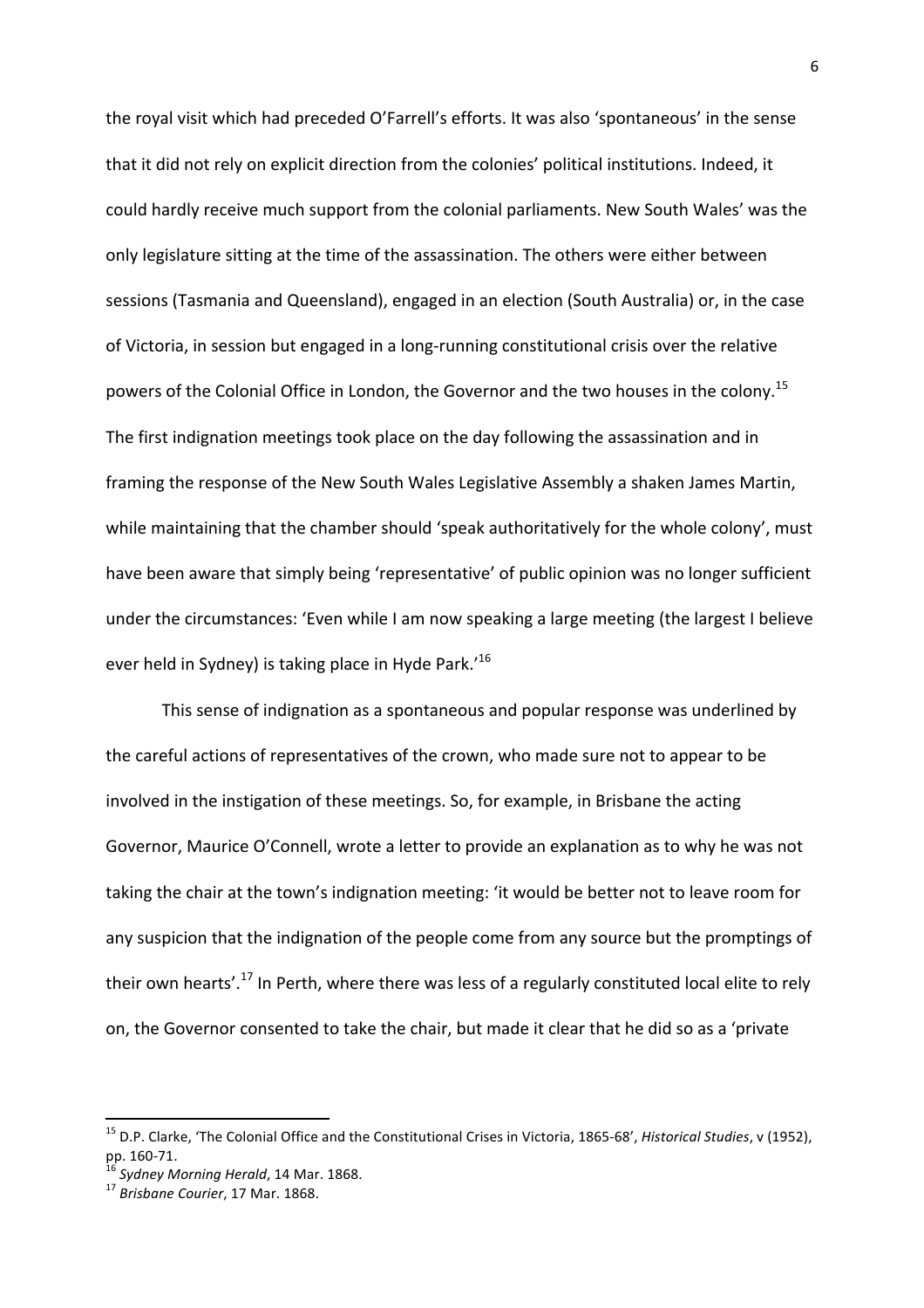citizen'.<sup>18</sup> For loyalty to be meaningful it had to come from below, genuine and unsolicited. We should not take these statements at face value, but rather take the claims of spontaneity as part of the process whereby Australian loyalty was proven discursively. The indignation meetings were organised and framed by local political and social elites. Mayors and other civic officials, Members of Legislative Assemblies (MLAs) and Legislative Councils (MLCs), ministers of religion and army officers were among the most frequent speakers. It follows that the content of these events afford us insights primarily into the political sentiments of the political and social elite, though we might conceive of this as a relatively large and widely dispersed group.

Eyerman places a great emphasis on the role of political elites and the media acting as 'carrier groups' in shaping the first response to such potentially traumatic events.<sup>19</sup> In the case of assassination, there is always a considerable space between the event itself and its description. Politicians and editors faced important choices in filling this interpretative gap: was it the act of a madman (or a 'monomaniac' in the language of the time) or should one leap to the immediate conclusion of an organised Fenian conspiracy? The most well-known response is that of the Martin/Parkes government in New South Wales, which rushed a Treason-Felony measure (modelled on a British measure in response to Chartist insurgence in 1848) through both houses on 18 March. The motion met little opposition, though the independent William Forster made some powerful speeches about this interference with 'liberty of speech and the liberty of the subject'. Another speaker, while approving of the bill, presciently remarked that 'he was quite sure that our posterity would say that the Act had been passed under a panic.<sup>'20</sup> The legislation was premised on the idea that government

<sup>&</sup>lt;sup>18</sup> Perth Gazette, 1 May 1868.<br><sup>19</sup> Eyerman, *Cultural Sociology of Political Assassination*, p. 27.<br><sup>20</sup> Sydney Morning Herald, 19 Mar. 1868.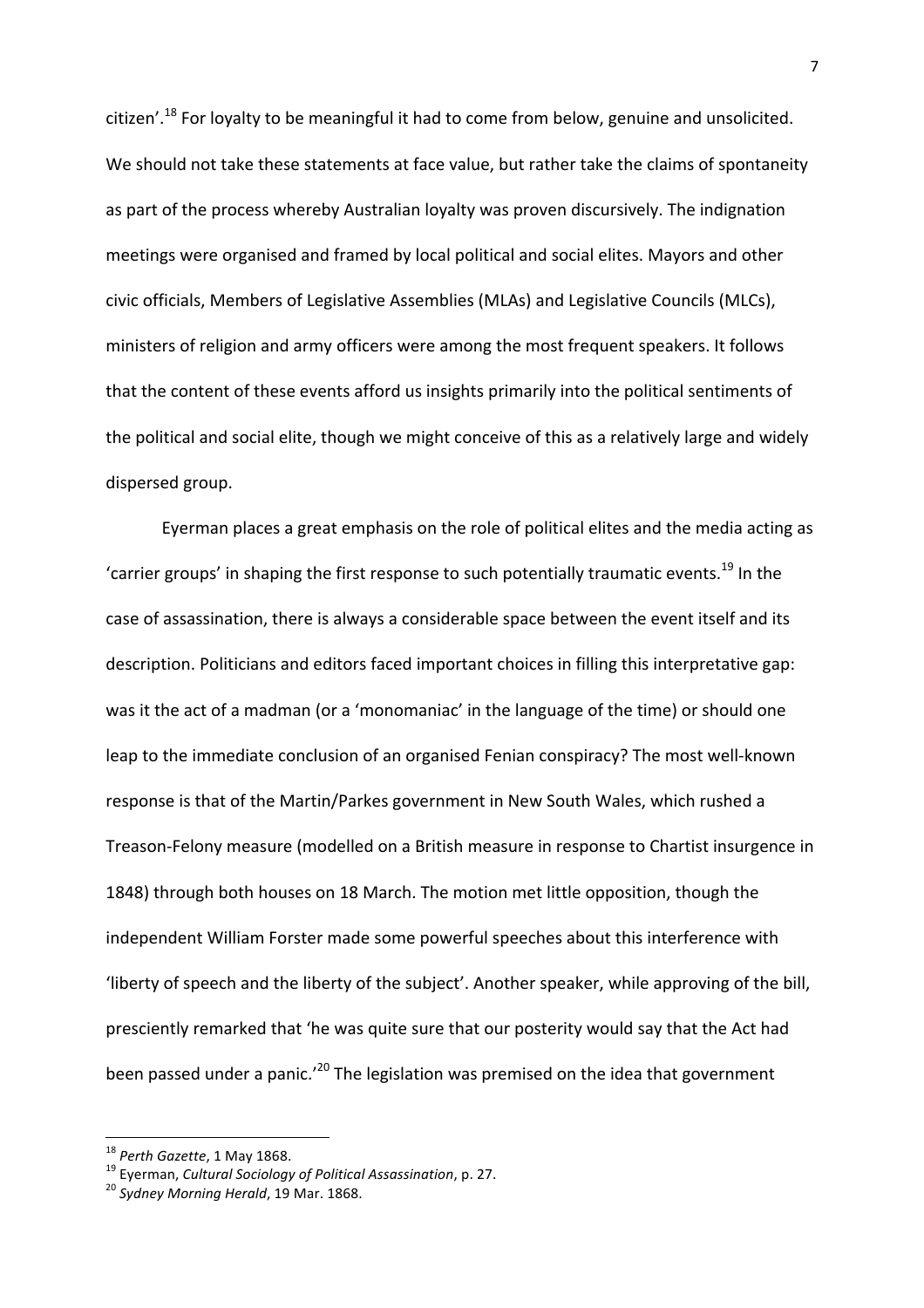required the powers thus conferred to act on specific information that was hinted at but not revealed. Along with the sustained and controversial actions of Henry Parkes in relentlessly pursuing alleged Fenian conspirators up to and beyond the infamous 'Kiama Ghost' speech, the Treason-Felony Act has been taken to sum up the public temper in the first half of 1868.<sup>21</sup>

There was, nevertheless, considerable scepticism about the Treason-Felony Act, both inside and outside of parliament. Indeed, no less than one week later with the first committal under the provisions of the act politicians were attempting to row back from their earlier acquiescence in its passage.<sup>22</sup> So too the act had been met with a mixed reception in the press. While some commentary endorsed it as sadly necessary, most urged caution in its exercise.<sup>23</sup> Others were extremely sceptical about the 'dangerous experiment' of legislating 'under the influence of national excitement, approaching to a panic'.<sup>24</sup> In the weeks that followed its enactment the press reported gleefully on some of the more farcical uses of the legislation and much commentary came to endorse the *Australasian's* condemnation of the act: 

the New South Welshmen have out-Heroded HEROD, and placed an act upon their statute book which may easily become the instrument of tyrannical oppression. Freedom of speech has long been considered one of the noblest privileges of a Briton, and we have as yet no proof of any such widespread disaffection existing here as would warrant us in seriously abridging that privilege.<sup>25</sup>

<sup>&</sup>lt;sup>21</sup> For Parkes' important role in the O'Farrell case see A.W. Martin, *Henry Parkes: A Biography* (Melbourne, 1980), chs 10-11; *idem*, 'Henry Parkes and the Political Manipulation of Sectarianism', *Journal of Religious* 

History, ix (1976), pp. 85-92.<br><sup>22</sup> Sydney Morning Herald, 26 Mar. 1868.<br><sup>23</sup> See for example Mercury, 28 Mar. 1868; Queanbeyan Age, 4 Apr. 1868.<br><sup>24</sup> South Australian Advertiser, 28 Mar. 1868.<br><sup>25</sup> 'Australian Fenianism', for a few examples see *Gundagai Times*, 27 Mar. 1868; *Empire*, 2 Apr. 1868.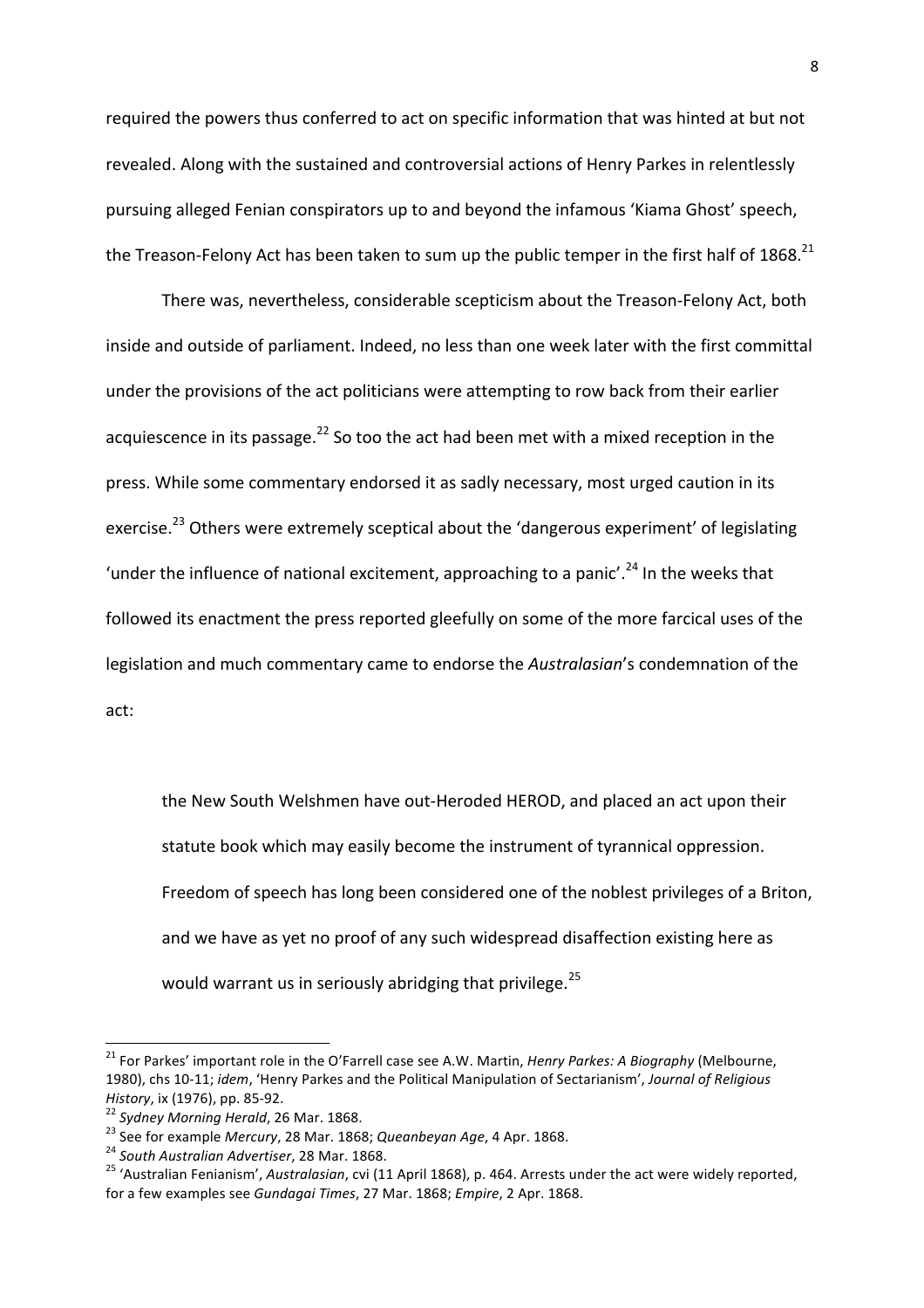Parkes' sustained representation of O'Farrell as the tip of a submerged conspiracy was an outlier in terms the public responses of political elites and editors. Far more common were efforts to stick to the idea that the act was either that of a single deranged individual or was part of a conspiracy, but a numerically and politically insignificant one. In this sense, the initial response of elites bears marked similarities to what Simon Ball has recently identified as the 'liberal script' of the British state in responding to imperial assassinations in the twentieth century.<sup>26</sup>

As part of this collective effort, all newspapers carried adverts for and reports of the indignation meetings. A survey conducted among a wide range of titles within the Australian newspaper press, yields reports of around 250 indignation meetings held in the weeks following the attempt on Prince Alfred's life.<sup>27</sup> This figure almost certainly underestimates the total number of meetings for two reasons. First, of course, not all meetings were necessarily reported. Secondly, this figure only captures meetings whose sole or avowed purpose was the public expression of indignation at the attempted assassination and/or sympathy with the injured prince. In South Australia, for example, where the attempted assassination coincided with an election campaign, election meetings themselves became vehicles for the expression of these sentiments, as did the meeting at Nairne on 16 March.<sup>28</sup>

Even with this minimal figure, the scale and the speed of the response are remarkable. Around sixty per cent of the meetings had taken place within a week of the shooting (which had occurred on a Thursday). The diffusion of the news and the sense in which a 'community

<sup>&</sup>lt;sup>26</sup> S. Ball, 'The Assassination Culture of Imperial Britain, 1909-1979', *Historical Journal*, lvi (2013), pp. 231-56. For a wider account of the challenges the 'liberal state' faced in confronting Fenianism see, Jenkins, Fenian Problem.<br><sup>27</sup> This figure is based on an examination of the following newspapers for the dates 13 March to 7 April *Argus*, *Ballarat Star*, *Brisbane Courier*, *Empire*, *Mercury*, *South Australian Advertiser*, *South Australian Register*,

*Sydney Morning Herald*. Two Western Australian newspapers (the *Herald* and the *Perth Gazette*) were consulted for dates between 24 April and 5 May 1868.<br><sup>28</sup> South Australian Advertiser, 17 Mar. 1868.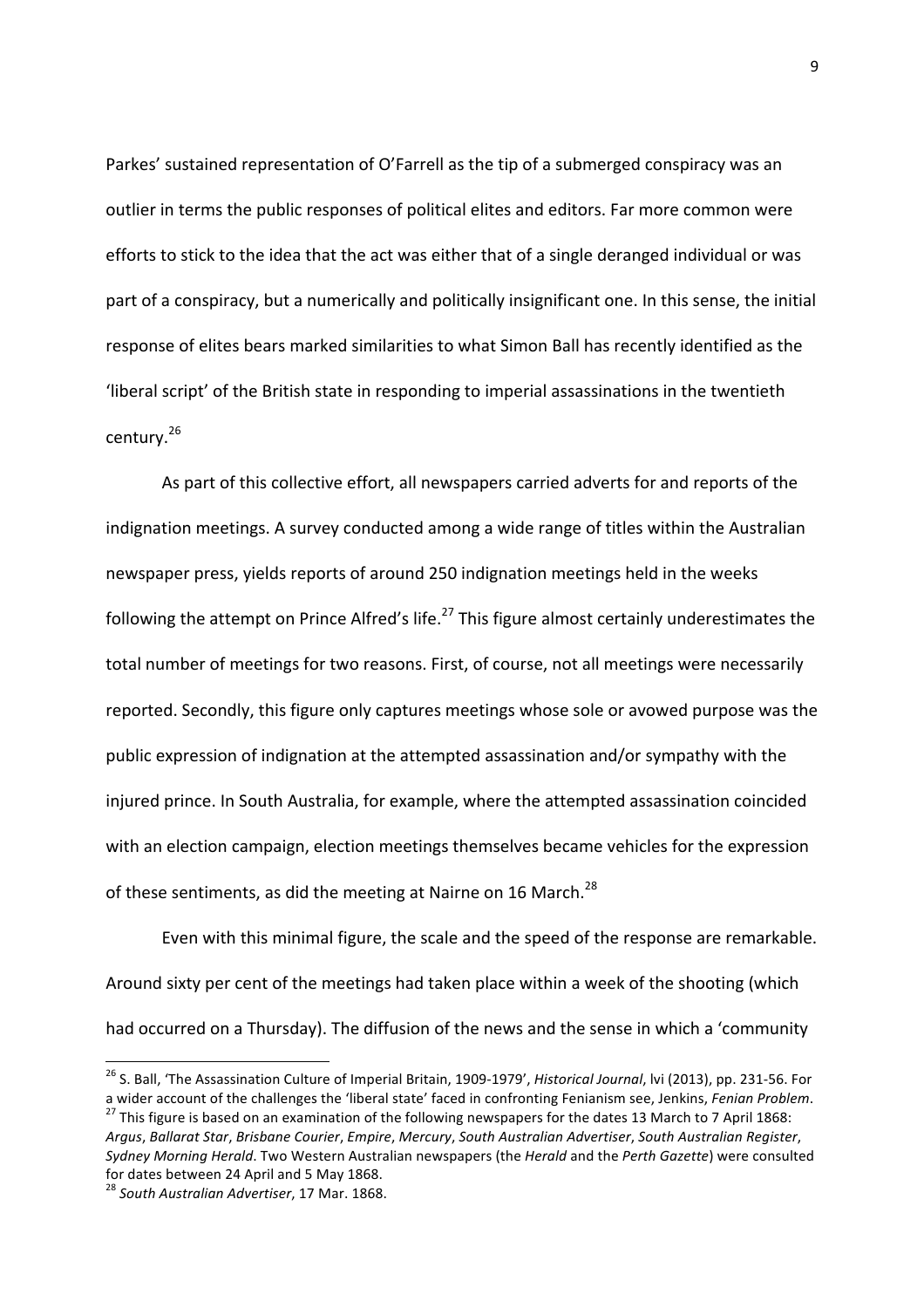of feeling' was being actively brought into being by the event was aided by recent technological developments. From the late 1850s overland telegraph technology had progressively linked colonial capitals with one another and with their hinterlands. It would take until 1869 for an undersea cable to link Tasmania to the mainland and until 1877 for Perth to be connected, but the technology played a key role in linking up different parts of the Australian colonies.<sup>29</sup> Newspapers had been among the key beneficiaries of this technology and increasing space was given over to 'Telegraphic Dispatches' sections providing bulletins from other towns and other colonies. The royal visit itself, but the assassination attempt in particular, was among the first genuinely 'national' news events transmitted via the cables. At many of the meetings in the first week, local mayors triumphantly read the latest telegram on the prince's state of health. Newspaper accounts commented on crowds besieging the telegraph offices to be in receipt of the latest news, while special columns under the heading 'Indignation Meetings' communicated reports of geographically dispersed meetings and helped to substantiate the idea of a national movement.<sup>30</sup> Speakers referred to the role of the technology in creating this national community of feeling, as did the Colonial Treasurer of New South Wales, Geoffrey Eagar:

When this foul deed was committed the telegraphy wire sent the news with lightning speed through the length and breadth of the land; every village, hamlet, and town

<sup>&</sup>lt;sup>29</sup> D.R. Headrick, *The Tentacles of Progress: Technology Transfer in an Age of Imperialism, 1850-1940* (Oxford, 1988), pp. 97-110. For stimulating treatments of changing media technologies in Australia and the British world more generally see P. Putnis, 'News, Time and Imagined Community in Colonial Australia', *Media History*, xvi (2010), pp. 153-70; P. Putnis, 'The British Transoceanic Steamship Press in Nineteenth-century India and Australia: An Oveview', Journal of Australian Studies, 31 (2007), pp. 69-79; P. Putnis, 'Reuters in Australia: The Supply and Exchange of News, 1859-1877', *Media History*, x (2004), pp. 67-88.<br><sup>30</sup> The *Sydney Morning Herald*, for example, had a dedicated column from 18 March onwards.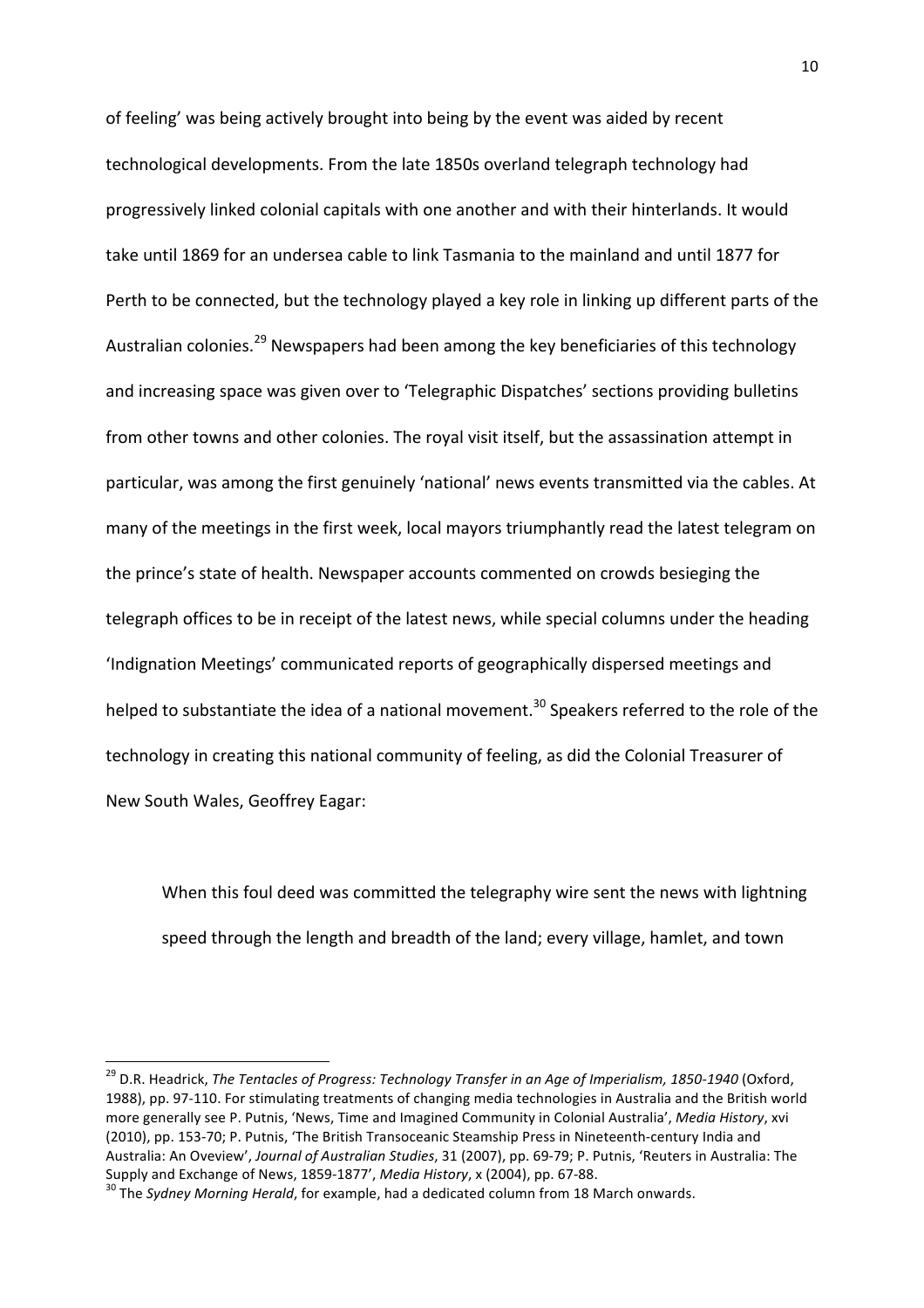arose as one man; the country awoke at once to life and loyalty; and the expression of execration at this unexampled deed was universal and unanimous. $31$ 

Newspapers and the telegraphic technology they utilised came very close to realising the 'simultaneity' inherent in Benedict Anderson's now famous image of the newspaper reader taking his place within an imagined national community. Indeed, this has been recognised in work on the Australian press, which points to the complex and interlocking set of identities local, colonial-national, continental-national and imperial-national – that could be articulated.<sup>32</sup>

Arguably, this response was rendered even more obviously national by the fact that, while overland telegraph technology had successfully linked the populations of southern and eastern Australia, direct telegraph communication with Great Britain would not be achieved until the laying of submarine cables from the 1870s. One of the enduring themes of the response to the attempted assassination was a concern as to how it would be perceived in Britain. The day following the attempt the *Argus* reported 'What will they say of us in England when they hear the news?  $-$  is the question every one asks' and it was a question that was repeated at many of the meetings.<sup>33</sup> McKenna's description of the response as a 'loyalty play' aptly captures the tension that ran throughout the indignation meetings, which were to be both a notionally spontaneous outpouring of natural loyalty, but also a carefully staged performance for European audiences.<sup>34</sup> This encouraged a kind of national news management

<sup>&</sup>lt;sup>31</sup> Empire, 25 Mar. 1868.<br><sup>32</sup> B. Anderson, *Imagined Communities: Reflections on the Origin and Spread of Nationalism* (rev. edn, London, 1991), pp. 22-36; A. Coote, 'Imagining a Colonial Nation: The Development of Popular Concepts of Sovereignty and Nation in New South Wales between 1856 and 1860', *Journal of Australian Colonial History*, i (1999), pp. 1-37.<br><sup>33</sup> Argus, 13 Mar. 1868.

<sup>&</sup>lt;sup>34</sup> M. McKenna, *The Captive Republic: A History of Republicanism in Australia 1788-1996* (Cambridge, 1996), p. 115.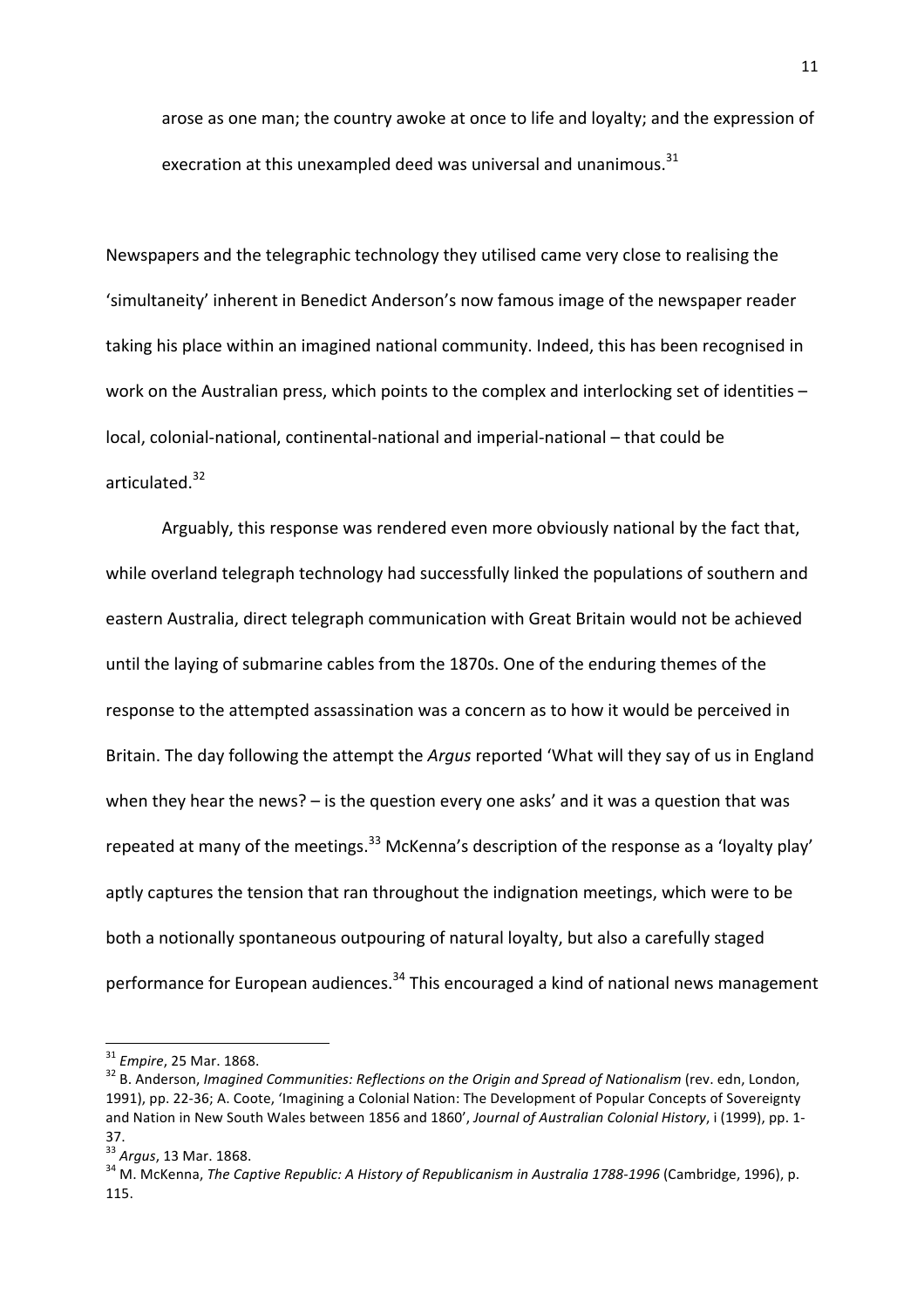on the part of both editors and politicians. The *Argus* could report on 20 March that the Victoria government along with other colonial administrations was to despatch a special steamer. Whereas the dribble of reports would create consternation in the mother country where 'the shooting of Prince ALFRED will be regarded as in some sort the act of the whole body of Australian colonists, and some will trace the commission of the outrage to that criminal tendency which all the colonies are ignorantly supposed to derive from a common convict origin' this act by the colonial governments allowed for a different strategy. News of the attempted assassination would arrive alongside the news of the prince's recovery and the intelligence that the Australian response had been unanimously loyal.<sup>35</sup>

Eyerman has suggested how important television was in framing the response to President Kennedy's assassination: 'the nation was made witness not to the actual murder, but to the sorrow and grief of thousands of fellow citizens. In this visualised collective reaction, the American nation was constituted as it never had been before.<sup>'36</sup> The newspaper press played this crucial role in 1868, taking on the stage management of the Australian response and reinforcing a sense of national community throughout the crisis. This was perhaps nowhere more clear in the rapid and widespread adoption of the term 'indignation meeting' to describe these gatherings. The term itself is of explicitly North American provenance, a marker of a rich and participatory civic culture, where the misdemeanours of political actors or unpopular policies could evoke an immediate response from an active citizenry. The model was doubtless that provided by antebellum political culture and abolitionist indignation meetings over, for example, the caning of Charles Sumner had been widely reported in the Australian press. They had appeared intermittently in the Australian context before the 1860s. So, for example, in Victoria in 1858, the Legislative Council's

 

<sup>&</sup>lt;sup>35</sup> Argus, 20 Mar. 1868.<br><sup>36</sup> Everman, *Cultural Sociology of Political Assassination*, p. 2.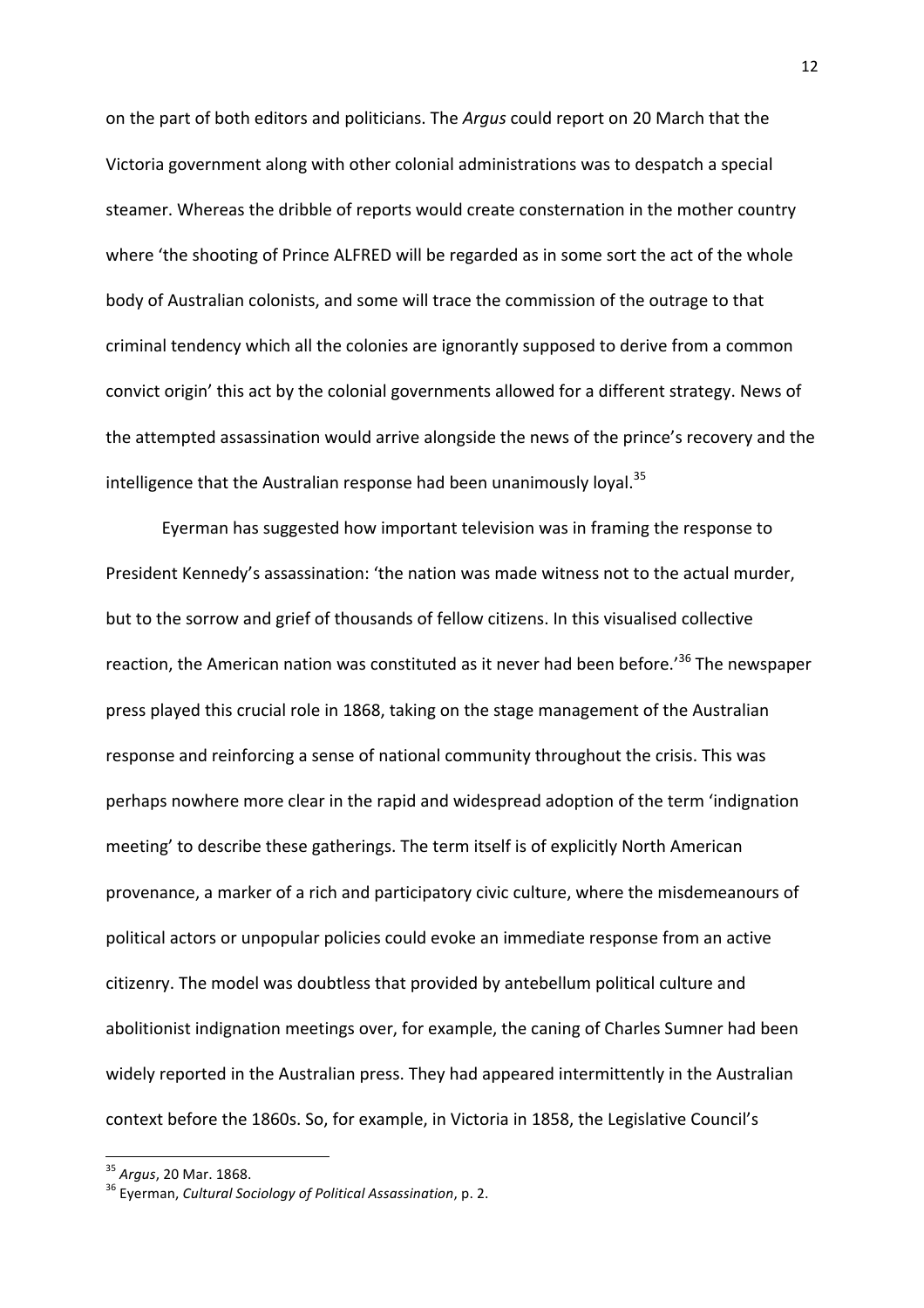rejection of the Electoral District Alteration Bill had provoked self-styled 'indignation meetings' in parts of Victoria.<sup>37</sup> It took the events of 1868 for indignation meetings to be adopted on a national scale with the rapid communication of the initial meetings by the newspaper press providing models and scripts for future meetings.

The use of this American model is itself revealing. An intriguing article by Michael E. Woods has interpreted similar meetings in antebellum America as a lens onto the emotional content of politics. They were utilised as a means of dealing with and avoiding the potentially dangerous emotion of anger, channelling it into the more morally balanced, socially respectable and beneficial language of just and righteous indignation.<sup>38</sup> This sense of an 'emotional community' being created is clear from the speeches of participants. A constantly repeated trope was that of the inability of language to do justice to the feelings of an outraged and loyal population. John Wall's speech at the Sebastopol meeting is quite typical of the emotional register in which responses were couched: 'the countenances of everyone he met expressed the sorrow and sympathy they felt at so foul a transaction ... Language could not express his horror and indignation at it, and he would express it so far as lay in his power.<sup>'39</sup> The nature of the event, which had seen O'Farrell nearly lynched, lent itself to this kind of careful negotiation between frenzied and unreasoning despair and anger and calm, reasoned, just indignation. Editorials and speakers dwelt on the moral superiority of having sublimated these initially furious responses into an indignation, which yet respected the legal process. Samuel Cozens, for example, could congratulate his fellow Australians on not having

<sup>&</sup>lt;sup>37</sup> See, for example, the report on the 'Monster Indignation Meeting' at Smythe's Creek in The Star, 29 May 1858.

<sup>&</sup>lt;sup>38</sup> M.E. Woods, "The Indignation of Freedom-Loving People": The Caning of Charles Sumner and Emotion in Antebellum Politics', Journal of Social History, xliv (2011), pp. 689-705. For important arguments about 'reincorporating emotions such as anger and indignation, fear and disgust, joy and love into research on politics and protest' see J. Goodwin, J.M. Jasper, F. Polletta, 'Introduction: Why Emotions Matter', in J. Goodwin, J.M. Jasper, F. Polletta, eds., *Passionate Politics: Emotions and Social Movements* (Chicago, 2001), pp. 1-24. <sup>39</sup> *Ballarat Star*, 19 Mar. 1868.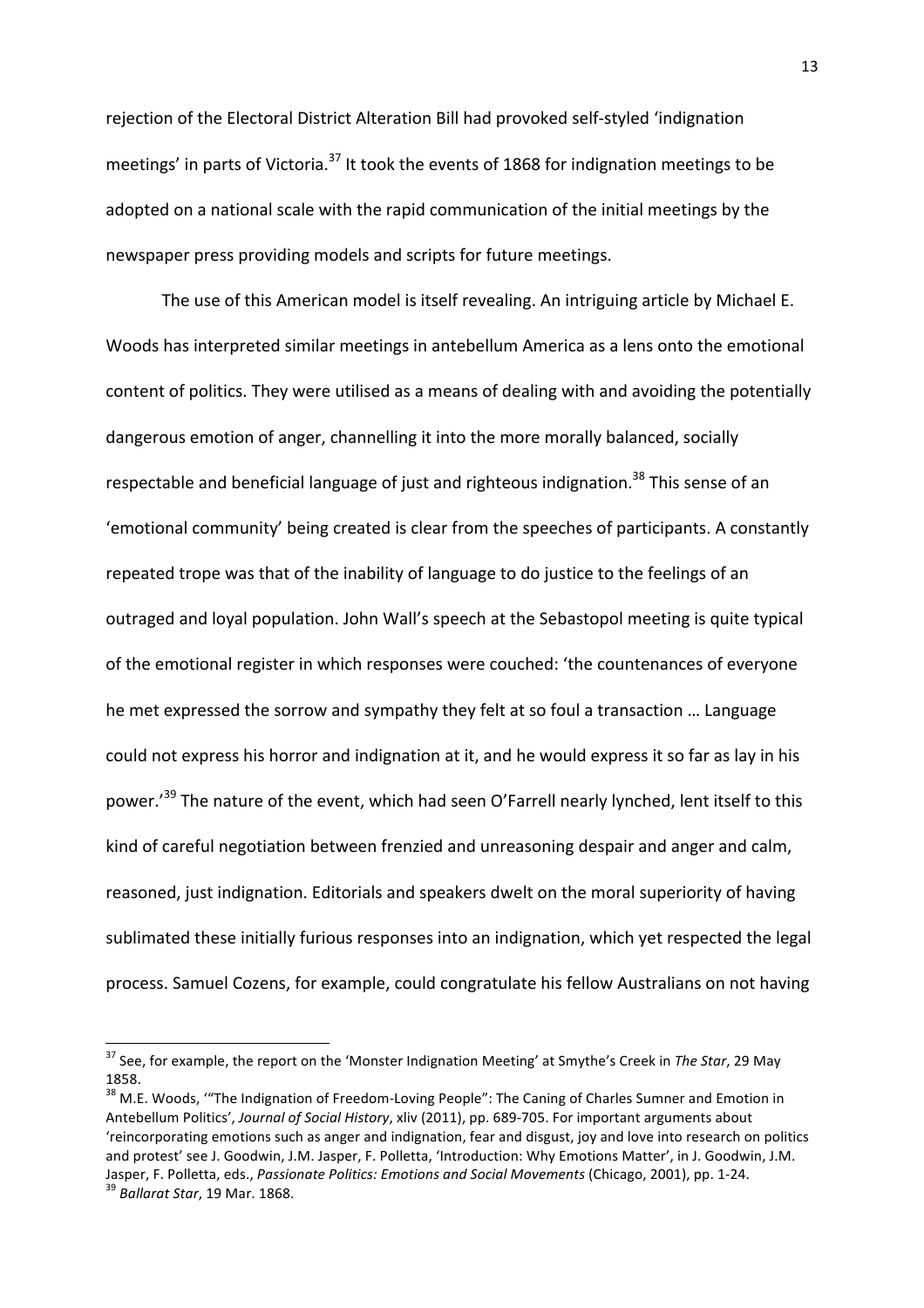adopted the kind of rough justice which had seen Londoners pelting all 'blacks' on receipt of the news of the Indian Mutiny; they had, instead, discovered 'the right kind of anger' and he reminded his readers: 'Anger without reason is madness.'<sup>40</sup>

In the Australian context the indignation meeting thus fulfilled the same function of mediating between private emotions and their public expression, but it also became a kind of hybrid. Within North America indignation meetings principally functioned as a vehicle of opposition to constituted authority. In Australia in 1868 they fused with existing aspects of political culture to become loyal indignation meetings. More than the repetitious statements of love for the crown that had met the Prince's arrival, the indignation meetings put flesh on the idea of an emotional public relationship between the Australian people and the monarchy.

**II**

When it comes to discussing the content of these meetings in more detail we should heed McKenna's warnings in his perceptive essay on monarchy. In it he signals the importance of the assassination attempt as furnishing Australia 'with the first in a long line of "un-Australian" acts'. He also suggests caution in treating press reports of a uniformly loyal Australia, not only for our own health (they would 'deaden the sensitivities of the most unforgiving historian'), but also because 'the language is so repetitious and superficial' that it can offer little insight to the range of reasons, besides a genuinely felt loyalism, for

<sup>&</sup>lt;sup>40</sup> S. Cozens, The Attempted Assassination of His Royal Highness, Prince Alfred: A Tribute of Affectionate Loyalty to England's Matchless Queen – the Loved and Loving Mother of Many Nations and Peoples and Kindreds of the *Earth* (Tasmania, 1868), pp. 10-11.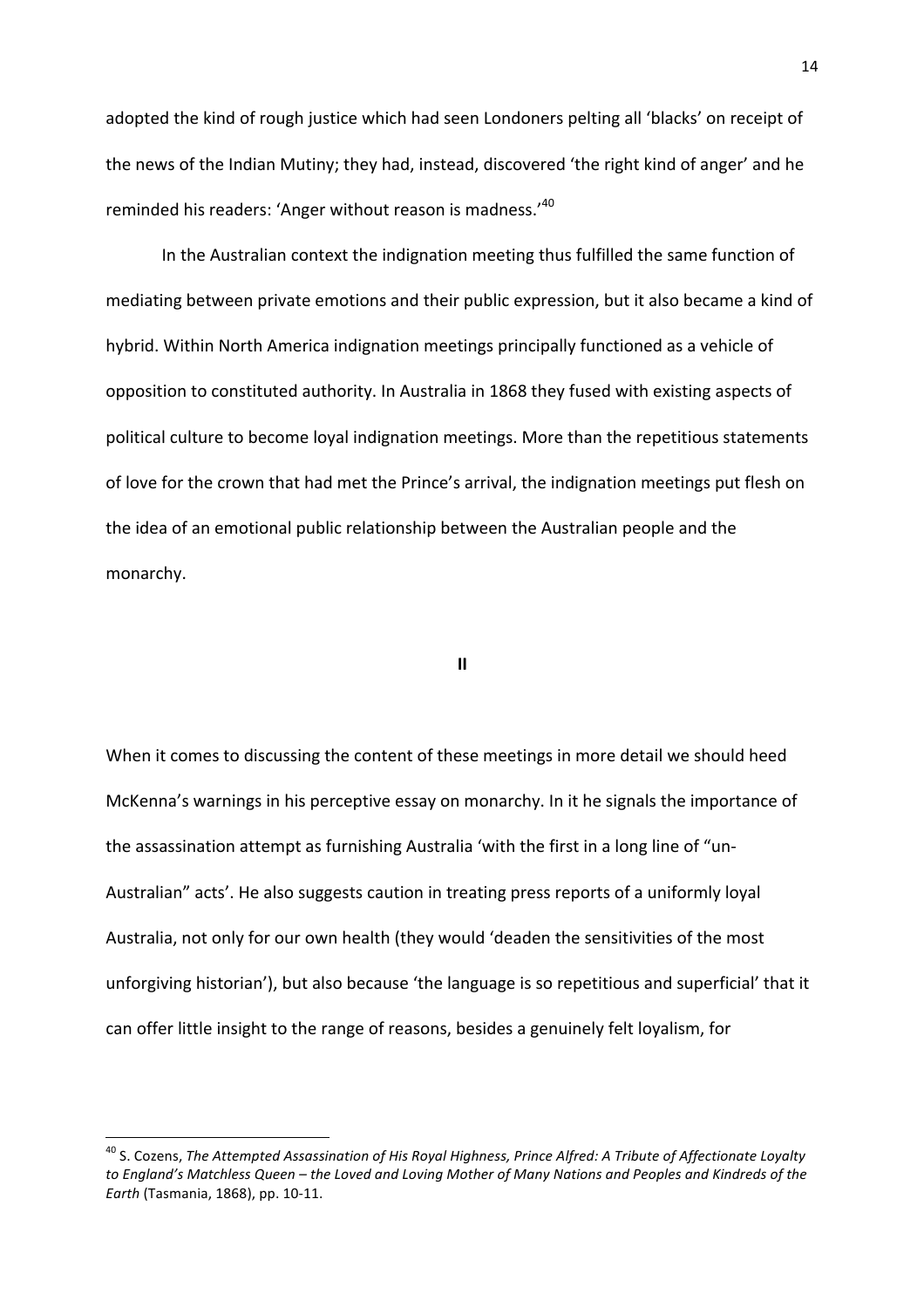participating in pro-monarchical activities.<sup>41</sup> In applying these cautions to the responses to the attempted assassination, three points are worth underlining. First, while the language in the press and at the meetings is repetitious, in itself this is important in revealing the means whereby a sense of a unified emotional community was created. As argued above, it was a process in which both the press and national and local elites were complicit. Secondly, while it might be repetitious, there is less cause to label it as 'superficial'. While meetings parroted resolutions speakers very frequently nuanced their individual contributions, bringing in aspects of their own experiences and identities. Certainly these speeches were no more superficial than any similar act of public speaking and, arguably, the reliance on a language of emotion rendered them more 'authentic'. As has been rightly asserted for a different historical context 'an instrumental use of language does not necessarily signify absence of belief: manipulation and principle are not exclusive'.<sup>42</sup> Thirdly, a careful reading of the press does allow us access beyond the idea of a carefully created uniformity to at least speculate on some of the differences in motivation and some of the divisions within the vision of the national community that was projected.

While the focus of this article is on the mediated public responses to the attempted assassination, this is not to foreclose on what might be a very different history of private emotional responses to the event. Such personal responses may be recoverable using different source material such as diaries and personal correspondence, an approach which has been adopted in part by Cindy McCreery in her recent article on Prince Alfred's reception in the Cape Colony.<sup>43</sup> Such sources might also vield a more complex picture of why so many Australians participated in the response to the attack on the prince. Certainly the arranging of

<sup>&</sup>lt;u> 1989 - Johann Stein, fransk politik (d. 1989)</u>

<sup>&</sup>lt;sup>41</sup> McKenna, 'Monarchy', pp. 265-75.<br><sup>42</sup> P. Williamson, *Stanley Baldwin: Conservative Leadership and National Values* (Cambridge, 1999), p. 165.<br><sup>43</sup> McCreery, 'Telling the Story'.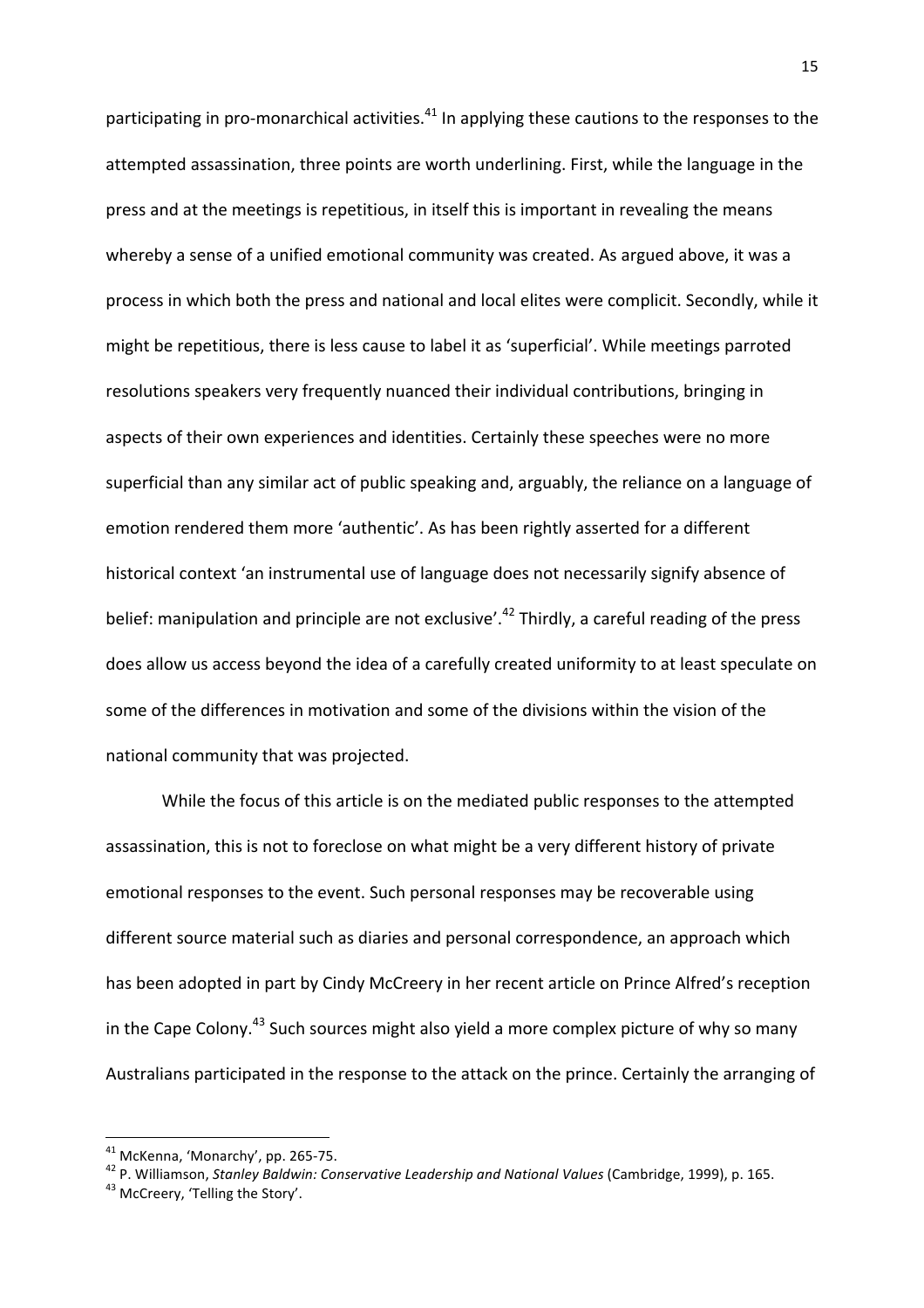or attendance at indignation meetings might be explained by a range of factors that had little to do with serious horror at the event or the deliberative contemplation of Australian nationality. In a gently mocking piece on 'Loyalty at Melbourne', satirising the initial reception of Prince Alfred, the London weekly Saturday Review had speculated on the nature of crowds: 'A great crowd is collected for nearly as many reasons as there are persons in the crowd. One section generally comes to pick pockets; another to drink; an a very large section indeed collects in order to see the crowd. $144}$  We could similarly assign numerous non-political reasons for attendance. A sense of the importance of conformity within the heightened emotional context must have operated powerfully. In one of the most eloquent contributions to the Treason Felony debate, Forster identified this dynamic among those who 'did not wish to appear in the minority'.<sup>45</sup> There was also a sense of civic and community competition in the speed and fullness with which loyal sentiments were stated. Speakers at the Brisbane meeting, for example, expressed annoyance that the slowness of the official response 'had allowed Rockhampton and Ipswich to give them the go-bye'.<sup>46</sup> Those who met late felt obliged to explain themselves.<sup>47</sup>

Such apparently 'self-interested' motives were not limited to this hazy idea of not wishing to appear outside of or behind a loyal majority. Indignation meetings could be turned towards the promotion of particular causes as was the large Temperance Sympathetic Meeting, which argued:

The best way to prevent assassination was to promote teetotalism; for the assassin was invariably such a coward that he was compelled to fortify himself with a false and

<sup>&</sup>lt;sup>44</sup> 'Loyalty at Melbourne', Saturday Review of Politics, Literature, Science and Art, xxv (18 Jan. 1868), p. 78.<br><sup>45</sup> Sydney Morning Herald, 19 Mar. 1868.<br><sup>46</sup> Brisbane Courier, 17 Mar. 1868.<br><sup>47</sup> See, for example, repor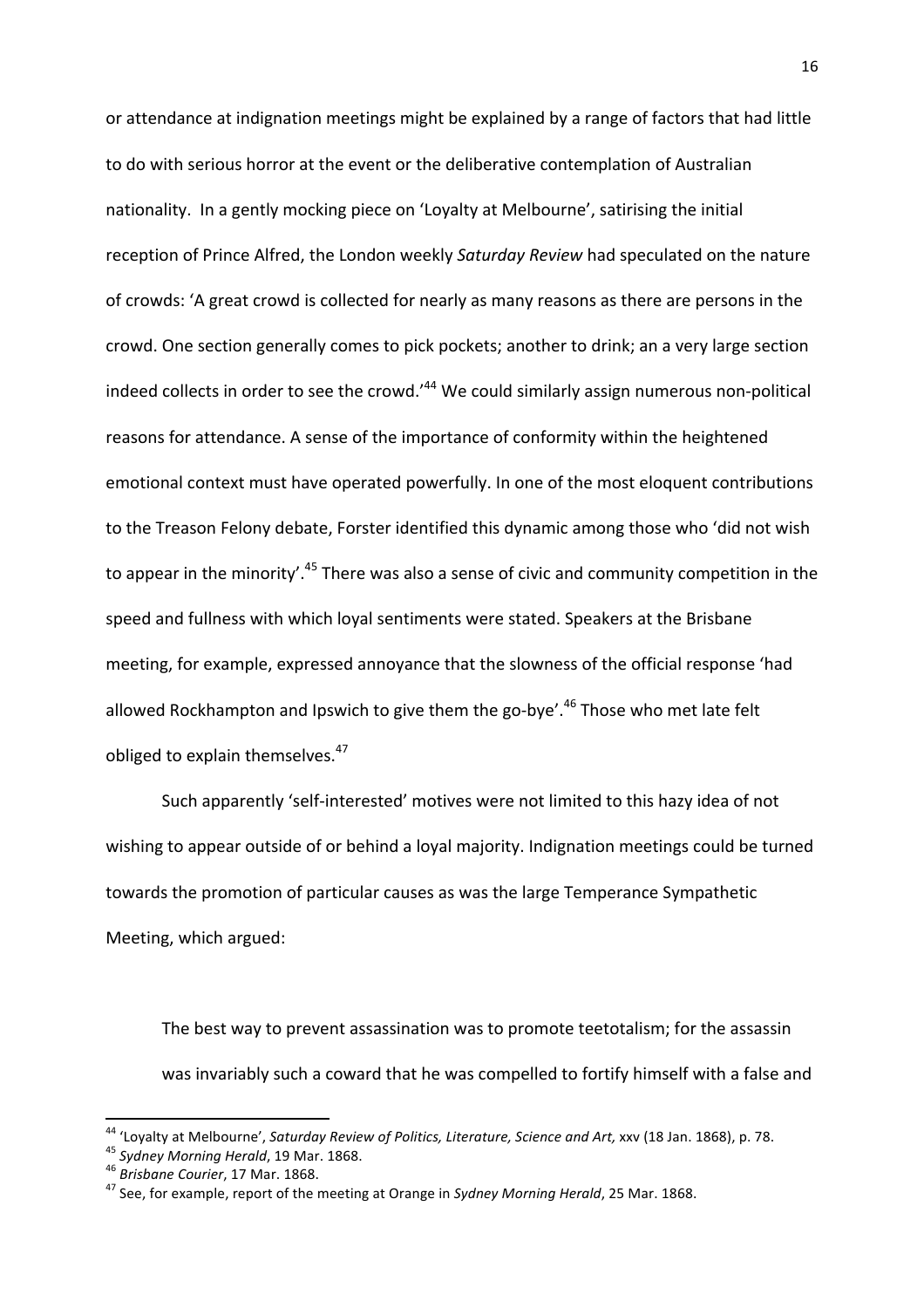bastard courage, born of intoxicating drink. And the best way to put down Feniansism was to spread teetotalism, for he never heard of a teetotaler who was a Fenian.<sup>48</sup>

Economic self-interest must also have played a role, as is clear from adverts placed by hotel owners in Sydney to affirm that O'Farrell had not stayed in their 'loyal' premises, or letters from irate shopkeepers irked that local agreements to close shops during indignation meetings had not been observed by their commercial competitors.<sup>49</sup> Finally, such meetings could also be a means of establishing local pre-eminence, or challenging the pre-eminence of others, as was the case at Raywood, where an ongoing dispute between the mayor and a successful mining speculator reduced the town's loyal response to a 'miserable squabble'.<sup>50</sup>

Nevertheless, the commonalities of the response are revealing of something more than merely instrumental uses of loyalty. First and foremost, speakers delivered a particular conception of Australian society, one that had significant precursors and would long outlast the response to the attempted assassination. Australia was a 'new' nation, something forcefully expressed throughout the crisis by the *Sydney Morning Herald*. The newspaper delivered its fullest vision of this in an editorial on 16 March, urging the 'importance of not allowing non-Australian questions to rise to any prominence in Australian affairs'. All were welcome in this free and open society, but only insofar as they left 'the decaying animosities of the old world' behind them.<sup>51</sup> It was a sentiment appealed to time and time again at the

<sup>&</sup>lt;sup>48</sup> Sydney Morning Herald, 21 Mar. 1868.<br><sup>49</sup> Sydney Morning Herald, 17 Mar. 1868; Brisbane Courier, 17 Mar. 1868.<br><sup>50</sup> Bendigo Advertiser, 21 and 24 Mar. 1868.<br><sup>51</sup> Sydney Morning Herald, 16 Mar. 1868.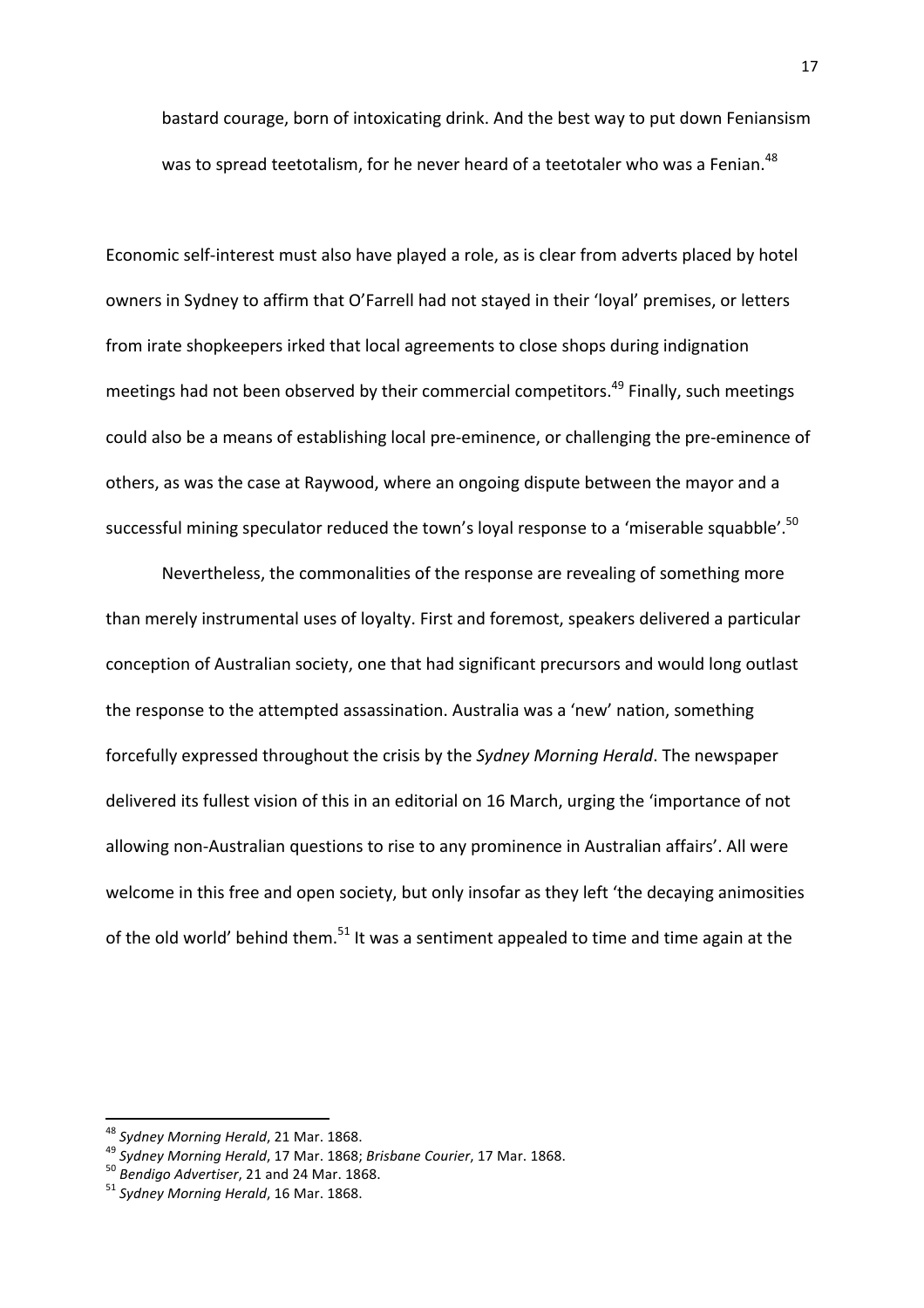indignation meetings. Sometimes it was lifted directly from the press, as when a speaker read out the *Australasian's* version of this vision at the meeting of Australian natives.<sup>52</sup>

Crucially, there was considerable flexibility within this broadly liberal account. While some speakers articulated an almost republican emphasis on Australia as a nation of free, democratic and open institutions, others placed more freight on the articulation of an emotive loyalty to the person of the monarch and her family, without exploring these wider issues. Anglican churchmen, for example, could concentrate on a more conservative vision, the Bishop of Goulburn dwelling on 'the sacred person of royalty' and the clergy in their collective capacity emphasising the importance of the extension of the Church of England.<sup>53</sup> Nor, indeed, should this ideological diversity be surprising given the emphasis within recent work on the political and intellectual history of colonial Australia, which demonstrates the complexity and variety of political arguments that could be made under an overarching loyalty to the crown and with appeals to Britishness.<sup>54</sup>

Support for the broadly liberal version of Australian nationhood was most powerfully and most frequently expressed by the many Irish speakers at indignation meetings. One steer was given by the Archbishop of Sydney, who took the opportunity to restate a similar conception of the relationship between old world and new from his Lenten pastoral of 1856:

Before everything else we are Catholics; and next, by a name swallowing up all distinctions of origin, we are Australians; from whatsoever land we or our parents

 

<sup>&</sup>lt;sup>52</sup> 'Fenianism in Australia', Australasian, ciii (21 March 1868), p. 368; *Empire*, 25 Mar. 1868. 'Natives' in the Australian context and throughout this article refers to the native-born white population, in contrast to both the indigenous population and to colonists who had been born overseas.<br>  $53$  Svdney Morning Herald, 19 and 21 Mar. 1868.

<sup>&</sup>lt;sup>54</sup> See for examples P.A. Pickering, "The Oak of English Liberty": Popular Constitutionalism in New South Wales, 1848-1856', Journal of Australian Colonial History, iii (2001), pp. 1-27; P.A. Pickering, "Ripe for a Republic": British Radical Responses to the Eureka Stockade', *Australian Historical Studies*, xxxiv (2003), pp. 69-90; B.T. Jones, 'Colonial Republicanism: Re-examining the Impact of Civic Republican Ideology in Pre-Constitution New South Wales', Journal of Australian Colonial History, xi (2009), pp. 129-46.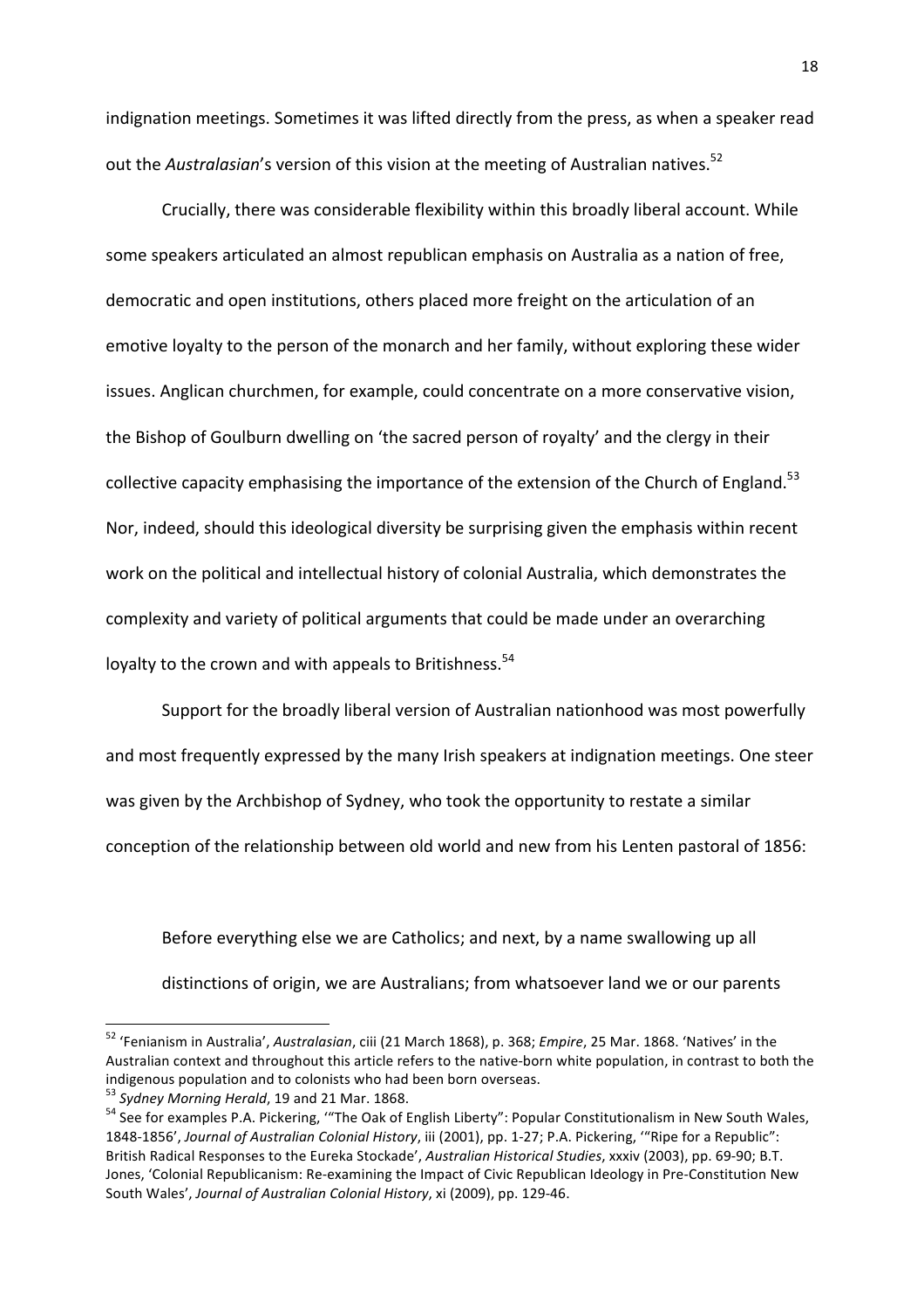have arrived hither, be it from Ireland, from France, from Scotland, from Germany, we are no longer Irishmen, and Frenchmen, and Englishmen, and Scotchmen, but Australians; and the man who seeks, by word or writing, to perpetuate invidious distinctions is an enemy to our peace and prosperity. The generation of to-day is not to answer for the follies and vices of past generations.<sup>55</sup>

Perhaps its most influential formulation was by Charles Gavan Duffy during his widely reported speech at the Melbourne St Patrick's day dinner, which made similar claims and lauded the role of the Prince's visit: 'his task seemed to me to sow the seed of an Australian nationality, restricted neither by race nor religion, but embracing all in a common bond of brotherhood. (Cheers).' Given the complexities of overlapping identities and political appeals, we should not be surprised that Duffy could slip into a more specifically Victorian patriotism: 'The Constitution of Victoria is, I believe, the freest in the world (cheers), and Irishmen have not only the unrestrained enjoyment of it, but have had their share of the honourable responsibility of administering it.<sup>'56</sup> The speech was widely reported and while there was some small controversy over Duffy's suggestion that if Ireland were given the same constitution and resources as Victoria 'there will not be a more loyal or contented people in the world', it was enthusiastically received and mined for quotations by other Irish speakers at indignation meetings.<sup>57</sup> Nor was Duffy the only Irish nationalist seeking, perhaps, to 'forget his dedication to ceaseless rebellion' in the wider project of identifying and articulating 'a

 

<sup>&</sup>lt;sup>55</sup> J. Bede Polding, *The Pastoral Letter of John Bede, by the Grace of God and Favor of the Holy Apostolic See, Archbishop of Sydney, and Metropolitan of Australia, to the Faithful, Clergy and Laity, of the Archdiocese*  $(Sy$ dney, 1868).

<sup>&</sup>lt;sup>56</sup> 'Mr Duffy on the Assassination of His Royal Highness', *Freeman's Journal*, xix (28 March 1868), p. 9.<br><sup>57</sup> See for examples, *Mercury*, 4 Apr. 1868; *Sydney Morning Herald*, 25 Mar. 1868.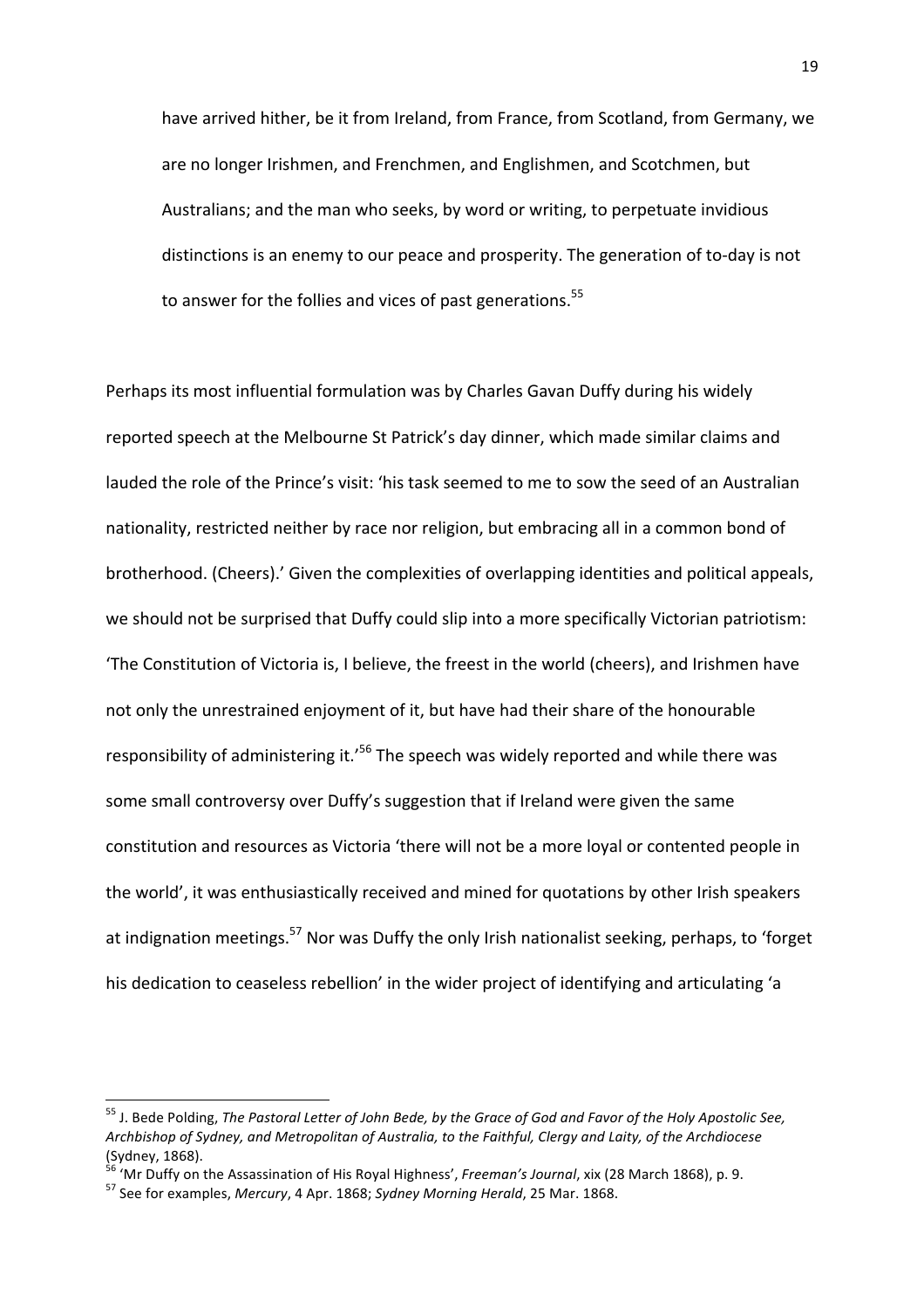national spirit' in his new home.<sup>58</sup> At Brisbane, the former Young Irelander and MLA, Dr Kevin O'Doherty, similarly addressed the theme of Irish grievances, but subsumed these under more inclusive national sentiments: 'It had been the glory of Australia to abolish all those political inequalities which had caused so much trouble in the old country. He earnestly hoped that this unhappy occasion would be availed of throughout the whole length and breadth of Australia for coming to a resolution that they would allow no old world political organisations to be instituted here, whether they were in favour of Fenianism, Orangeism, or any other "ism".<sup>'59</sup>

In most places there was at least some discussion of whether the Irish community ought to assemble *as* the Irish to express their indignation at the attempted assassination and publicly demonstrate their abhorrence of the would-be murderer. Few perhaps publicly expressed it as strongly as B. J. McCarthy, who wrote a letter to urging 'Irishmen of influence' in Adelaide to call their own public meeting. If they did not, he warned, he would, 'and every Irishman who can and will not attend will be equally culpable with the would-be assassin.'<sup>60</sup> At Brisbane a preliminary meeting of the town's Irish community was held at the Royal Hotel, but it was decided that, instead of placing themselves apart and thus implicitly accepting the link made by some between O'Farrell's actions and his Irishness, the best course of action was to attend as numerously as possible the general public meeting.<sup>61</sup> Irish elites in other Australian towns and cities came to more-or-less the same conclusions, eschewing the idea of specifically Irish meetings (though the St Patrick's day dinners on 17 March provided some vehicle for this kind of response) and instead attending and participating vociferously in

<sup>&</sup>lt;sup>58</sup> O'Farrell, *Irish in Australia*, p. 212; H. Irving, ed., The Centenary Companion to Australian Federation (Cambridge, 1999), p. 5; J.M. Ward, 'Charles Gavan Duffy and the Australian Federation Movement, 1856-1870', *Journal of the Royal Australian Historical Society*, xlvii (1961), pp. 1-33.<br><sup>59</sup> *Brisbane Courier*, 17 Mar. 1868. 60 *South Australian Advertiser*, 16 Mar. 1868. 61 *Brisbane Courier*, 16 Mar. 1868.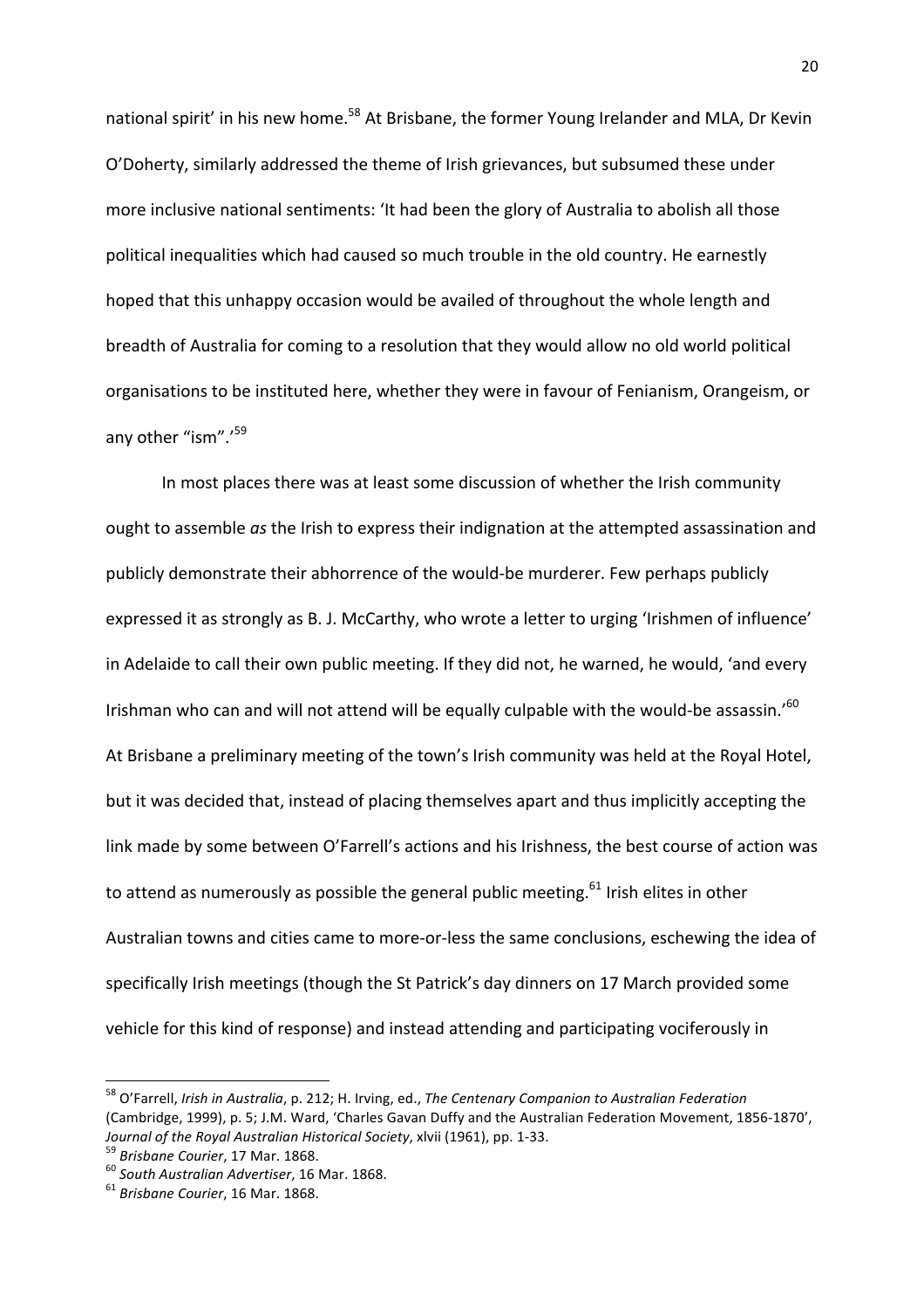general meetings. Indeed, John Bede Polding was especially strong in his criticism of the idea that Irish Catholics might meet separately:

How else could it be that some men have expected that we Catholics should stand out from the body of Australians here, and denounce separately, a crime which is denounced by the very elements of all natural and revealed religion? ... It can only be that because some few ill-instructed, and ill-advised, have kept up those separating, alienating, misplaced recollections and associations, against which I so long ago raised the voice of warning and entreaty  $-$  it can only be so that the least colourable grounds could have been imagined for expecting a specially Catholic protest against the crime, which has overwhelmed us with shame and sorrow.<sup>62</sup>

Nevertheless, the number of speakers who came forward to speak 'as an Irishman' was truly staggering. Clearly in this register the appeal to national unity was in part a defensive one (an answer to some of the offensive ethnic and religious slurs mentioned below), but it also shows widespread support among the Irish community (or at least its elite) for an open and inclusive idea of Australian nationality, with the crown providing a crucial integrative symbol.<sup>63</sup>

Nor were the indignation meetings occasions only for the Irish to buy into this idea of an independent and loyal Australian nationality. Other ethnic groups used the occasion to signal ostentatiously their membership of the nation and had less reason to be circumspect about holding their own specifically ethnic meetings. The German populations of Melbourne,

<sup>&</sup>lt;sup>62</sup> Polding, *Pastoral Letter*.<br><sup>63</sup> See the important article by D. Lowry, 'The Crown, Empire Loyalism and the Assimilation of Non-British White Subjects in the British World: An Argument Against "Ethnic Determinism"', in C. Bridge and K. Fedorowich, eds., The British World: Diaspora, Culture and Identity (London, 2003), pp. 96-119.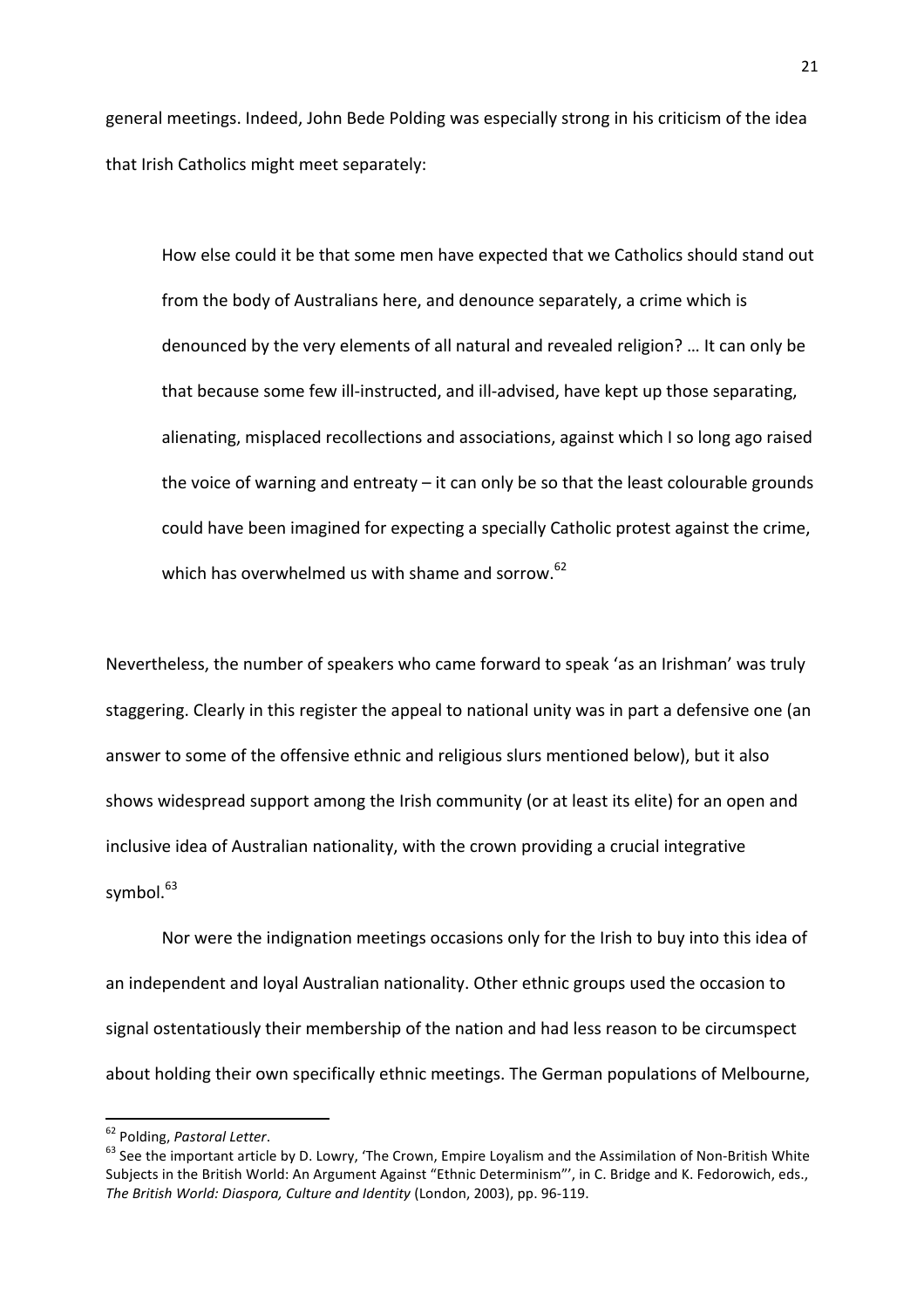Sydney and Brisbane met separately and were prominent on the platform elsewhere.<sup>64</sup> They had been equally visible throughout the prince's tour, claiming a special relationship based on Alfred's Anglo-German parentage. As McCreery has highlighted, it was a sense of attachment that Alfred was only too happy to reciprocate and encourage: he had responded enthusiastically to male torchbearers, or *liedertafel*, wearing German national dress and had himself sported different German military uniforms on public occasions in Australia.<sup>65</sup> At indignation meetings Germans could use loyalty to the crown as an anchor for an expansive conception of Australian nationality, as expressed by the MLC, entrepreneur, and enthusiastic supporter of German migration to Australia, Johann Christian Heussler at Brisbane: 'He had not as a rule advocated the bringing of nationalities into a new country. He thought they should leave them all behind and become Australians.' Heussler went further to allude to the liberal credentials of Prince Alfred's European relatives (including his uncle, Prince Ernest, who had taken the liberal side during the revolutions of 1848): 'This cowardly assassin had taken the wrong person altogether if he had a right to take anyone.<sup>'66</sup>

The existence of special kindred ties between the prince and different ethnic communities was not, however, a necessary precondition for the mobilisation of the crown as an integrative symbol of Australian identity. The idea of Australia as a land of perfect practical civil and religious liberty, a haven from the revolutions, bigotry and divisions of the old world, was also appealed to by meetings of Sydney's Hungarian and Jewish populations.<sup>67</sup> The meeting of the Chinese community in Sydney, which had only recently celebrated the passage of the Chinese Immigration Repeal Act, lifting the 'national stigma' of an entry tax on arrival

<sup>&</sup>lt;sup>64</sup> Argus, 26 Mar. 1868; Darling Downs Gazette, 21 Mar. 1868; Brisbane Courier, 17 Mar. 1868; Sydney Morning *Herald*, 20 Mar. 1868; *South Australian Advertiser*, 17 and 21 Mar. 1868.<br><sup>65</sup> C. McCreery, 'A British Prince and a Transnational Life: Alfred, Duke of Edinburgh's Visit to Australia, 1867-68',

in D. Deacon, P. Russell, A. Woollacott, eds., *Transnational Ties: Australian Lives in the World* (Canberra, 2008), pp. 60-7.

<sup>&</sup>lt;sup>66</sup> Brisbane Courier, 17 Mar. 1868.<br><sup>67</sup> Sydney Morning Herald, 20 and 23 Mar. 1868.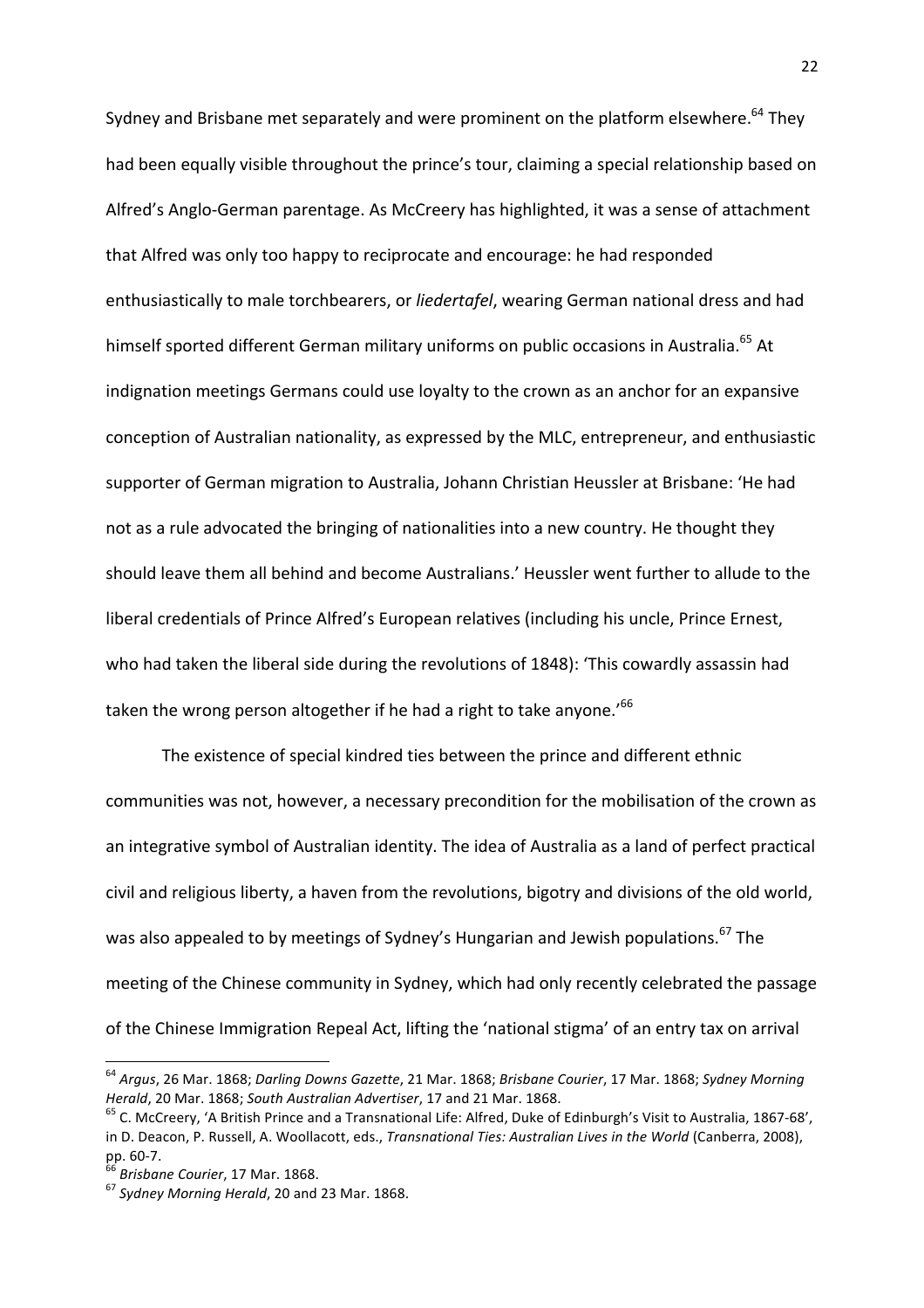and restrictions thereafter, produced an especially eloquent version of these sentiments. It was presented by the champion of the Chinese community, John Dunmore Lang:

Enjoying as we do, equally with native-born subjects of the empire, the ample privileges and protection conferred by the British Crown, and fully appreciating the liberty we possess to observe our own fasts, to celebrate our own festivals, and to worship in our own way, according to the dictates of our consciences and the customs of our ancestors, we cannot but regard that man as a disgrace to humanity, who, viewing youth as no shelter, and virtue as no protection, would plunge the dagger of an assassin into the heart of the nation by wounding and attempting to destroy one of the best-beloved of her children.<sup>68</sup>

This liberal theme of toleration under the crown was underlined by the attempt to forge a united religious response to the assassination attempt. Newspapers went to great lengths to describe how universally - by Roman Catholic, Church of England, Presbyterian, Methodist, Baptist and Jewish congregations – the official proclamations for special public prayers and thanksgivings were observed, while a largely non-denominational language of the dispositions of a merciful providence was much in evidence.<sup>69</sup> As Williamson has shown in a recent comprehensive account of the persistence of these occasions within British national life, it was in the 1860s that a steep decline in the incidence of national prayers and fasts began. Where they persisted was surrounding royal events and calamities, and the proclamation of special thanksgivings in the Australian colonies reveals a similar dynamic. There, as in Britain,

<sup>&</sup>lt;sup>68</sup> Sydney Morning Herald, 28 Mar. 1868; D.W.A. Baker, *Days of Wrath: A Life of John Dunmore Lang* (Melbourne,

<sup>1985),</sup> pp. 487-8.<br><sup>69</sup> See for example the report on the Sunday 22 March thanksgiving in Melbourne in *Argus*, 23 Mar. 1868; *Victoria Government Gazette Extraordinary*, 13 and 20 Mar. 1868.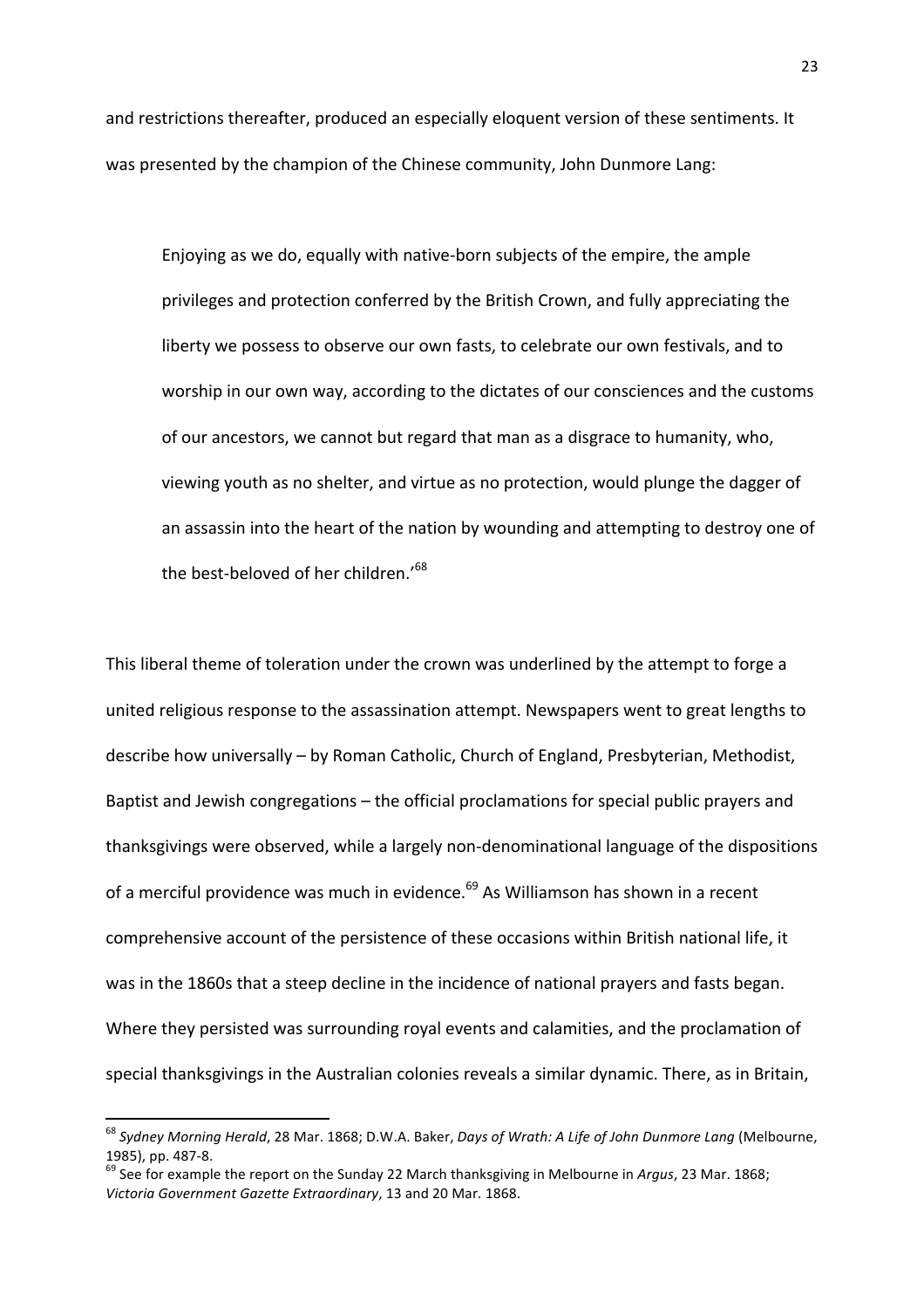they were opportunities for all denominations 'to manifest their patriotism and claims to a full part in national life' as well as a means for ministers to bolster support for the increasingly central institution of monarchy.<sup>70</sup>

Naturally, part of these liberal efforts to fill in an image of Australian nationality involved the identification of things that Australia was not and did not wish to be. Another area where the repetition of the indignation meetings is revealing is in the universal condemnation of the crime and its perpetrator as 'foreign'. This was, indeed, part of the argument about the leaving behind of old world animosities, which were 'foreign' to Australia, but it took in other examples as well. As part of the public discourse aimed at not associating the crime with any particular ethnic or religious grouping, Fenianism was dismissed as un-Australian, un-British, and (by Irish and Catholic speakers in particular) as un-Irish.<sup>71</sup> At one of the earliest indignation meetings, that of the Civil Service Club in Sydney, William Duncan, Catholic apologist, constitutional reformer and customs official, set the tone of future responses in rebutting a nasty public attack on the Irish by William Arnold, speaker of the Legislative Assembly. Not only was Fenianism fundamentally irreconcilable with Catholicism, which was doctrinally loyal, it was also product of rootless and uneducated 'hotheaded young men ... villains without any religion whatever'.<sup>72</sup>

Part of this critique rested on the identification of Fenianism as an essentially American confection. Duncan had described its originator, James Stephens, as an American and many other speakers made similar points, as did an Irishman at a meeting in Gawler: 'they are not our people, or if they were, they have lost the Irish character in the cities of

<sup>&</sup>lt;sup>70</sup> P. Williamson, 'State Prayers, Fasts and Thanksgivings: Public Worship in Britain 1830-1897', *Past & Present*, cc (2008), pp. 121-74.<br><sup>71</sup> This was, of course, a local variant of a wider phenomenon of anti-Fenianism in the British world, which made

similar claims. See, for examples, M. de Nie, ""A Medley Mob of Irish-American Plotters and Irish Dupes": The British Press and Transatlantic Fenianism', Journal of British Studies, xl (2001), pp. 213-40; Wilson, Thomas *D'Arcy McGee*, chs 9-14.<br><sup>72</sup> Sydney Morning Herald, 16 Mar. 1868.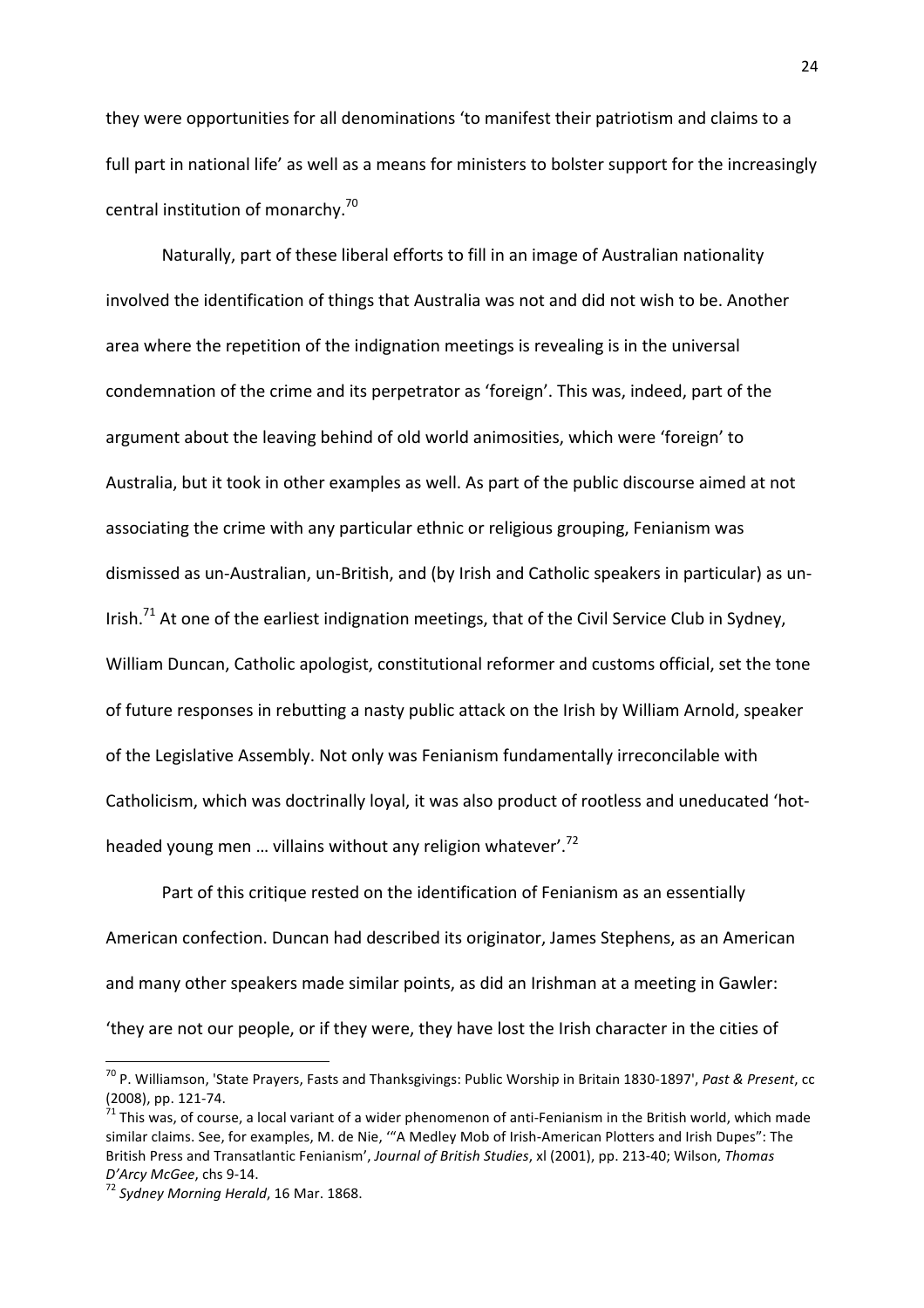America'.<sup>73</sup> Alongside numerous references comparing the attempted assassination of Alfred with the all-too-successful one of Abraham Lincoln, an interesting sub-theme of the indignation meetings was the beginning of an audit of America as an exemplar for Australian politics and society.<sup>74</sup> The late 1860s and the aftermath of the Civil War provided an opportune moment for this and if much of the lustre of the American 'republican experiment' had worn off by the 1880s, the indignation meetings served to bring two less attractive episodes of recent American history – assassination and the role of Irish immigrants – into sharp relief.

Finally, that the responses to the assassination attempt involved a wide-ranging discussion about the nature and limits of the Australian nation is clear from a vogue for renaming. Even before his arrival, one pamphleteer had mooted that Australia become an independent constitutional monarchy, with Alfred as King.<sup>75</sup> As well as the renaming of numerous organisations and buildings to memorialise the royal visit, more revealing were suggestions for renaming the colonies themselves. The most prominent proposal came from Joseph Docker, who moved the address on the recovery of the prince and raised an idea that he thought ought to be considered in tandem with the address:

a humble request for permission to change the name of the colony. Hitherto the colony had been known under a name associated with its origin, and there might be those who would look on the crime we now deplored as the culminating result of its origin. There was another name, to which we had a right. We called our children

<sup>&</sup>lt;sup>73</sup> Bunyip, 21 Mar. 1868.<br><sup>74</sup> For examples of speakers making comparisons with Lincoln's assassination see reports of meetings Adelaide and Brisbane in *South Australian Register*, 23 Mar. 1868; *Brisbane Courier*, 17 Mar. 1868.<br><sup>75</sup> Anon., *A Proposal for the Confederation of the Australian Colonies with Prince Alfred, Duke of Edinburgh, as* 

*King of Australia, by a Colonist* (Sydney, 1867). The idea that sons and brothers of the monarch might act as colonial governors was a minor theme in some federalist thinking at the time, see Bell, 'Idea of a Patriot Queen', pp. 8-10.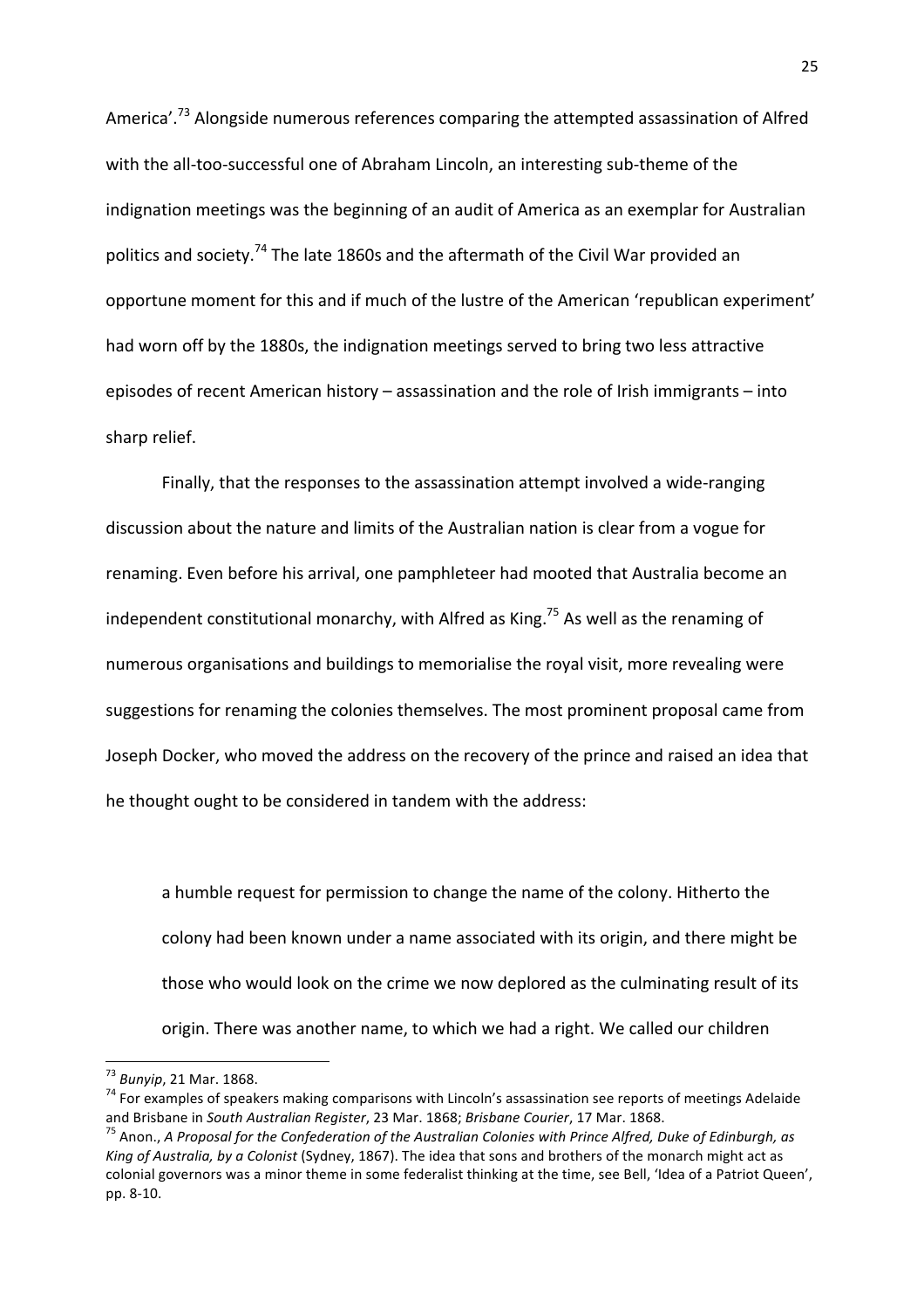Australians. We talked of Australian institutions. Why not ask to be permitted to take the name to which we were entitled as he oldest colony, and call our country Australia?<sup>76</sup>

In Docker's proposal as in wider public discussions suggesting the alternatives of 'Alfredland' and 'Alfredea' the tension between thinking in terms of individual colonies and a wider conception of the nation is clear.<sup>77</sup> Others were far clearer that their ideas moved beyond the individual colony, as did a letter writer from Ballarat, who suggested:

a grand league of all Australians be formed to include all creeds, both of religion and politics, all nationalities, all ranks, from the man of money, and houses, and broad acres, to the humblest labourer upon the soil, the object of the league being the annihilation of all attempts to introduce here any of the old world feuds ... it would absorb into its wide Australian ranks every man who is resolved upon maintaining here an Australian nationality.<sup>78</sup>

**III**

While much of the public and elite response to the attempted assassination was framed in terms of a liberal script, which sought to avoid identifying political violence with any particular ethnic or religious grouping and forwarded a relatively inclusive statement of a loyal and independent Australian nationality, it was not, of course, univocal. The political flexibility of

<sup>&</sup>lt;sup>76</sup> Sydney Morning Herald, 19 Mar. 1868<br><sup>77</sup> Sydney Morning Herald, 18 and 20 Mar. 1868.<br><sup>78</sup> Ballarat Star, 17 Mar. 1868.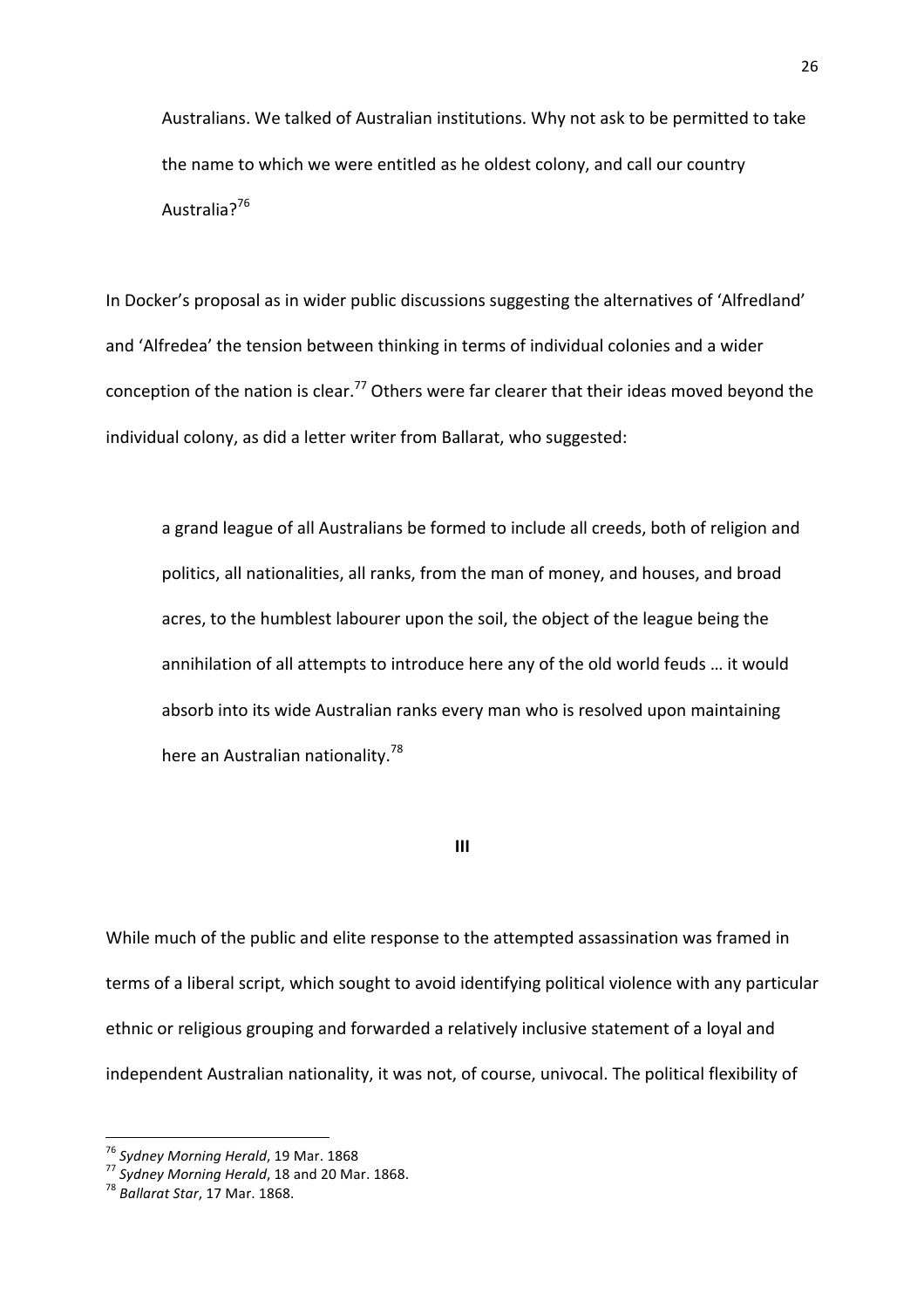appeals to Britishness and loyalty to the crown has been noted above. They could also in some senses furnish both exclusive and defensive statements. The vision of the nation being advanced was one pursued by broadly liberal political elites, and the loudness with which it was proclaimed reveals in part their uneasiness with the material from which it was to be constructed. While focusing on the common themes that emerged powerfully from the indignation meetings does reveal a deep-seated discourse about the meaning of the national community, the essentially unifying themes identified above both excluded and constrained certain groups and jostled with an emphasis on divisions.

In terms of exclusions, McCreery has recently demonstrated how the royal visit and the assassination served to highlight and unsettle gendered discourses within colonial society. Through the representations of comic weeklies, Australia was represented in female guise as a suitor and friend of Prince Alfred and, most famously, as an unbridled and aggressive amazon, strangling the would-be assassin in *Australia Vindex*. In both the response of colonial women – most notably in the all-female indignation meetings in Victoria – the personification of Australia as a female, and in the very frequent allusions to Queen Victoria as the mourning wife and now nearly mourning mother, suitable gender roles were identified and contested, partly as an elite corrective to widespread notions of pushy colonial women.<sup>79</sup> Despite the apparent political involvement of women at their own indignation meetings, for example,

 $^{79}$  C. McCreery, 'Rude Interruption: Colonial Manners, Gender and Prince Alfred's Visit to New South Wales, 1868', *Forum for Modern Language Studies*, xlix (2013), pp. 437-56; J. Castle and H. Pringle, 'Sovereignty and Sexual Identity in Political Cartoons', in S. Margery, S. Rowley, S. Sheridan, eds., *Debutante Nation: Feminism Contests the 1890s* (Sydney, 1992), pp. 136-49. For examples see Cozens, *Attempted Assassination*, ch. 5; Rev. Z. Barry, 'The Lady Australia to her Prince on Valentine's Day, 1868', in W.H.H. Yarrington, ed., Prince Alfred's *Wreath: A Collection of Australian Poems, by Various Authors* (Sydney, 1868), pp. 8-12.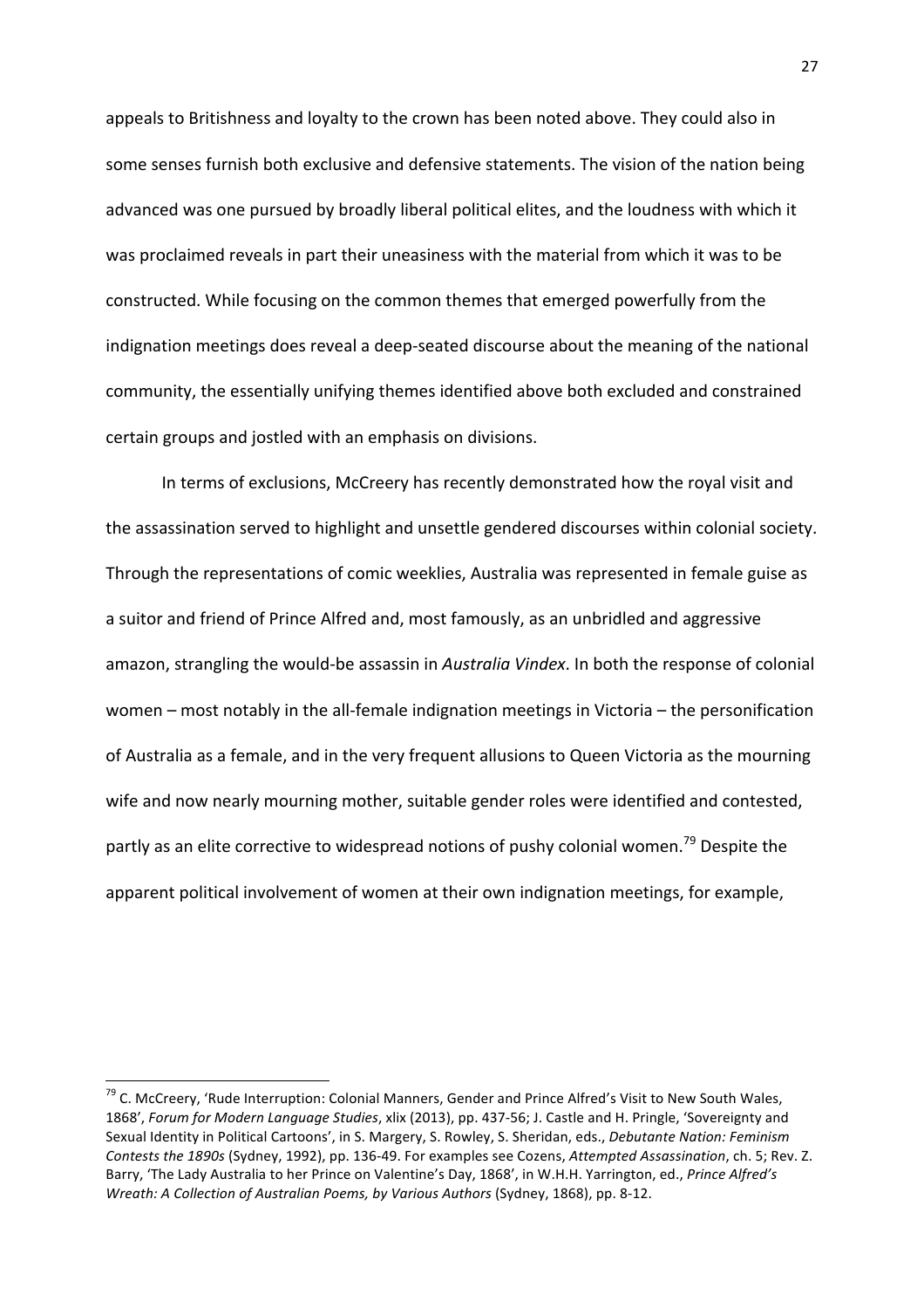they were not permitted to speak at these, with the speeches and resolutions made by clergymen and other males.<sup>80</sup>

The crisis also served to highlight certain conceptions of colonial masculinities. This was perhaps most notable in the public reflections of people who had been present at the event and depicted their own struggle with an innate manly instinct to lynch the culprit. As such, indignation  $-$  rational anger  $-$  became an important marker of colonial man having overcome his own atavistic instincts to master his passions and the balancing act was made clear at an indignation meeting of freemasons, at which they were exhorted: 'not to be led away through that just indignation by which they must naturally be deeply moved, but to temper their anger as men.<sup>81</sup> Samuel Cozens, in praising the loyal and liberal sentiments and the 'fistic demonstrations' that accompanied them of one of the speakers at the Launceston indignation meeting saw an exemplar of the colonial gentleman: 'That is the kind of manliness, that every *man* will lift his hat and politely bow respect to.'<sup>82</sup> As a means of underlining the 'unmanly' nature of O'Farrell's attempt to shoot the Prince in the back, a suitable hero was found in William Vial, a freemason and coachbuilder who had pinioned the would-be assassin at Clontarf and was praised for his 'manly English pluck' at meetings. A testimonial was arranged for him (significantly, the advert was taken out in the name of 'Paddy from Cork') though even then the sense in which expectations about social class disrupted any single notion of colonial masculinity was apparent. The officer who had arrested and roughed up Vial instead of O'Farrell offered a public apology: 'He certainly had learnt a lesson – that the best dressed man was not always the gentleman.<sup>83</sup>

<sup>&</sup>lt;sup>80</sup> See reports of Ladies' Indignation Meetings in Melbourne and Sebastopol, Argus, 25 Mar. 1868; Ballarat Star, 26 Mar. 1868; 'Great Meeting of Ladies', *Australasian*, civ (28 Mar. 1868), pp. 403-4. The meetings received a considerable amount of satirical comment, see Melbourne Punch, 26 Mar. 1868.<br>
<sup>81</sup> Sydney Morning Herald, 23 Mar. 1868.<br>
<sup>82</sup> Cozens, Attempted Assassination, p. 27.<br>
<sup>83</sup> Sydney Morning Herald, 21, 25 and 31 Mar. 1868.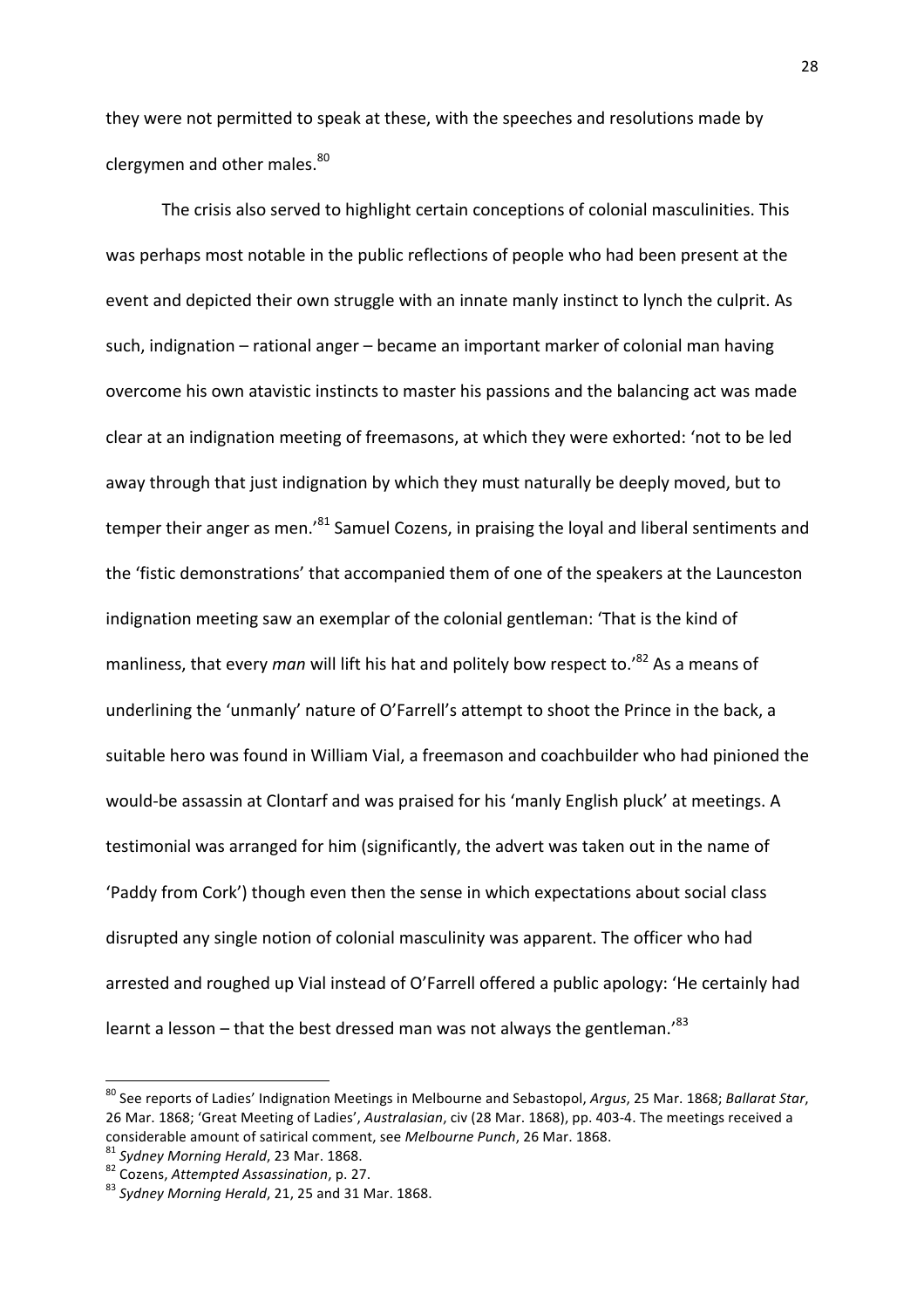The idea of unrestrained and savage human passions was also used to position Australian Aborigines within the discourse about the nation, but thoroughly outside of the national community described therein. Some Aborigines had been present at Clontarf on the day of the assassination and their presence was mobilised in a number of speeches.<sup>84</sup> In Redfern, a speaker who claimed to have been in conversation with them at the time recalled: 'His first impression was that it was one of the blacks who had inflicted the injury. Little did he think at that time that a man who had all the advantages of education could have performed an act of which those poor half-civilised aborigines would feel ashamed.'<sup>85</sup> Aborigines were used in the same way as 'an Indian thug or an African gorilla' to emphasise that assassination was a savage act quite beyond the norms demanded by a civilised society.<sup>86</sup> A similar point was made by Richard Hill in Sydney, though this time the tension between the initial impulse to lynch O'Farrell and the reasoned case for allowing justice to take its course was clearer: 'These poor creatures, on hearing the sad intelligence ... were, in common with ourselves, moved to pity and horror (Cheers). Their consternation was great, and they requested that the murderer might be given up to them (Cheers.) When asked what they would do with him they said they would roast him [A Voice: "You ought to have given him up."]<sup>87</sup> Aborigines remained outside the vision of the national community imagined in 1868. At most they were included, fleetingly, as useful symbols of the unrestrained passions that white Australians congratulated themselves on having kept in check.<sup>88</sup>

As well as these implicit divisions, 'loyalty' was currency within colonial politics and the assassination attempt could not but play, if obliquely, into local political divisions. Indeed,

<sup>&</sup>lt;sup>84</sup> For an excellent account of the encounters between indigenous Australians and the prince during his tour, see J. Mitchell, "It Will Enlarge the Ideas of the Natives": Indigenous Australians and the Tour of Prince Alfred, Duke

of Edinburgh', Aboriginal History, xxxiv (2010), pp. 197-216.<br><sup>85</sup> Sydney Morning Herald, 19 Mar. 1868.<br><sup>86</sup> Portland Guardian, 16 Mar. 1868.<br><sup>87</sup> Sydney Morning Herald, 25 Mar. 1868.<br><sup>88</sup> Mitchell, "'It Will Enlarge the I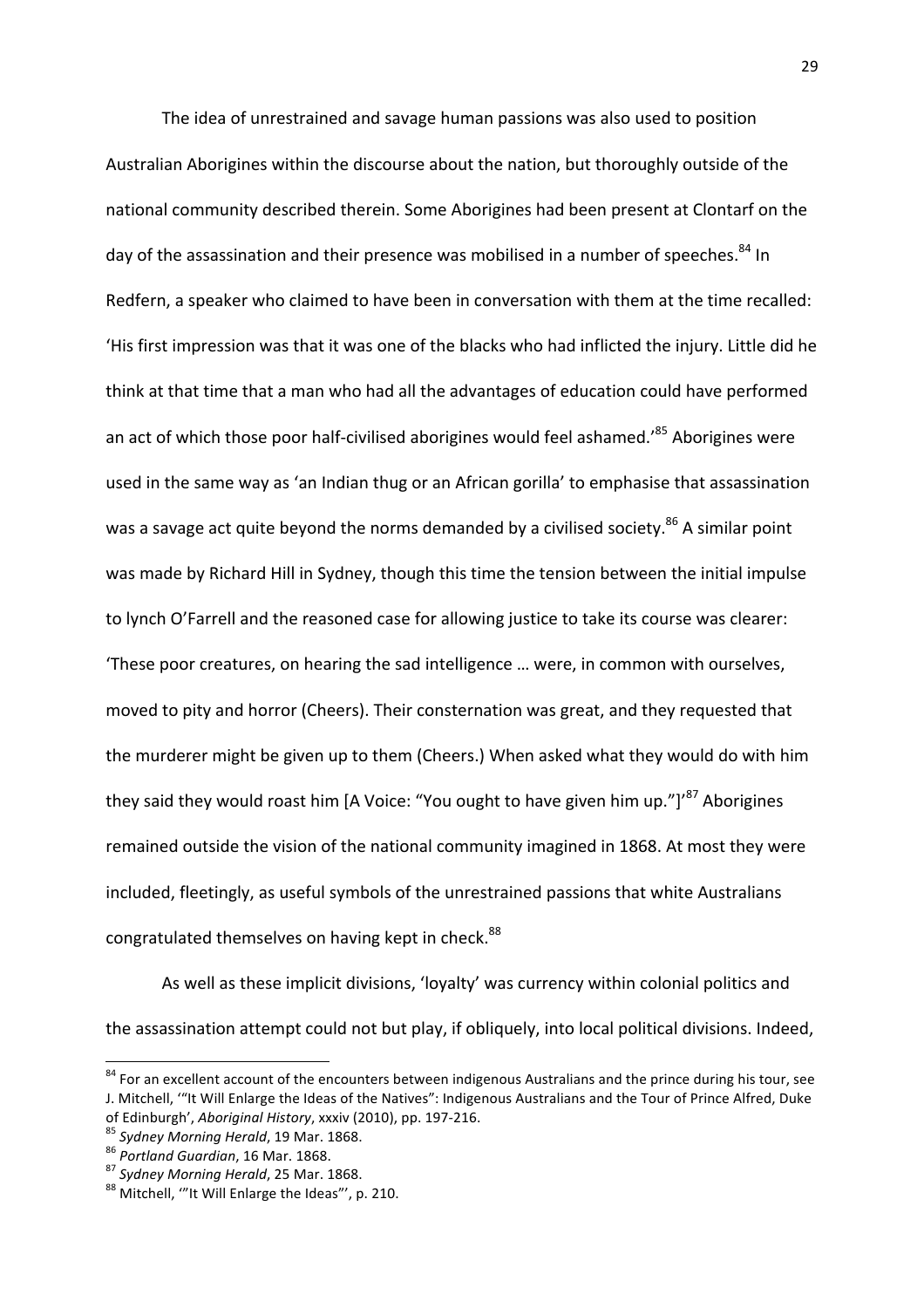this further demonstrates how loyalty to the crown was capacious enough to accommodate various political positions. This was, perhaps, especially the case in Victoria, where a threeyear-long constitutional crisis, which had revolved around the relative powers and responsibilities of the Legislative Assembly, the Legislative Council, ministers and the Governor, was approaching its climax. Indeed, the general elections which had taken place between January and February of 1868 had revolved, in part, around the question of whether the actions of James McCulloch's ministry - in attempting to push a grant to the popular exgovernor Darling through the Legislative Council as part of an appropriations bill – was a constitutionally suspect attempt to dictate to the Legislative Council, the Governor and the queen's government. McCulloch's government, which had registered a slight increase in support at the elections, had resigned on 6 March, in full knowledge that the Governor, Manners-Sutton, would struggle to form a workable ministry.<sup>89</sup>

The Attorney-General, George Higinbotham, increasingly asserted the conclusion that the Governor was constitutionally obliged to act upon the advice of responsible ministers and he would eventually have these principles embodied in resolutions in 1869. This popular position taken by him and others necessarily brought accusations of disloyalty to the crown, something rather relished by Higinbotham on being returned for Brighton during the elections: 'I have been told, gentlemen, that I am a disloyal man. Well, gentlemen, I congratulate the electors of Brighton on being also disloyal men.<sup>'90</sup> Despite these efforts, perhaps partly *because* of his ongoing efforts to achieve the 'disguised republic' in an idea of independence under the crown. Highinbotham was especially effusive in his response to the attempted assassination, moving the committee to prepare the loyal address in the

<sup>89</sup> Clarke, 'Colonial Office', 160-71. See also B. Knox, 'Imperial Consequences of Constitutional Problems in New South Wales and Victoria 1865-1870', *Historical Studies*, xxi (1985), 515-33. *90* E.E. Morris, *A Memoir of George Higinbotham: An Australian Politician and Chief Justice of Victoria (London, 190)* 

<sup>1895),</sup> p. 138.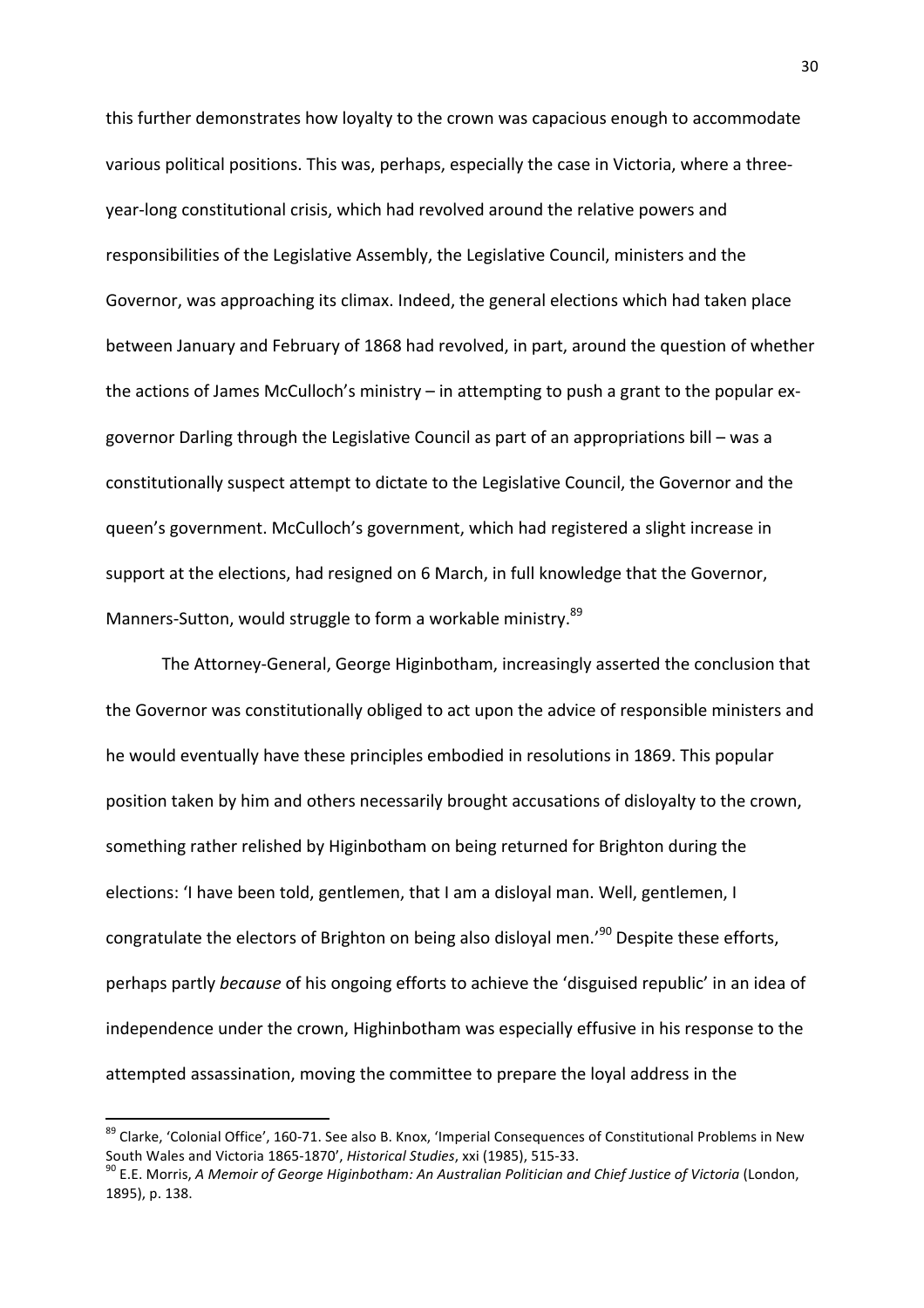Legislative Assembly and moving the first resolution (to a riotous reception) at Melbourne's indignation meeting.<sup>91</sup> This did not stop much play being made by the *Argus* with the dubious 'loyalty' of men who were seeking to indict the duke of Buckingham and dictate to the Governor.<sup>92</sup> It was from this fraught and emotive context that McCulloch's supporters took the pointed title of 'Loyal Liberals' and others formed the Loyal Liberal Reform Association. Similarly in New South Wales, it did not take long for political fissures to appear within the initially univocal response. Most celebrated was William Macleay's attack on Parkes' response to the crisis, which he represented as a cynical manipulation of sectarian feeling 'to make political capital for himself'. Again, the criticism also turned on the authenticity of Parkes' loyalty and Macleay reminded the Assembly that Parkes had been a Chartist and 'as disloyal, he believed, as a Fenian, and more disloyal than the Irish Catholics he abused so much.<sup>'93</sup>

Indeed, Parkes' response to the assassination had played a signal role in sustaining the most obvious divisions revealed and created by the crisis: ethno-religious ones. The argument above does not seek to deny or trivialise the existence of the 'public anti-Irish zeal' of 1868, but it does raise questions about how actively the majority of politicians, editors and local elites were publicly 'fanning the flames'. $94$  Much of the reporting and editorialising of newspapers and the majority of the speeches at indignation meetings sought to follow the liberal script and exhorted readers to make the distinction between O'Farrell as an individual and the Irish and Roman Catholics as loyal fellow citizens. Nevertheless, throwaway comments and the more specific anti-Catholic and anti-Irish fulminations of individuals did reveal deep-seated hostilities. The initial responses of some newspapers and numerous speakers at indignation meetings, for example, highlighted an instinctive knowledge that the

<sup>&</sup>lt;sup>91</sup> McKenna, *Captive Republic*, pp. 118-19; *Argus*, 14 Mar. 1868.<br><sup>92</sup> See, for example, the editorial in *Argus*, 26 Mar. 1868.<br><sup>93</sup> Martin, *Henry Parkes*, chs 10-11; *Sydney Morning Herald*, 26 Mar. 1868.<br><sup>94</sup> O'Far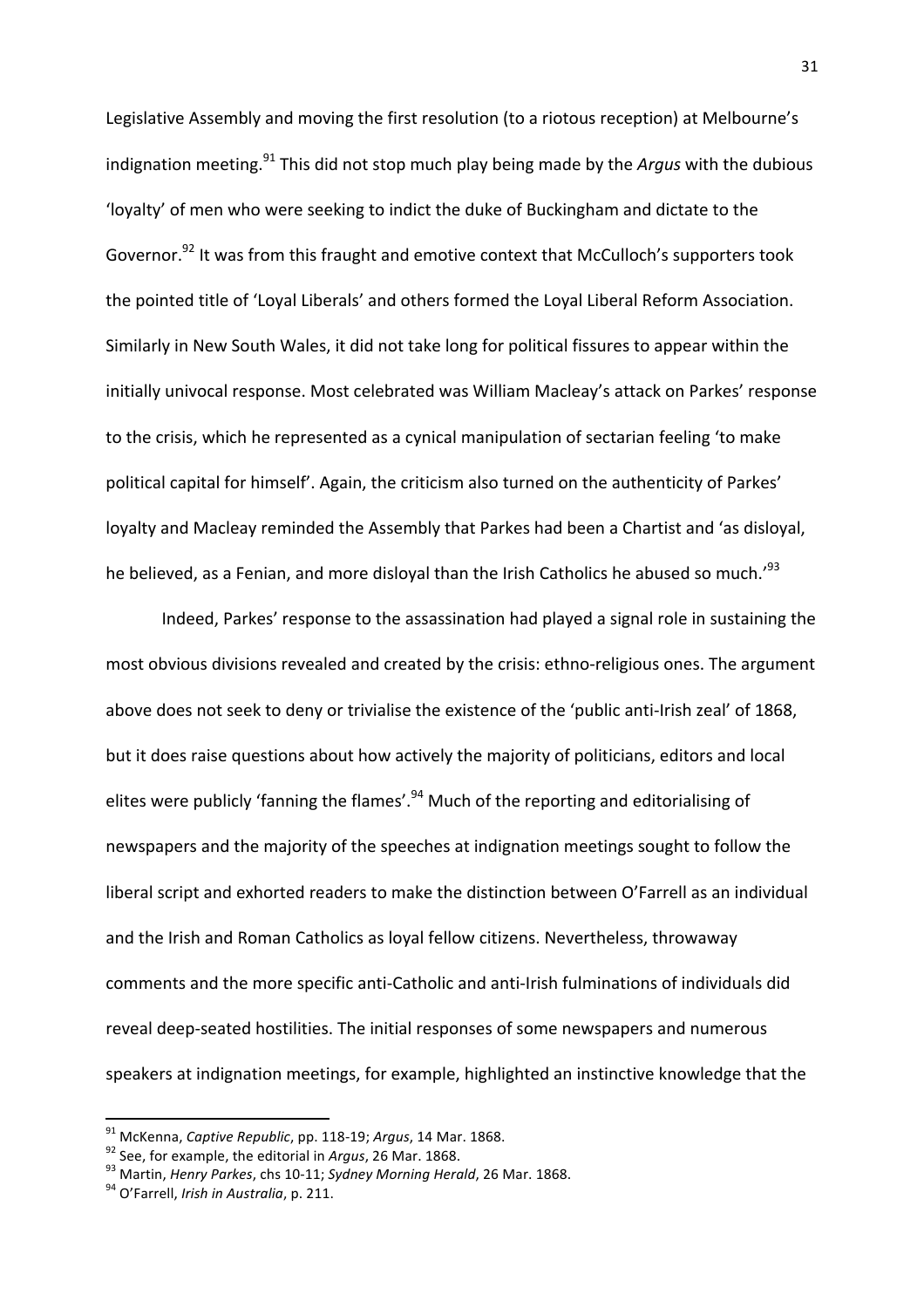assassin would turn out to be a Catholic Irishman, before this intelligence had even been communicated.<sup>95</sup>

Such was the accusation at one of the earliest meetings in a widely reported speech by the speaker of the Legislative Assembly, William Arnold. His narrower version of patriotism chided 'John Bull' for having ignored the accelerating disloyalty in the Australian colonies and he instanced the refusal to drink the Queen's health at public festivities as 'an insult to the English nation.' He was one of those who thought it incumbent on the Roman Catholic 'community' to make an especial effort to demonstrate its loyalty.<sup>96</sup> The meeting of the Sydney City Council offered a similar incident, when Alderman Pritchard made an ill-tempered speech suggesting that the continued airing of the 'wrongs of Ireland' might be met with a poll tax on the Irish as there had been on the Chinese.<sup>97</sup> However, more often than not such sentiments were not openly embraced as part of speeches or resolutions, but instead revealed themselves in carefully reported audience interjections. For example, speakers who tried to maintain the idea that a single monomaniac had been responsible were challenged by audiences as was the Mayor in opening Melbourne's indignation meeting.<sup>98</sup> When a speaker in Gawler praised the response of Irishmen to the assassination and 'wished himself an Irishman' so that he might repudiate the deed more forcefully, one intervention was recorded: 'A voice – "Thank God you are not". $99$ 

As is well known, O'Farrell's attempt came in the wake of accelerating religious tensions and acted as a catalyst for their further development. The backdrop provided by the long-running controversies over national education in Victoria and New South Wales was crucial. The idea that the trenchant sectarian position adopted by Irish elites on this question

<sup>&</sup>lt;sup>95</sup> *Brisbane Courier*, 13 Mar. 1868.<br><sup>96</sup> *Sydney Morning Herald*, 16 Mar. 1868.<br><sup>97</sup> *Sydney Morning Herald*, 20 Mar. 1868.<br><sup>98</sup> *Argus*, 14 Mar. 1868. <sup>99</sup> *Bunyip*, 21 Mar. 1868.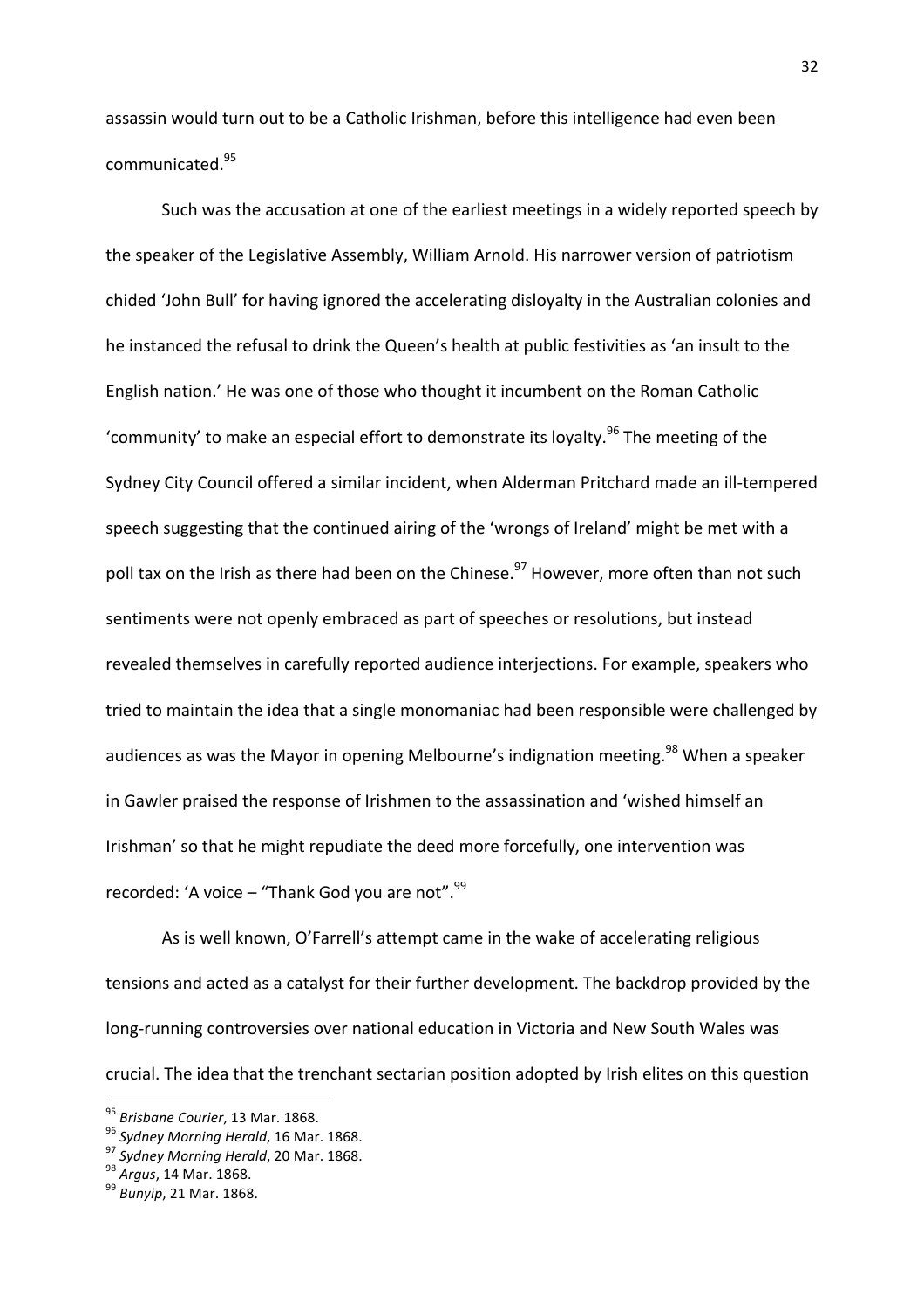was in large part responsible was pushed by some contemporaries and has been supported by some historians.<sup>100</sup> These tensions carried over into the attempts to memorialise the event as the denominational and sectarian bitterness of the education dispute was carried over into plans for hospitals to memorialise Prince Alfred and the introduction of nursing reforms.<sup>101</sup>

The attempted assassination did indeed provide powerful impetus to the crystallisation of more organised sectarianism in many parts of Australia. Orange Lodges found this an ideal opportunity to multiply, especially in Victoria and New South Wales.<sup>102</sup> Sermons such as that of Zachary Barry, a zealous Anglican and supporter of the Orange lodges, offered a sustained assault on political Catholicism. Eschewing as cant the claims of numerous clergymen that Catholicism was doctrinally loyal, he sketched for his audience Catholic theories of resistance from Bellarmine and Pius V onwards. His critique bore the obvious scars of the religious education controversy, pointing to the use of textbooks that valorised 'The State Trials of 1844' and William Cobbett's *History of the Protestant Reformation* as part of the rich tapestry of Catholic disloyalty which had been ignored but now must be addressed.<sup>103</sup> One of the first fruits of this revitalised sectarianism, alongside new Orange lodges, was the establishment of the Protestant Political Association in March of 1868, explicitly framed in a rhetoric of contesting an already organised Catholic vote. The prospectus for the *Australian Protestant Banner: A Journal of Political and Religious Freedom* was launched during the crisis and stated one of its aims as: 'confronting treasonable

 

<sup>100</sup> For a contemporary example, see David Blair's comments as Secretary of Victoria's Royal Commission on Education, Morris, Memoir of George Higinbotham, p. 151. M. Lyons, 'Aspects of Sectarianism in New South Wales *circa* 1865 to 1880 (Australian National Univ., Ph.D. thesis, 1972); M. Campbell, 'A "Successful Experiment" No More: The Intensification of Religious Bigotry in Eastern Australia', *Humanities Research*, xii (2005), pp. 67-78.<br><sup>101</sup> See for examples letters on the memorial hospitals projects in *Sydney Morning Herald*, 23, 24, and 25 Mar.

<sup>1868</sup> and *Argus*, 25 and 26 Mar. 1868; Judith Godden, 'A "Region of Indecency and Pruriency": Religious Conflict, Female Communities and Health Care in Colonial New South Wales', *Humanities Research*, xii (2005), pp. 79-92.<br><sup>102</sup> Davis, 'The Prince and the Fenians', pp. 127-31; D. Fitzpatrick, 'Exporting Brotherhood: Orangeism in Sou

Australia', *Immigrants & Minorities, xxiii* (2005), pp. 278-81.<br><sup>103</sup> Rev. Z. Barry, "The Danger Controlled": A Sermon for the Sunday After the Attempted Murder of Prince Alfred, *Preached in St Jude's, Randwick* (Sydney, 1868).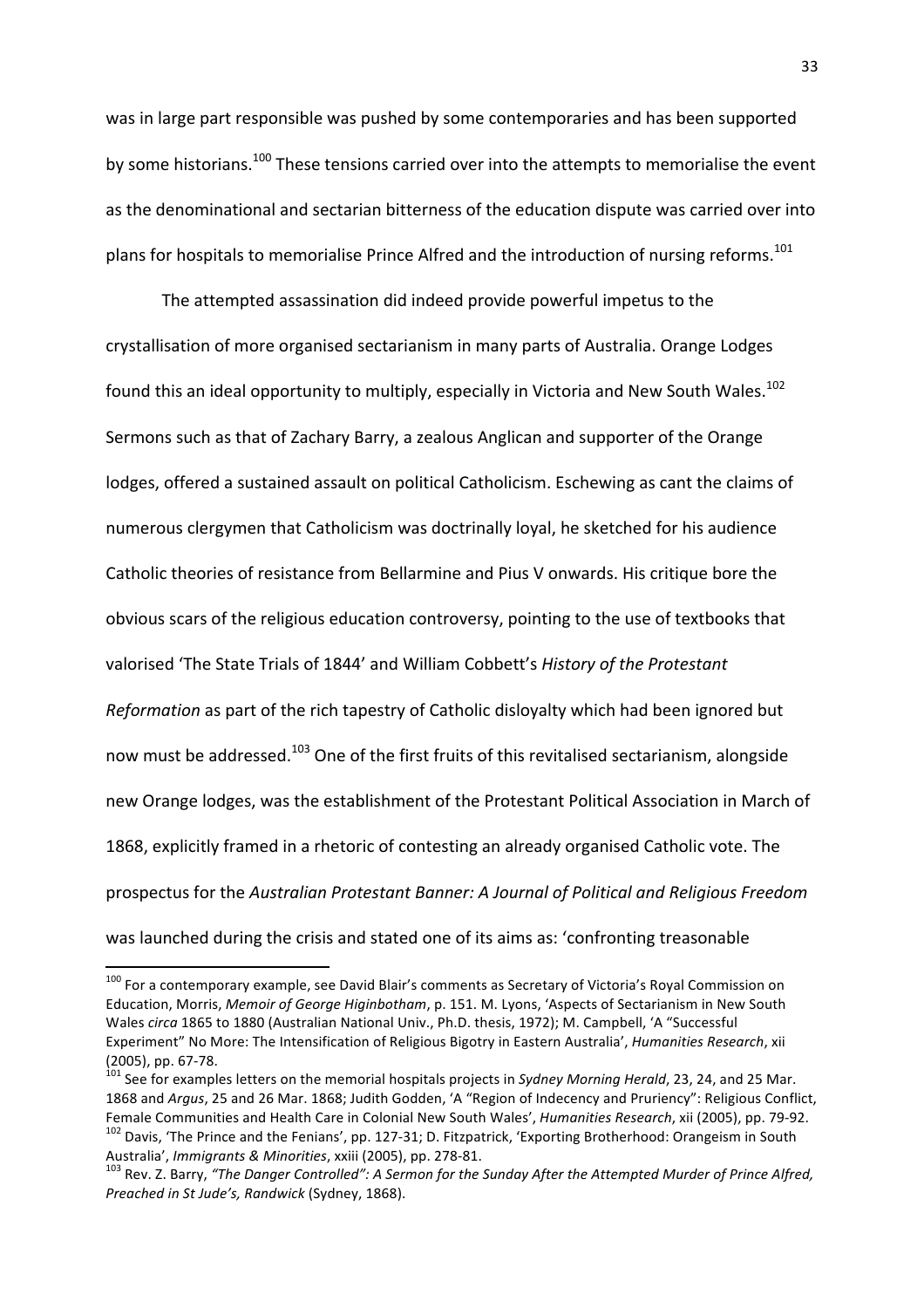sympathy, which we can no longer doubt exists in the midst of us'.<sup>104</sup> A collaboration including the Barry and Rev. John McGibbon (one of those uncompromising evangelicals brought out to Australia by Dunmore Lang) its target was as much backsliding Protestants who sought accommodation with Rome as Rome itself. It lasted for thirty-eight issues before being superseded by the *Protestant Standard*, which rapidly established itself as the house publication of Australian Orangeism.

If sectarian divisions were then clearly evident in the public response to the assassination, historians have concentrated on them to the exclusion of other important tensions. For example, the territorial basis on which the 'indignant nation' of 1868 was conceived was far from uncontroversial. Indeed, as Alan Atkinson, Anne Coote and others have demonstrated, the existence of genuine *national* identities focused on individual colonies rather than on wider ideas of the trans-continental nation must remain a complicating factor in any account.<sup>105</sup> Sentiments of national shame and humiliation referenced by speakers were often tempered in this way. Speakers at meetings in New South Wales frequently dwelt on the accidental fact of the assassin's being a visitor to the colony, as did Alderman MacIntosh at the meeting of Sydney City Council: 'It was all very well to say that the wretch O'Farrell had come here from Victoria, that he was not a colonist of New South Wales ... That was, however, but a very small modicum of consolation.<sup>'106</sup> That is was viewed as a consolation at all is worthy of note and doubtless arose in part as a response to barbed comments at meetings outside of New South Wales. In congratulating the Adelaide meeting for its expression of sympathy with the people of New South Wales, the *Sydney Morning Herald* suggested that this was especially necessary 'when a portion of the Victorian and

<sup>&</sup>lt;sup>104</sup> Svdnev Morning Herald, 27 Mar. 1868.

<sup>&</sup>lt;sup>105</sup> A. Atkinson, 'Tasmania and the Multiplicity of Nations', *Tasmanian Historical Research Association Papers and Proceedings*, lii (2005), pp. 189-200; A. Coote, 'Out from the Legend's Shadow: Re-thinking National Feeling in Colonial Australia', *Journal of Australian Colonial History*, x (2008), pp. 103-22. <sup>106</sup> *Sydney Morning Herald*, 20 Mar. 1868.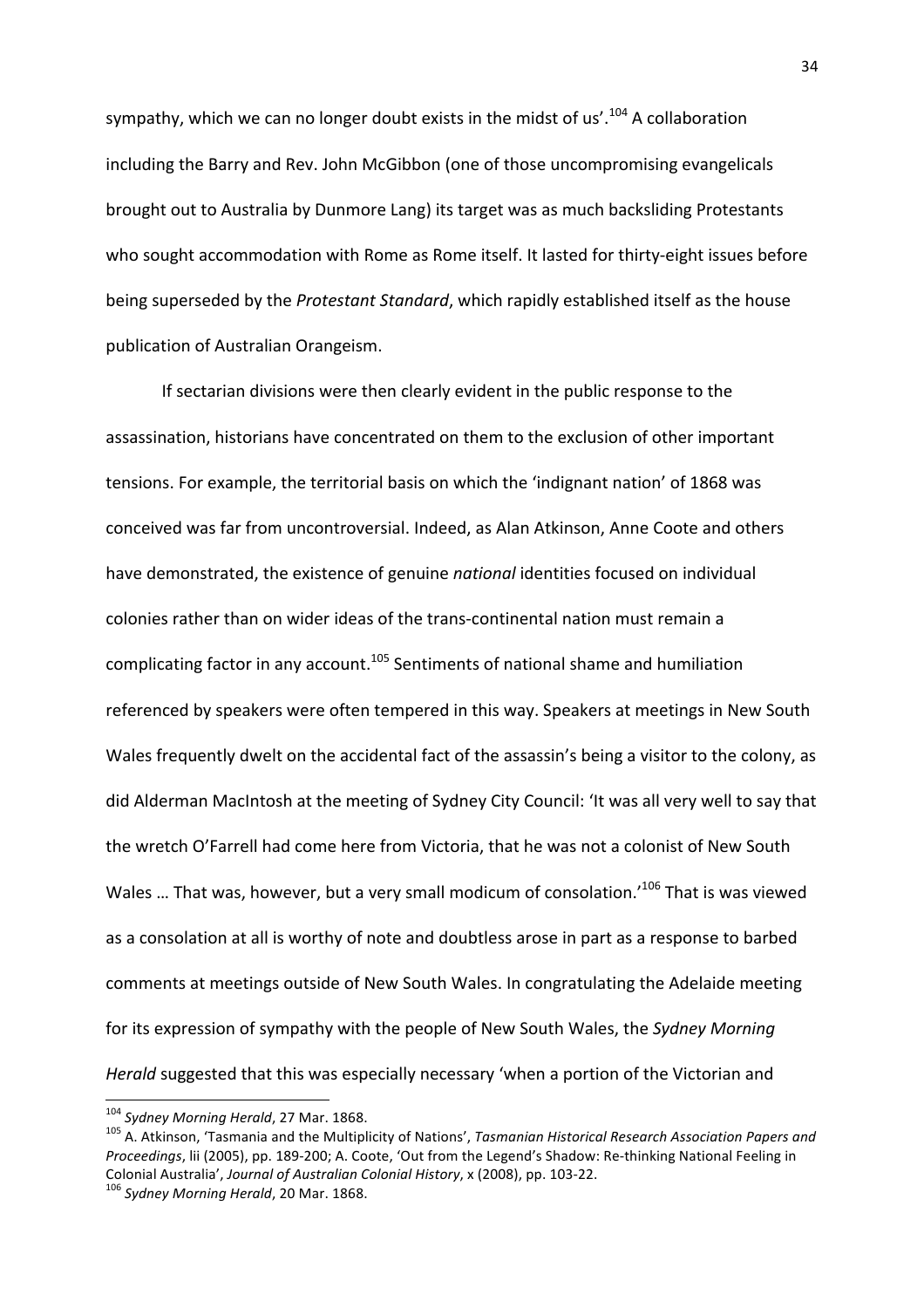Queensland Press seized on the lamentable occurrence as an occasion for venting ungenerous and, we might add, unmanly, remarks on the loyalty of this colony.<sup>107</sup>

Most culpable in this respect were the press and meetings in Victoria, where there was an added incentive in the shape of O'Farrell's long Victorian residence to dissociate the colony from the deed and its consequences. The *Argus*, for example, began its reporting of the event in that register, with its first editorial highlighting the attempted assassination as 'an indelible stain, nevertheless, on the reputation of Sydney'. It continued in this vein, with the offer of a reward for information on Fenianism in New South Wales being taken as proof positive that the 'Government of New South Wales is not so sure about the people of that colony' as the *Argus* was about Victorian loyalty.<sup>108</sup> Similar sentiments were an undercurrent at the indignation meetings. For example, Higinbotham at Melbourne spoke of 'this colony, where we have had no participation in the crime' and Pugh at Brisbane was 'sorry for many reasons that such a thing had happened in the oldest colony of the Australian group, but he was very glad it had not occurred in this colony'.<sup>109</sup> There was a similar point to another frequent suggestion at meetings – that had the attempt been made in that area, the loyalty of the people would not have been able to restrain itself and summary justice would have been administered on the spot. In Ballarat, for example, which had a special incentive to give a strong statement of loyalty, Captain W. C. Smith of the Ballarat Rangers argued: 'He was satisfied that had the base attempt been made in this district the wretch would not have lived one half-hour to tell the tale. (Enthusiastic cheering.)'<sup>110</sup>

Finally, while many speakers identified themselves as 'Irishmen' in framing response to the assassination, they were matched by the numbers who identified themselves as

<sup>&</sup>lt;sup>107</sup> *Sydney Morning Herald*, 27 Mar. 1868.<br><sup>108</sup> *Argus*, 13 and 14 Mar. 1868.<br><sup>109</sup> *Argus*, 14 Mar. 1868; *Brisbane Courier*, 17 Mar. 1868.<br><sup>110</sup> *Ballarat Star*, 16 Mar. 1868.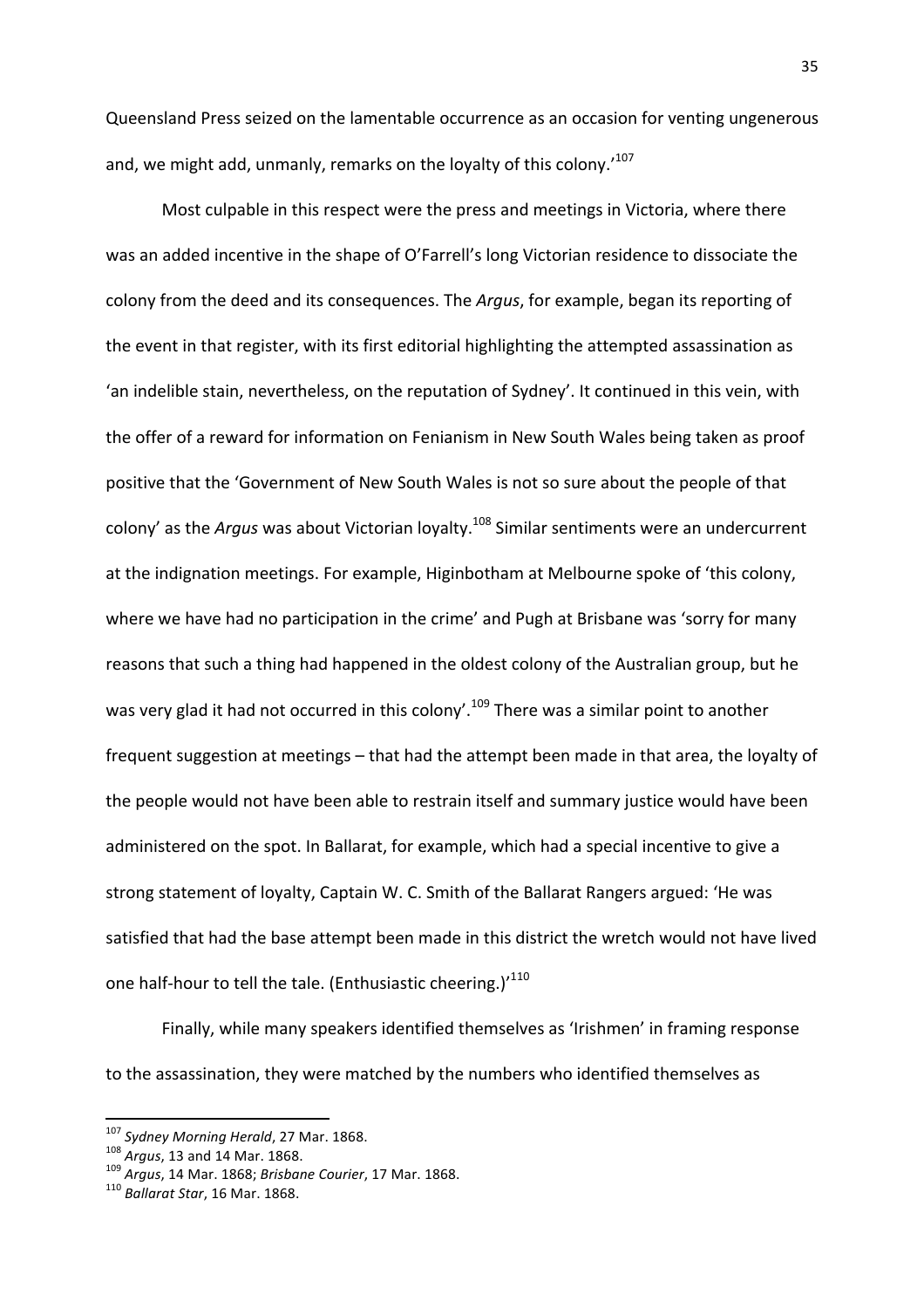'natives', as did A. L. MacDougall at the Parramatta meeting: 'As a native of Australia, I feel the reproach that is cast upon my country most poignantly.<sup> $111$ </sup> The dynamic was similar to that highlighted above - a politically 'suspect' group was staking its claim to full membership of the body politic.<sup>112</sup> While Irish elites largely rejected the notion of meeting *qua* Irishmen in response to the crisis, the natives had no such qualms and held a large 'Meeting of Native-Born Australians' in Sydney on 24 March. Whereas in many places the presence of symbols of loyalty to the crown had been demanded (for example, the hoisting of the union flag in preference to the corporation's one at Launceston) the meeting of natives tentatively used its own visual language and decorated the hall with 'the National emblem of the Cornstalk.<sup>113</sup>

Some of the strongest sentiments surrounding the 'stain' on Australia's soil and on what might become of O'Farrell came from this gathering, with Mr Thornton roundly cheered when he 'hoped out land would not be polluted by allowing the remains of this wretched creature to rest upon its soil. He hoped the Government would cause his body to be taken away from our sight and thrown into the deep sea.' This sense of having an especial stake in repudiating the actions of O'Farrell – the 'stain' of his actions adding to the already problematic 'convict stain' over which the native-born fretted most consistently - also saw very potent endorsement of the more democratic and republican reading of Australia's political destiny. Geoffrey Eagar, the Colonial Treasurer, gave a full and nuanced account of Australian loyalty: 'Our loyalty commenced in loyalty to the constitution. This loyalty was the deliberate result of reason. And when turning from the constitution to the throne, the visible embodiment of the constitution, we found ... one whose high qualities as a Queen are equalled by her merits as a woman'. The sentiments at the meeting were a ringing

<sup>&</sup>lt;sup>111</sup> Svdnev Morning Herald, 19 Mar. 1868.

<sup>&</sup>lt;sup>112</sup> For a good account of the challenges faced by 'natives' in colonial Australia, see J. Molony, The Native-born:

*The First White Australians* (Melbourne, 2000).<br><sup>113</sup> Launceston Examiner, 21 Mar. 1868. Full reports of the Natives' meeting and speeches are in *Sydney Morning Herald*, 25 Mar. 1868 and *Empire*, 25 Mar. 1868.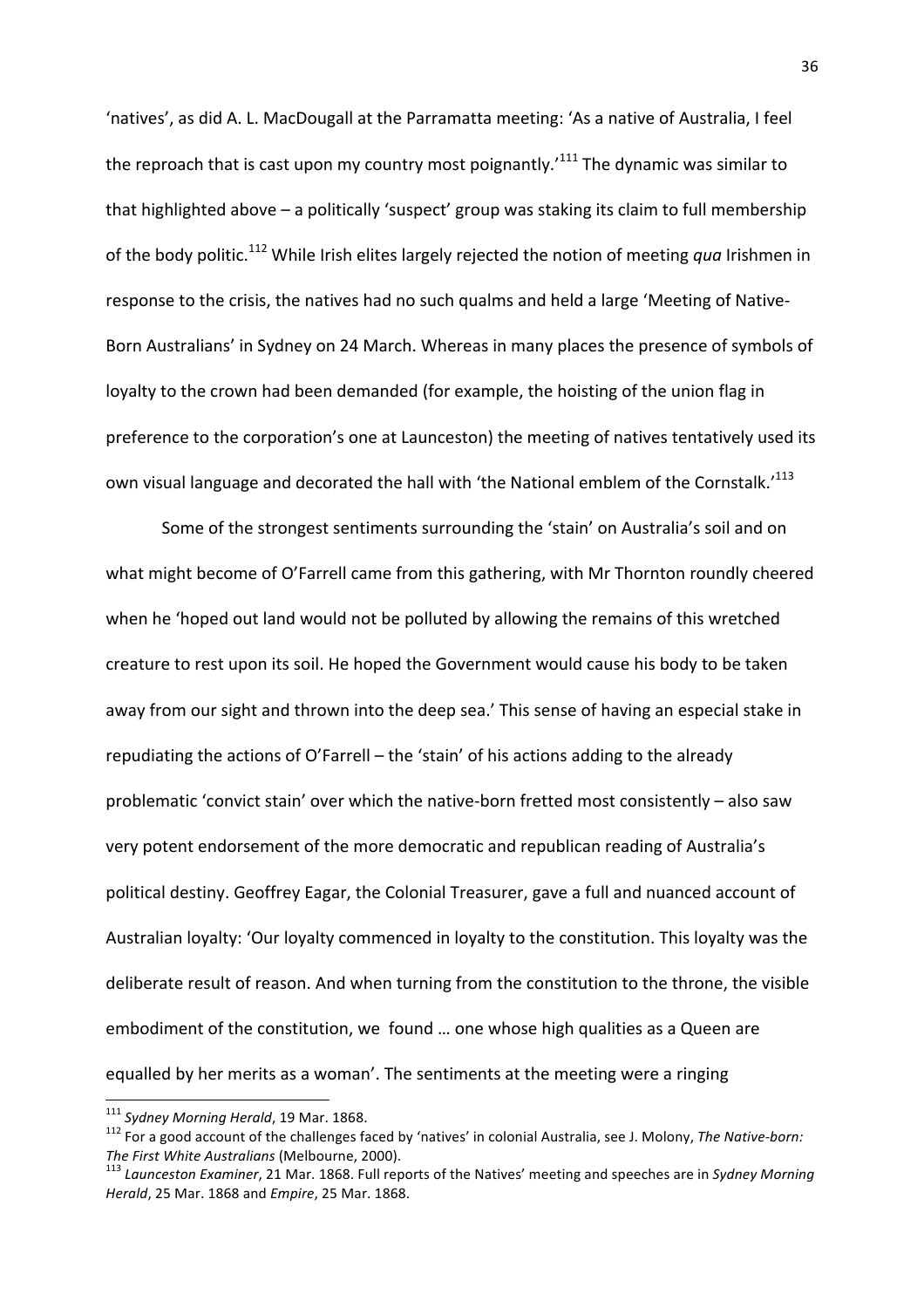endorsement of the liberal idea of Australian nationality marked in most indignation meetings, but also carried an implicit challenge to the more sentimental ideas of loyalty that had characterised some of the Prince's reception. They represented an early political statement of the 'Young Australia' trope, which was to become ever more important as both a statement of demographic facts and a powerful language of legitimation towards the end of the century. $114$ 

As such, the meeting involved more explicit political challenges and acted as a venue for the articulation of a native political identity. Marshal Burdekin's speech argued that this was the first time that native Australians had met face-to-face in large numbers and raised the prospect of the event acting as a catalyst for a native political platform: 'On this occasion we ought to lay down something of a policy as to the way in which the affairs of Australia ought to be conducted, so that those who are fellow-citizens with us may be influenced by their desire to have us as friends'. The most controversial speech, by Geoffrey Barton (older brother of Edmund, one of the architects of Federation) covered some similar ground, before launching into a sustained invective about the position of the native-born within colonial society: 

He could recollect no instance in which Australians as such had ever raised their voice or shown their face in public. An impartial observer could only say that we held the same rank socially, politically, and in every other respect as the Chinamen. (Laughter and dissent.) This was an extraordinary state of things and he could only account for it on the supposition that there existed some radical apathy in the minds of Australians  $-$ 

<sup>&</sup>lt;sup>114</sup> K. Inglis, 'Young Australia, 1870-1900: The Idea and the Reality', in G. Featherstone, ed., The Colonial Child: *Papers* Presented at the 8<sup>th</sup> Biennial Conference of the Royal Historical Society of Victoria, Melbourne, 12-13 October 1979 (Melbourne, 1981), pp. 1-23; S. Sleight, *Young People and the Shaping of Public Space in Melbourne, 1870-1914* (Farnham, 2013), pp. 32-9.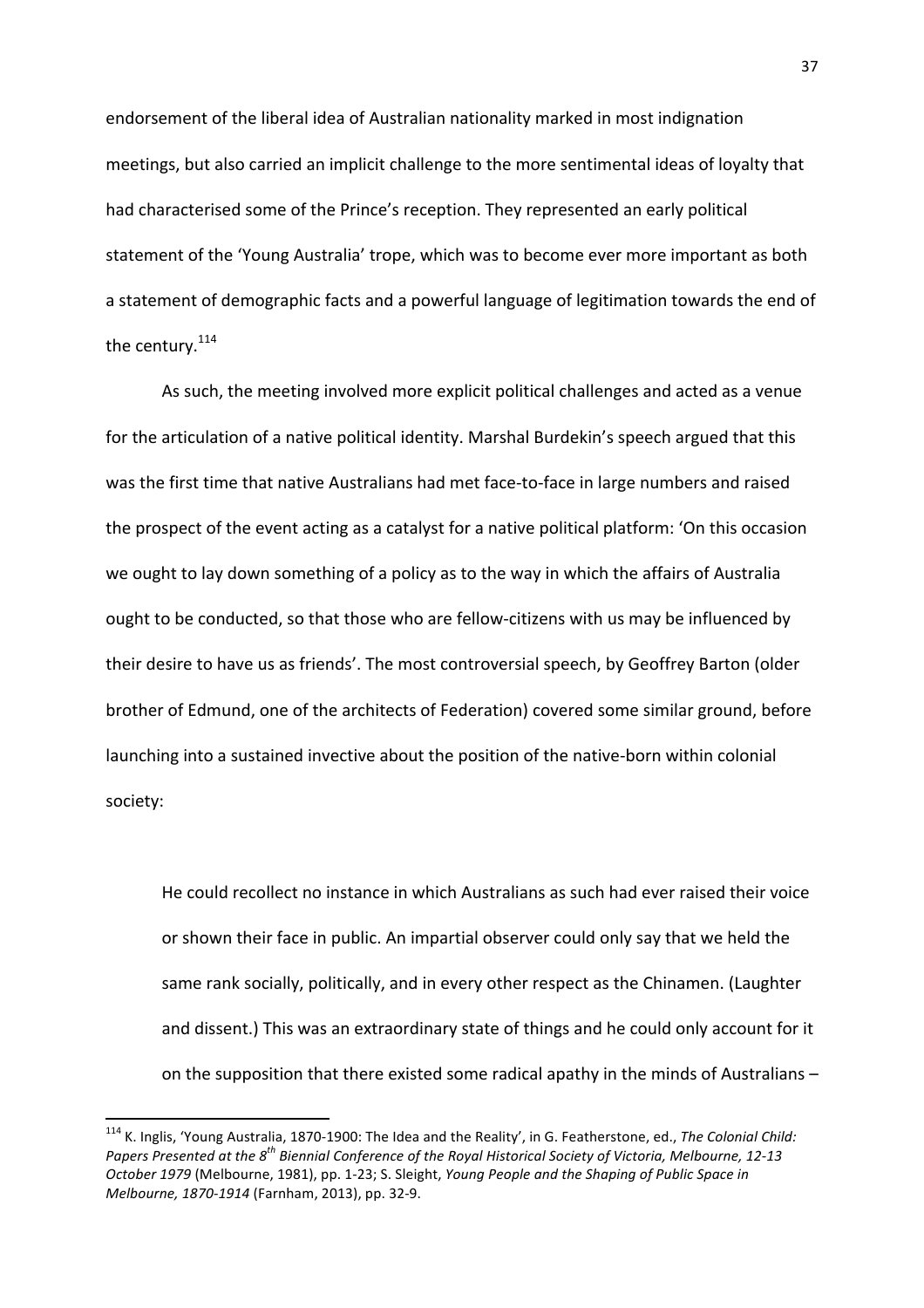that they had not yet risen to the prospect of patriotism ... We were simply in the position of our Anglo-Saxon forefathers in the halls of their Norman conqueror – hewers of wood and drawers of water to those who came here and usurped all our high places.

Despite the Chair's attempt to steer Barton back to the meeting's more precise objective, he was allowed to continue by public acclamation and continued to push for the political mobilisation of the natives in the press controversy that followed the meeting.<sup>115</sup> There are elements of sour grapes about these speeches. Marshal Burdekin, whose career was blighted early by the opposition to his appointment as Colonial Treasurer and Barton himself, editor of *Sydney Punch* and so sharing in the 'marginal status' of colonial journalists, had every reason to turn the attempted assassination to these political ends. $^{116}$ 

Nevertheless, we might at least speculate that the attempted assassination had some impact in encouraging native-born white Australians to consider their own claims to full membership of the community. Indeed, there is a direct line from this indignation meeting to the establishment of the Australian Patriotic Association later in 1868.<sup>117</sup> This body not only continued the association with Prince Alfred (being involved, for example, in the orchestration of the prince's laying of the foundation stone for the statue of Captain Cook in Hyde Park and pointedly holding its first anniversary picnic at Clontarf) but it was also an important stimulus for the foundation of the Australian Natives Association in Melbourne in

<sup>&</sup>lt;sup>115</sup> *Sydney Morning Herald*, 2 and 9 Apr. 1868.<br><sup>116</sup> McCreery, 'Rude Interruption', p. 4.<br><sup>117</sup> The honorary secretary for the indignation meeting, C. Delohery, became the Australian Patriotic Association's secretary and was joined in this role by another speaker at the meeting, R. B. Smith. Geoffrey Eager was the guest of honour at the formal constitution of the Association, whose prospectus embodied many of the principles articulated by the speakers at the indignation meeting, see Sydney Morning Herald, 1 Sep. 1868.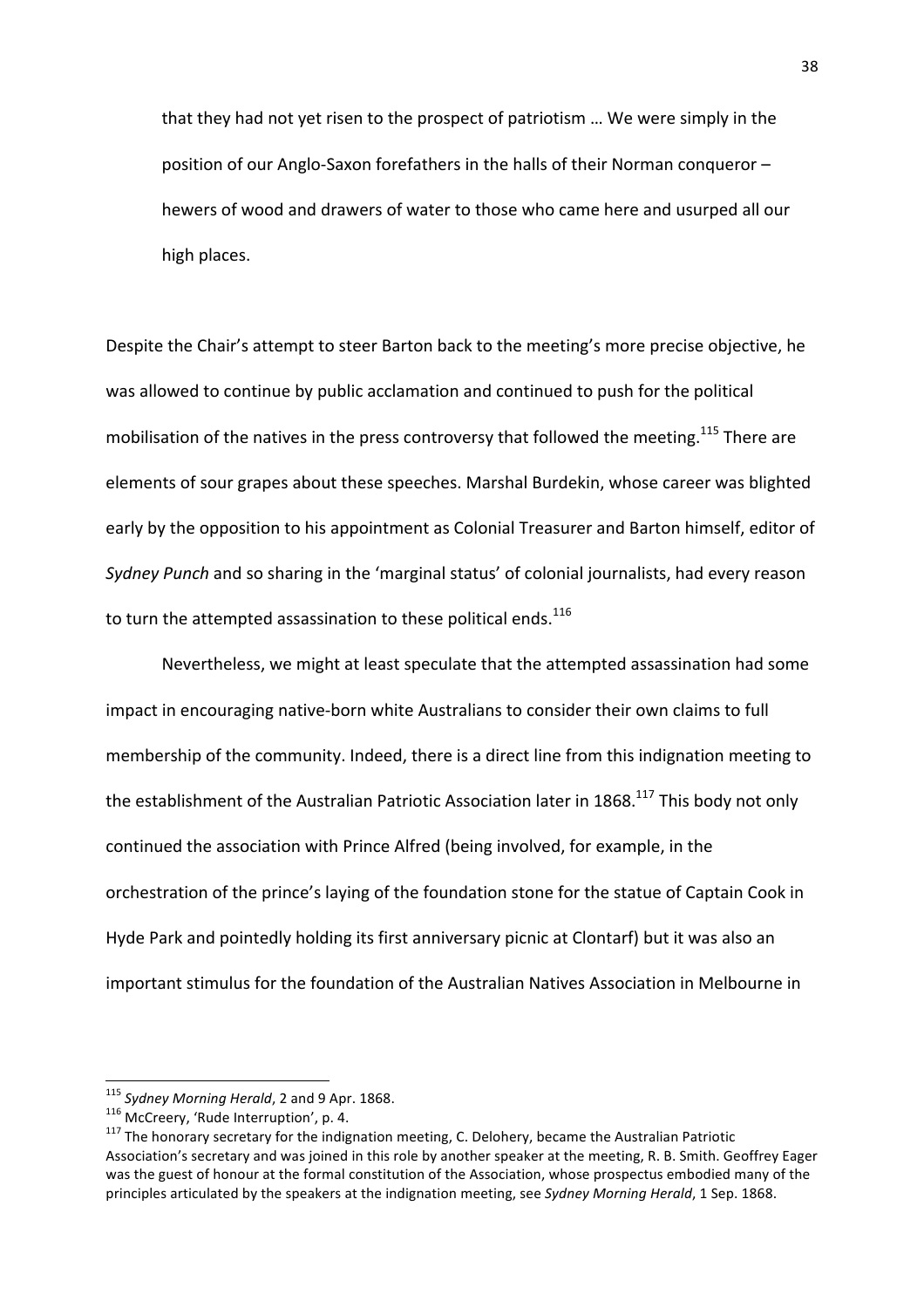$1871.<sup>118</sup>$  The arguments and national vision that were articulated in the heated context of the indignation meeting of native-born Australians constituted a half-formed challenge that would mature in important ways in the  $1880s$ .<sup>119</sup>

#### **IV**

Far from being a superficial 'orgy of loyalty' the Australian responses to the attempted assassination of Prince Alfred reveal a complexity that deserves to be taken seriously. Throughout, the overwhelming emphasis on achieving unanimity and uniformity did see very conscious airbrushing of contentious or controversial opinions. So great was the insecurity about how the event would be viewed in Britain that the monthly editions of Australian newspapers, designed in part for British audiences, carefully edited the reports of meetings so that the idea of a uniformly loyal response was substantiated. So, for example, the Sydney *Morning Herald's* report on the meeting of Australian natives had included Barton's speech in full for a domestic audience; in the edited versions his was pruned far more substantially than those of the other speakers and all of the controversial content was removed.<sup>120</sup> Similarly, in its 'Summary for Europe' edition, the *Melbourne Argus* glossed over potential divisions and dwelt instead on the positive effect of the attempted assassination:

[I]t instantaneously fused into one homogenous mass all the elements of society, brought men of the most opposite political opinions, religious creeds, and social grades upon a common platform ... and although national and sectarian fanaticism

<sup>&</sup>lt;sup>118</sup> Sydney Morning Herald, 29 Mar. and 8 Sep. 1869; Illustrated Sydney News, 15 Apr. 1869; M. Aveling, 'A History of the Australian Natives Association 1871-1900' (Monash Univ., Ph.D. thesis, 1970), pp. 1-7.<br><sup>119</sup> Aveling, 'History of the Australian Natives Association', *passim*; Hirst, Sentimental Nation, pp. 26-44.<br><sup>120</sup> Sy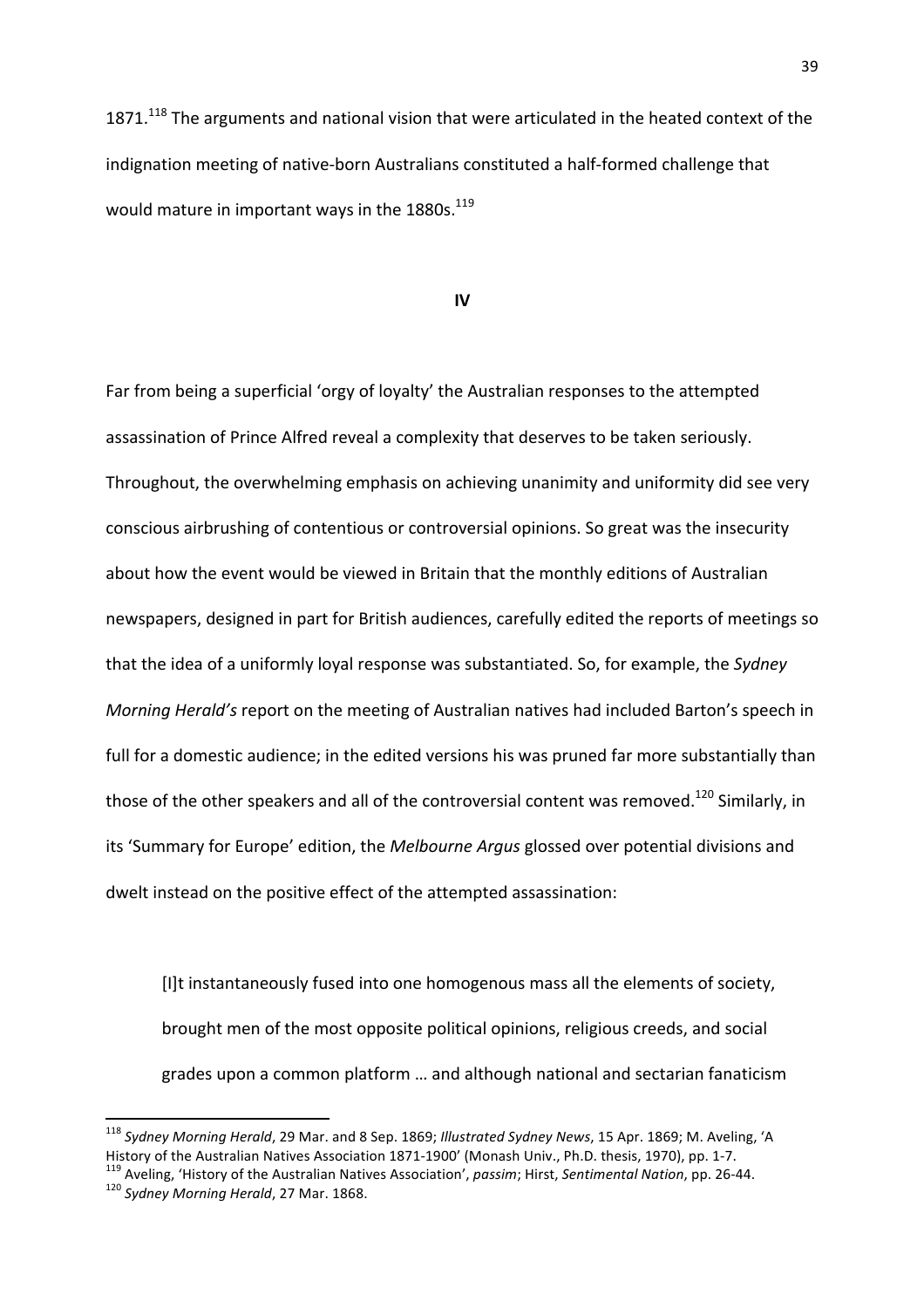may lurk in the minds of a few ignorant zealots, to whom an orange rosette or a green riband have not yet lost all their pernicious and inflammatory symbolism, yet the bulk of the people in these colonies are beginning to forget the wretched feuds of the past and are working together harmoniously for a hopeful future.<sup>121</sup>

The argument pursued here is that the widespread anxiety and the emotional response to the attempted assassination fulfil at least some of the criteria that sociologists have taken to characterise 'cultural trauma'. In particular, the indignation meetings and press reporting during March 1868 incorporated a deep-seated discourse about the meaning of the national community. Thousands of colonists were forced to consider and, in the case of elites and journalists, to articulate their understandings of the social and political present and future of Australia and to do so in self-consciously national ways. Many imagined future historians looking back on the assassination as both a 'foul stain on Australian History', but writing 'in the same page' of how it also allowed Australia to demonstrate its pristine loyalty and speak 'with one united voice'.<sup>122</sup> That historians have not done so is telling, but it does not mean we should take any less seriously the widespread conviction in March 1868 that the attempted assassination was a transformative moment. The crisis of course demonstrated divisions sectarian ones, but also tensions inflected with class, ethnicity and gender. Revealing as these divisions are, they should not overshadow the sustained efforts of a broad elite to represent a single vision of 'Australia' for both domestic and imperial audiences.

Nor should we fall back too easily on a narrative that presents 'hysterical loyalty' turning into 'sectarian paranoia'.<sup>123</sup> The evidence of the indignation meetings suggests that in

<sup>&</sup>lt;sup>121</sup> Argus, 30 Mar. 1868.<br><sup>122</sup> Sydney Morning Herald, 18 and 24 Mar. 1868.<br><sup>123</sup> Davis, 'The Prince and the Fenians', p. 127.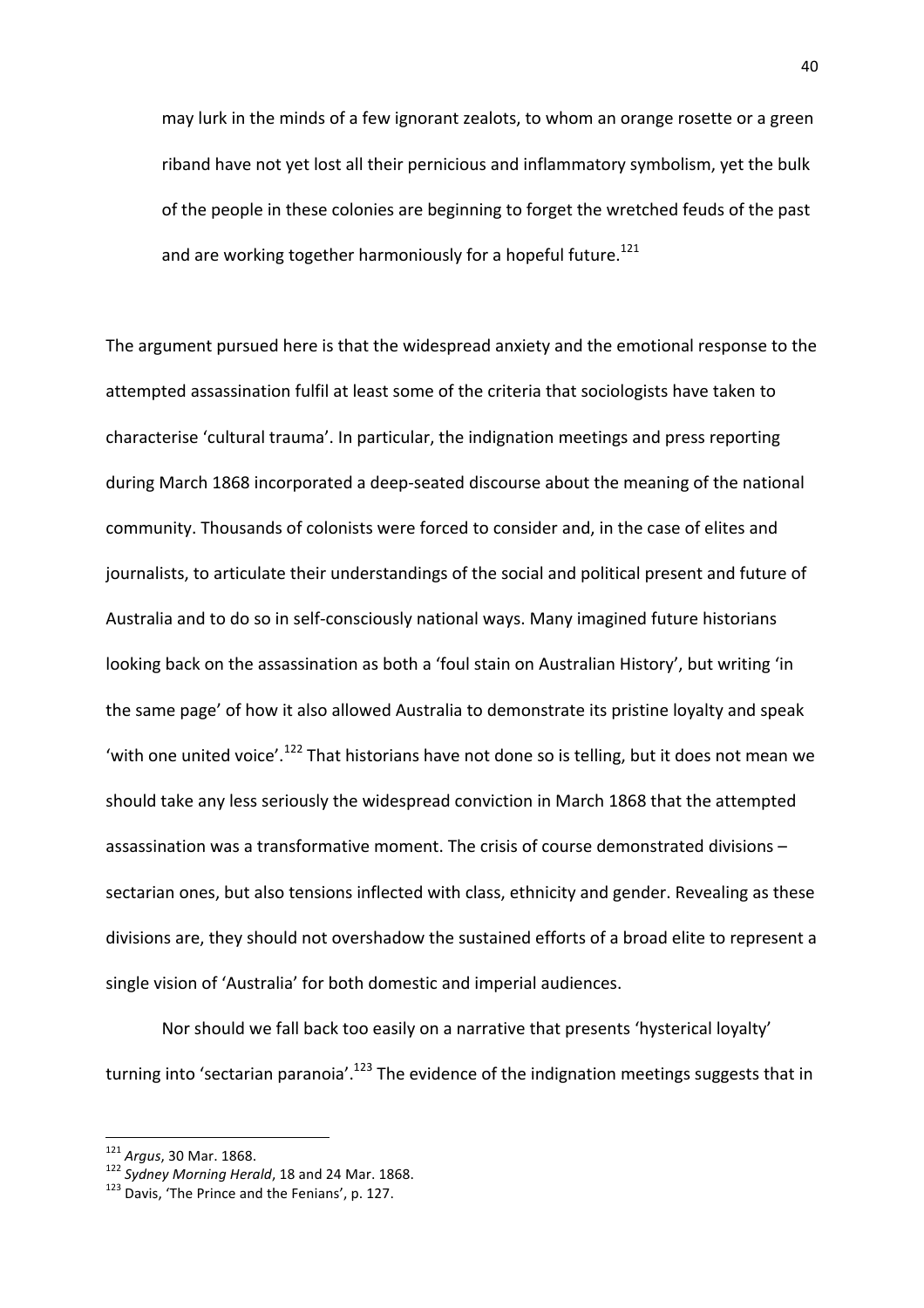public statements paranoia about the dangers of sectarianism was more prominent than sectarian paranoia itself. There was a widespread effort to stick to a liberal script, which did not blame all Catholics or all Irishmen for the actions of O'Farrell and argued for the maintenance of a political culture distinguished by civil and religious freedoms. Accelerating sectarian tensions were there, but they are less apparent in the public discourse of the indignation meetings than any reading of the existing historiography would suggest. In many ways the fulminations of Zachary Barry and the Orange lodges were aimed explicitly *against* the liberal vision stated and restated powerfully at hundreds of indignation meetings, which pointedly rejected the vision of politics upon which Barry's critique rested.

Finally, the response foreshadowed and addressed some of the psychological uncertainty that surrounded the relationship between the colonies and the crown when it came to the discussion of Federation. McKenna has pointed to one splendid irony in the response of the government of New South Wales. When Alfred, before leaving, suggested that the death sentence for O'Farrell be commuted, he was met with the response that as the administration of criminal justice was a 'local issue', the interference of the crown was unwelcome.<sup>124</sup> This article has argued that the wider response of elites, in the form of the indignation meetings, can be seen as a constructive response to the uncertainties of the imperial relationship and to the principal challenge following responsible government: 'to redefine loyalty in a colonial context – allowing scope for independence without including the dangers of republicanism and separatism.<sup> $125$ </sup> In the 'loyalty play' of the indignation meetings this redefinition was being worked out in a combination of fulsome (indeed, sometimes mawkishly sentimental) attachment to the crown and national self-congratulation on the free institutions and widely defined civil and religious liberties enjoyed under its protection. In

 

<sup>&</sup>lt;sup>124</sup> McKenna, 'Monarchy', pp. 270-1. See also Atkinson, *Muddle-headed Republic*, pp. 15-16.<br><sup>125</sup> McKenna, *Captive Republic*, p. 107.